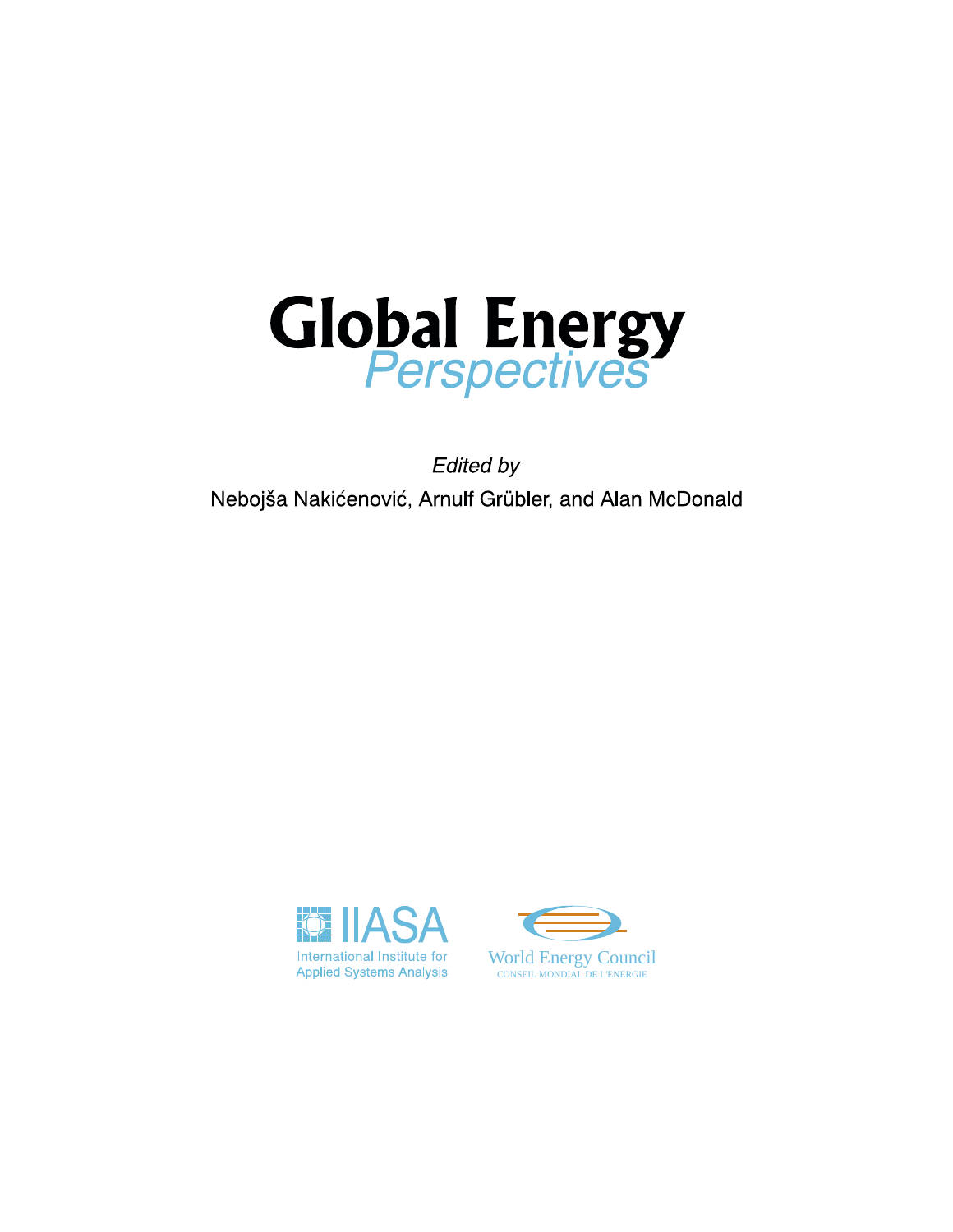| <b>Editors:</b>               | Nebojša Nakićenović<br><b>Arnulf Grübler</b><br>Alan McDonald                                                                                                                                            |  |
|-------------------------------|----------------------------------------------------------------------------------------------------------------------------------------------------------------------------------------------------------|--|
| <b>Lead Authors:</b>          | Arnulf Grübler<br>Michael Jefferson<br>Nadejda Makarova<br>Alan McDonald<br><b>Sabine Messner</b><br>Nebojša Nakićenović<br>Hans-Holger Rogner<br>Leo Schrattenholzer<br>Manfred Strubegger              |  |
| <b>Contributing Authors:</b>  | Markus Amann<br>Günther Fischer<br>Andrii Gritsevskyi<br><b>Hisham Khatib</b>                                                                                                                            |  |
| <b>Study Chair:</b>           | Nebojša Nakićenović                                                                                                                                                                                      |  |
| <b>Steering Group:</b>        | Martin Bekkeheien<br><b>Klaus Brendow</b><br>Peter E. de Jánosi<br>Ian D. Lindsay<br>John S. Foster<br>Jean-Romain Frisch<br>Michael Jefferson<br>Gordon J. MacDonald<br>Gerhard Ott<br>Keiichi Yokobori |  |
| <b>Regional Coordinators:</b> | José Luiz Alquéres<br>Richard E. Balzhiser<br><b>Klaus Brendow</b><br><b>Claude Destival</b><br>Yoichi Kaya<br><b>Hisham Khatib</b><br>Steve J. Lennon<br>Rajendra K. Pachauri<br><b>Yuan Shuxun</b>     |  |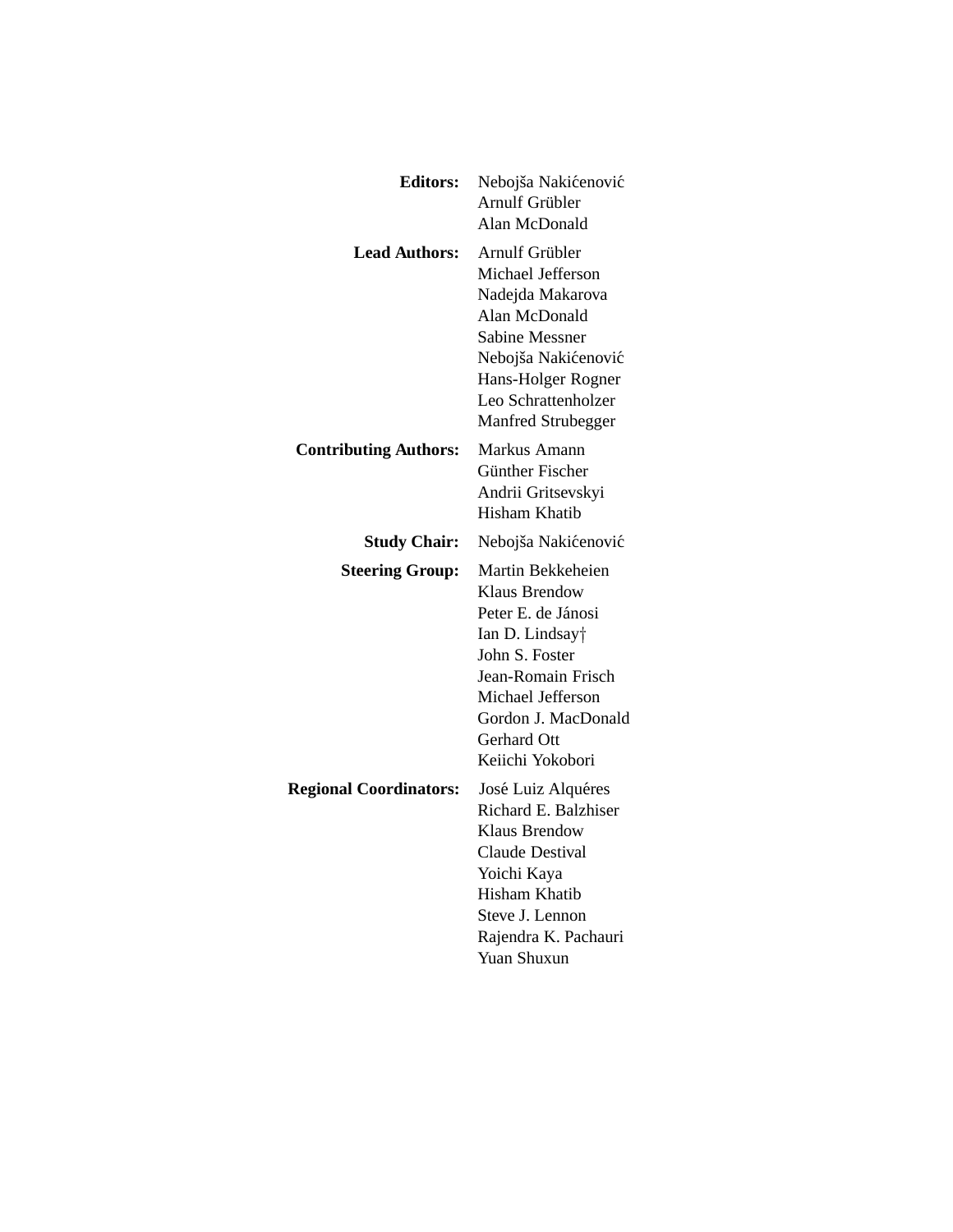# **Contents**

|                         | <b>Preface</b>                                       | V              |
|-------------------------|------------------------------------------------------|----------------|
|                         | <b>Summary</b>                                       | vii            |
|                         | <b>Acronyms</b>                                      | xiii           |
| 1                       | <b>Introduction</b>                                  | 1              |
| $\mathbf{2}$            | <b>An Overview of Scenarios</b>                      | 5              |
|                         |                                                      | 5              |
|                         |                                                      | $\overline{7}$ |
| 3                       | <b>Global Energy Needs: Past and Present</b>         | 11             |
|                         | <b>Two Grand Transitions</b><br>3.1.                 | 11             |
|                         | Disparities in Income and Energy Consumption<br>3.2. | 14             |
|                         | Economic and Energy Structures<br>3.3.               | 18             |
|                         | 3.4.                                                 | 18             |
|                         | Recent Developments: 1990 to 1998<br>3.5.            | 20             |
| $\overline{\mathbf{4}}$ | <b>Determinants of Future Energy Systems</b>         | 23             |
|                         | 4.1.                                                 | 23             |
|                         | 4.2.                                                 | 29             |
|                         | 4.3.<br>Energy Intensity Improvements                | 35             |
|                         | 4.4.                                                 | 43             |
|                         | 4.5.                                                 | 50             |
|                         | 4.6.                                                 | 57             |
| 5                       | <b>Energy System Alternatives: Six Scenarios</b>     | 63             |
|                         | Primary Energy in Three Cases<br>5.1.                | 65             |
|                         | 5.2.                                                 | 68             |
|                         | 5.3.                                                 | 76             |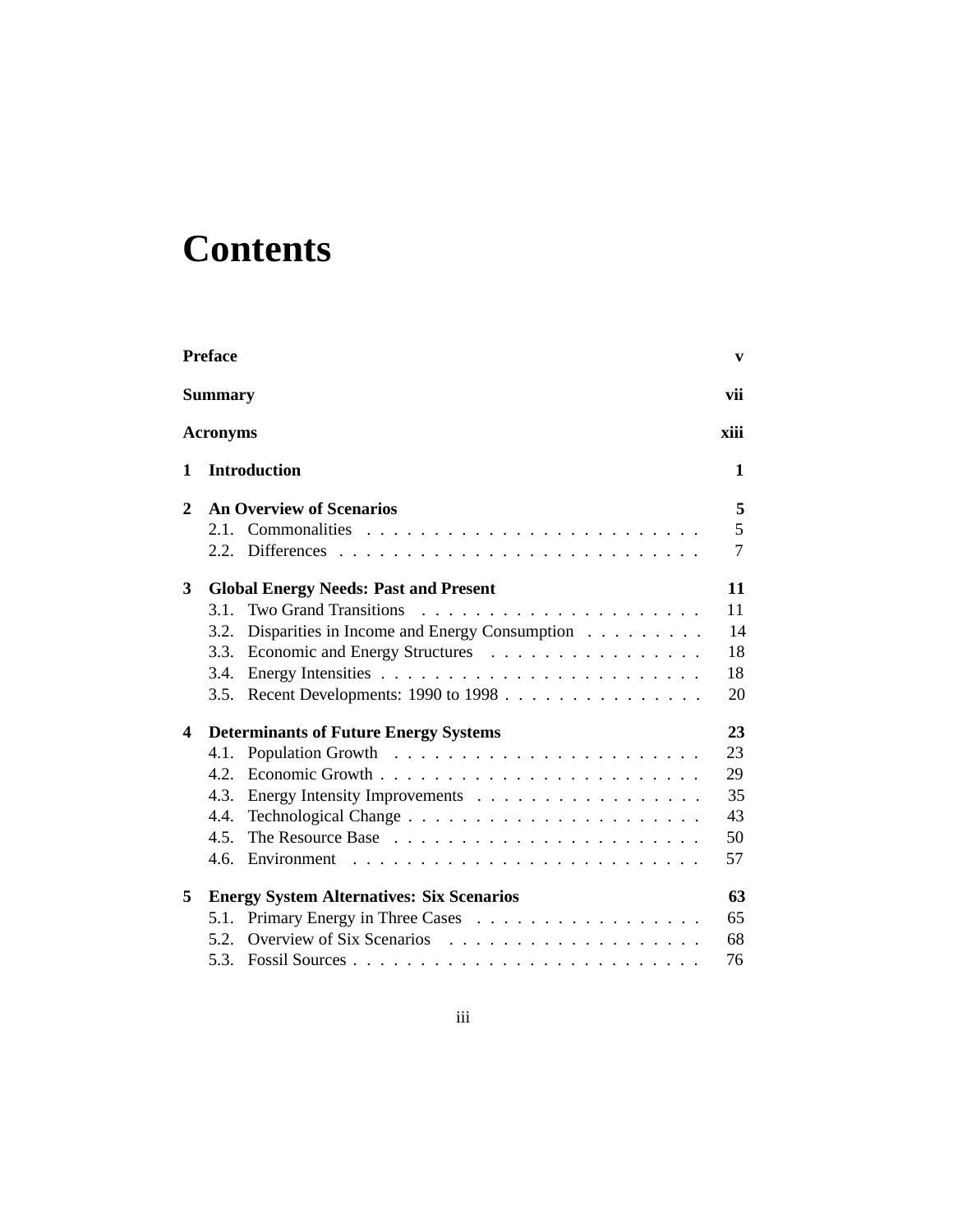|                          | 5.4.                |                                                                             | 79  |  |  |
|--------------------------|---------------------|-----------------------------------------------------------------------------|-----|--|--|
|                          | 5.5.                |                                                                             | 87  |  |  |
|                          | 5.6.                |                                                                             | 91  |  |  |
| 6                        | <b>Implications</b> |                                                                             |     |  |  |
|                          | 6.1.                |                                                                             | 97  |  |  |
|                          | 6.2.                |                                                                             | 105 |  |  |
|                          | 6.3.                | The Costs of Supplying Energy                                               | 109 |  |  |
|                          | 6.4.                |                                                                             | 113 |  |  |
|                          | 6.5.                | Implications for Energy Industries                                          | 118 |  |  |
|                          | 6.6.                |                                                                             | 124 |  |  |
| 7                        |                     | <b>Energy System Alternatives: Eleven Regions</b>                           | 141 |  |  |
|                          | 7.1.                |                                                                             | 141 |  |  |
|                          | 7.2.                |                                                                             | 154 |  |  |
|                          | 7.3.                | Latin America and the Caribbean (LAM)                                       | 163 |  |  |
|                          | 7.4.                |                                                                             | 169 |  |  |
|                          | 7.5.                | Middle East and North Africa (MEA)                                          | 177 |  |  |
|                          | 7.6.                |                                                                             | 184 |  |  |
|                          | 7.7.                | Central and Eastern Europe (EEU)                                            | 193 |  |  |
|                          | 7.8.                | Newly Independent States of the Former Soviet Union (FSU)                   | 199 |  |  |
|                          | 7.9.                | Centrally Planned Asia and China (CPA)                                      | 209 |  |  |
|                          |                     |                                                                             | 220 |  |  |
|                          |                     | 7.11. Other Pacific Asia (PAS) $\ldots \ldots \ldots \ldots \ldots \ldots$  | 227 |  |  |
|                          |                     | 7.12. Pacific OECD (PAO) $\ldots \ldots \ldots \ldots \ldots \ldots \ldots$ | 234 |  |  |
| 8                        |                     | <b>Conclusion</b>                                                           | 241 |  |  |
|                          | 8.1.                |                                                                             | 241 |  |  |
|                          | 8.2.                |                                                                             | 242 |  |  |
|                          | 8.3.                |                                                                             | 244 |  |  |
|                          | 8.4.                |                                                                             | 248 |  |  |
|                          | 8.5.                |                                                                             | 249 |  |  |
|                          | <b>Appendices</b>   |                                                                             | 253 |  |  |
| 283<br><b>References</b> |                     |                                                                             |     |  |  |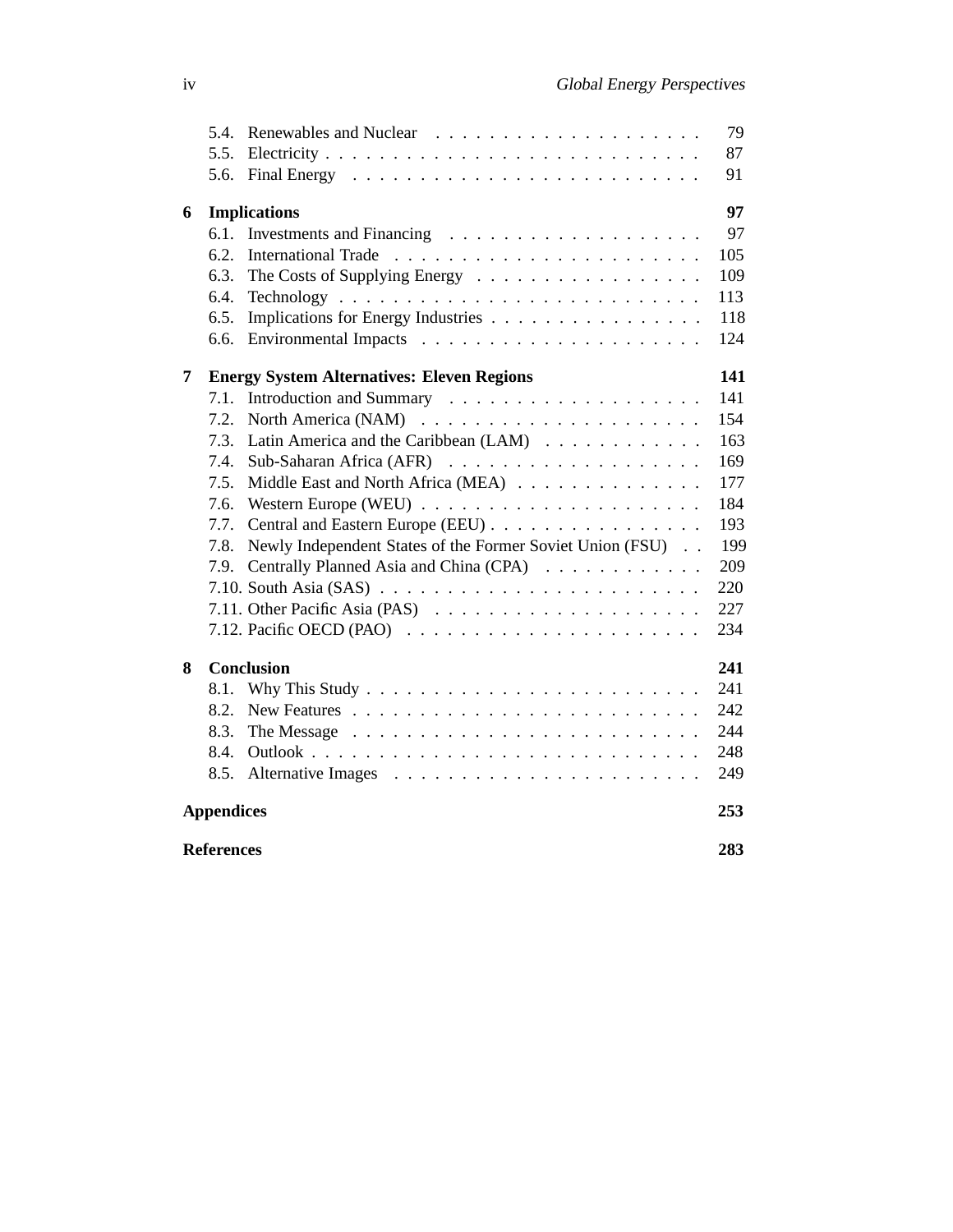## **Preface**

This book presents the results of a five-year study conducted jointly by the International Institute for Applied Systems Analysis (IIASA) and the World Energy Council (WEC). IIASA and WEC both have a 20-year history in analyzing energy futures. Starting with the 1981 study *Energy in a Finite World* (Häfele, 1981), IIASA has gained distinction for its research on the interactions between energy systems and the environment. WEC is well-known for its influential series of global energy perspectives culminating in the 1993 Commission Report *Energy for Tomorrow's World* (WEC, 1993).

The starting point for the study was the three alternative cases and one variant of future economic and energy development presented in *Energy for Tomorrow's World*. There, the principal analysis covered the period through 2020 with some extensions to 2100. This study describes three cases of alternative energy futures that diverge into a total of six scenarios and their implications for 11 world regions. The objective of this study was to examine more thoroughly the period beyond 2020, where the real potential for change lies. The goals were to integrate the near-term strategies through 2020 with the long-term opportunities to 2050 and beyond; to analyze alternative futures with a unified methodological framework using formal models and databases to ensure consistency and reproducibility; to incorporate a dynamic treatment of technological change; to harmonize regional aspirations with global possibilities; and to take account of new data and changes since 1993.

The study was conducted in two phases. The first phase, from 1993 to 1995, developed the six scenarios for the 11 world regions and analyzed their implications. It involved a core modeling team and approximately 50 additional experts, amounting to 10 person-years of effort. The results were presented in the 1995 IIASA–WEC report *Global Energy Perspectives to 2050 and Beyond*. The second phase, from 1995 to 1998, was devoted to an extensive review of the study assumptions, results, and implications for the 11 world regions. Teams of regional experts and reviewers, totaling over 100 individuals, were convened to provide more thorough regional assessments and alternative perspectives. Subsequently, the findings of this review process were incorporated into the scenarios and are reflected in their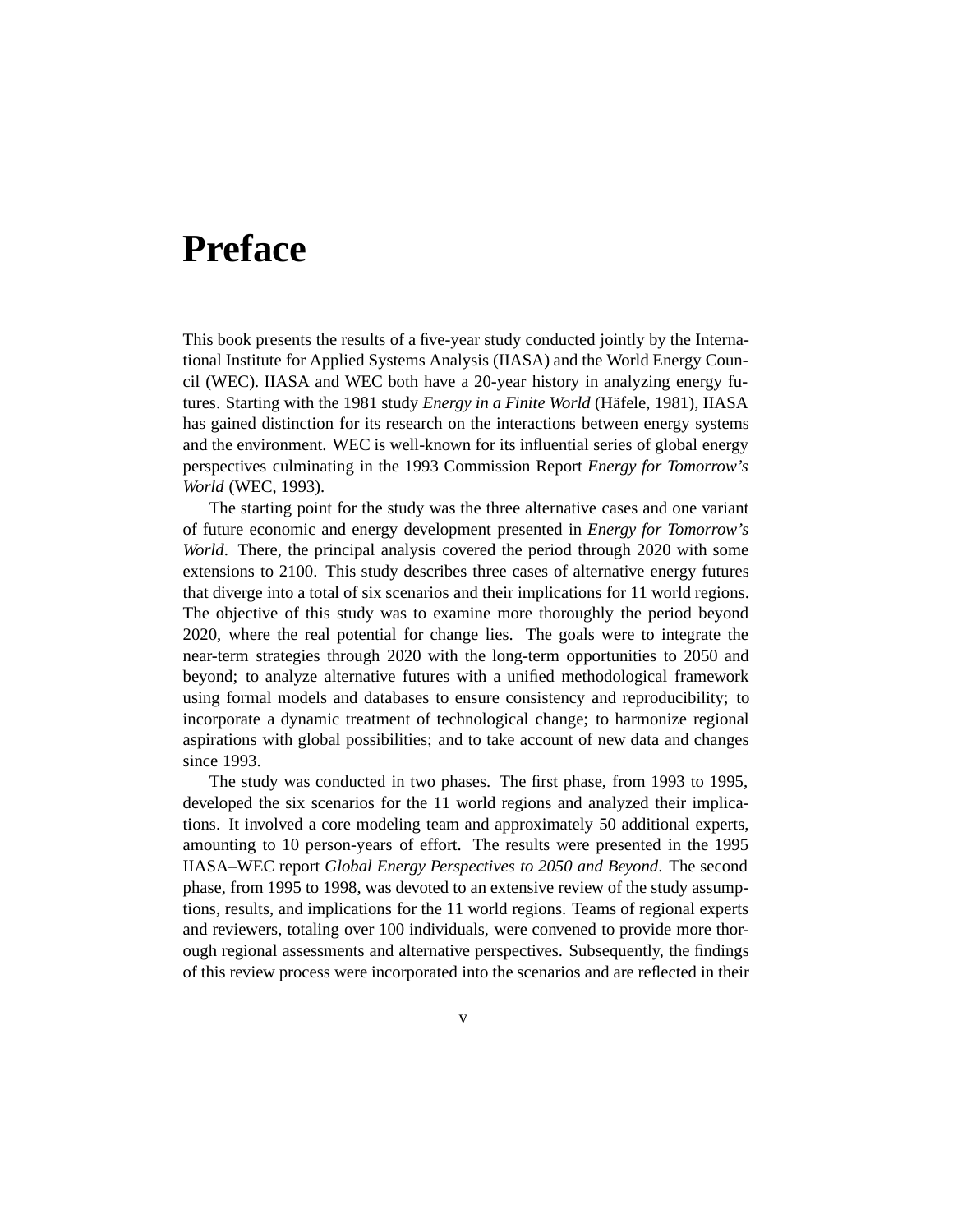implications. The more specific regional perspectives are presented in Chapter 7. The results are thus a unique view of the future that offers both long-term global perspectives and more detailed regional realities and assessments. More detailed information about the data and quantitative findings of the study are available on the Internet (see Appendix E).

We believe that the issues addressed by this study are vital. An understanding of long-term energy perspectives, and how near-term decisions can expand or narrow the range of future opportunities, is essential if we are to build a future that is more prosperous and more equitable. We know of no other study that integrates long-term perspectives, near-term energy strategies, their implications, detailed modeling, and a broad range of regional assessments into one unified framework. IIASA and WEC are to be commended for their foresight and dedication in sponsoring such studies. No analysis can ever turn an uncertain future into a sure thing. However, we believe the study has identified patterns that are robust across a purposefully broad range of scenarios and regional perceptions.

This study has benefited from the experience and earlier work of both organizations on global energy perspectives. Some of this earlier work was only possible with external support for which we are grateful. We deeply appreciate the contributions of all authors to the analysis that made the study possible and for their contributions to numerous drafts of the book. It is a pleasure to also thank others who made the study possible: the members of the steering group who guided the study and the regional experts and reviewers, listed in Appendix D, for providing the regional perceptions and assessments that helped shape the final study findings. We would also like to acknowledge other colleagues at IIASA and WEC who provided assistance and support during the long process of conducting the analysis and drafting the book. In addition, we thank our colleagues in IIASA's Publications Department for the preparation of the manuscript.

Finally a personal note. This book is the product of a closely cooperating, interdisciplinary, and multinational team. Consequently, the authorship of various chapters is sometimes diffuse and individual authors cannot be held responsible for all the views and the opinions expressed in the study. And while there are many who can share in the credit for the study's successes and insights, the responsibility for any shortcomings or errors in the analysis as a whole and its presentation in this book are solely mine.

> *Nebojˇsa Nakicenovi ´ c´* Project Leader Environmentally Compatible Energy Strategies International Institute for Applied Systems Analysis (IIASA) A-2361 Laxenburg, Austria naki@iiasa.ac.at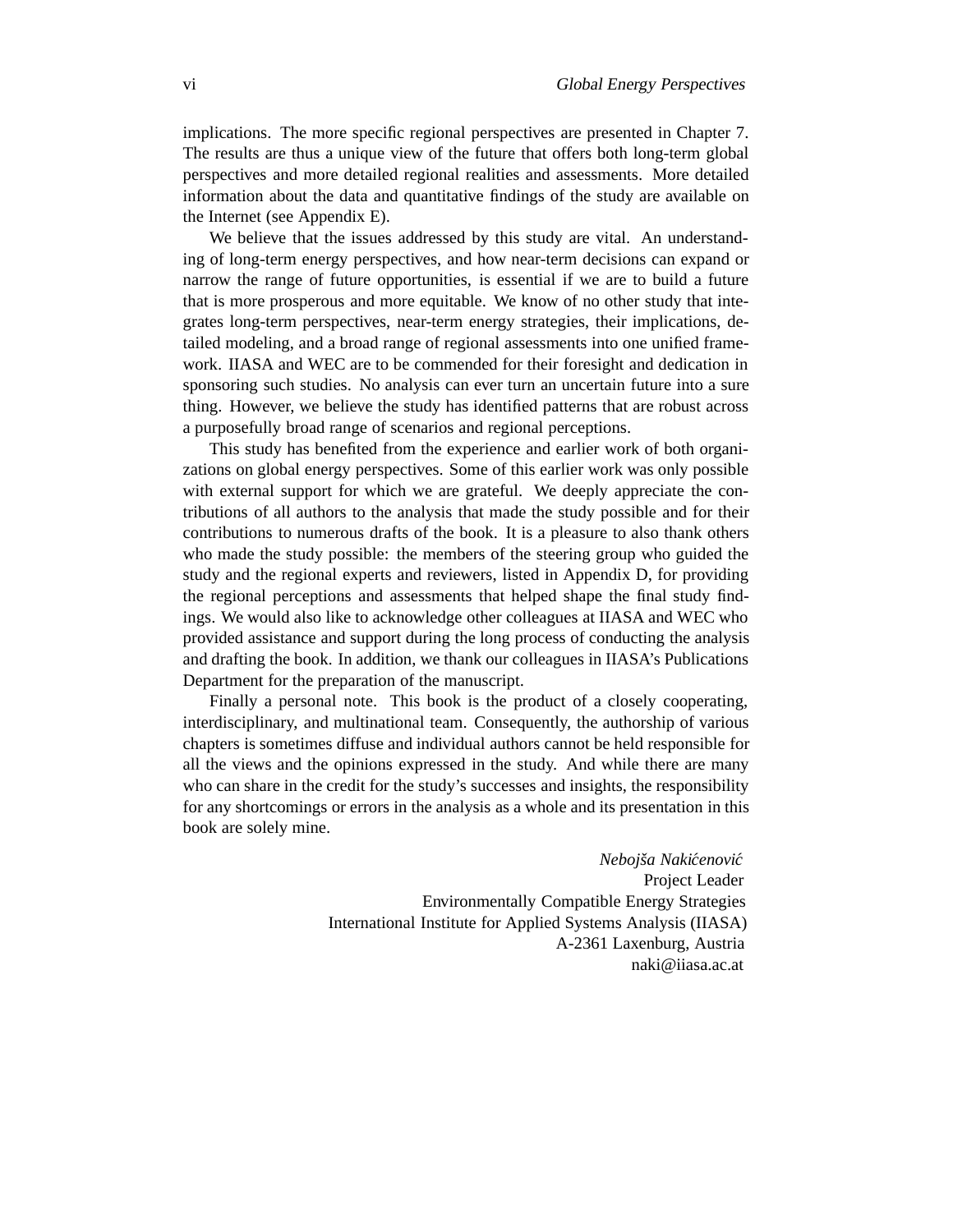## **Summary**

It is easier to anticipate the forms in which energy will be demanded by consumers in the future than to estimate the absolute level of energy demand, or which energy sources will supply that demand. With increasing per capita incomes around the world, people will demand higher levels of more efficient, cleaner, and environmentally less obtrusive energy services. Thus, we believe we see reasonably clearly the direction in which energy consumers are headed. However, the question of what kind of companies will supply energy services, and how, is wide open.

That is the central message of the three cases, subdivided into six scenarios, presented in this report. They cover a wide range of global energy developments – from a tremendous expansion of coal production to strict limits, from a phaseout of nuclear energy to a substantial increase, from carbon emissions in 2100 that are only one-third of today's levels to increases by more than a factor of three. Yet, for all the variation explored, all alternatives managed to match the expected demand pull for more flexible, more convenient, and cleaner forms of energy. The odds are thus good that consumers will indeed get what they want – flexibility, convenience, and cleanliness. Who their suppliers will be, and which energy sources will be tapped, depends on economic development in the world, on progress in science and technology, and on policies and institutions. And it depends very much on which suppliers make the near-term decisions that prove most effective in pairing up their services with evolving consumer preferences.

The six scenarios build both on the analysis presented in the IIASA–WEC study report *Global Energy Perspectives to 2050 and Beyond* published in 1995 and on the WEC Commission Report *Energy for Tomorrow's World* published in 1993. These studies concluded that, at least through 2020, the world will have to rely largely upon fossil fuels, with relatively few opportunities for alternatives. The results presented here reinforce this earlier conclusion – all six scenarios look much the same through 2020, and all rely heavily on fossil fuels. But after 2020, the six scenarios start to diverge.

Part of that divergence will depend on policy choices and development strategies. For example, two scenarios that assume dynamic, progressive international cooperation focused on environmental protection and international equity lead to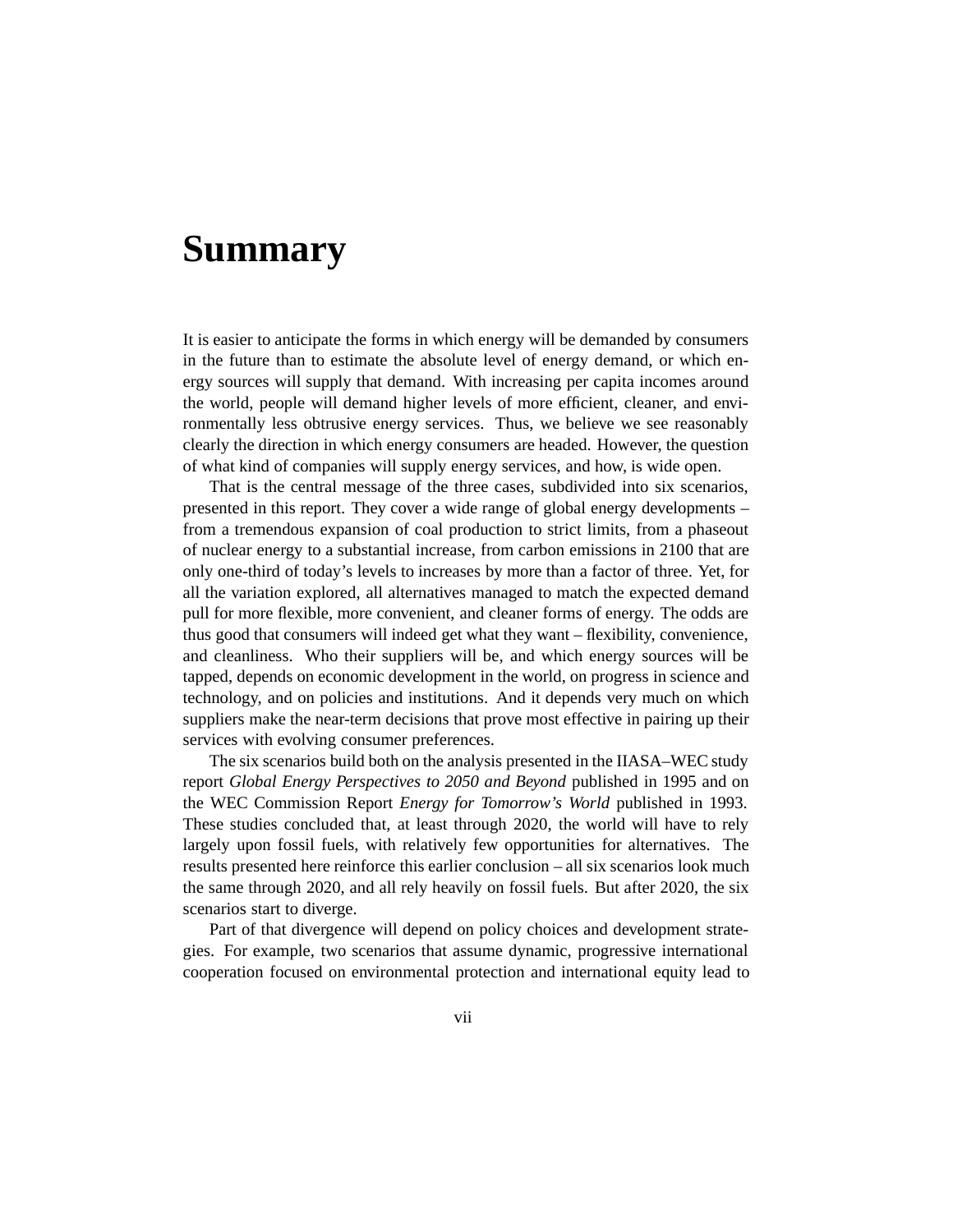less fossil fuel use than other scenarios. Most of the post–2020 divergence will depend on technological developments, industrial strategies, and consumer choice. Which energy sources will best match consumers' preference for flexible, more convenient, and cleaner energy services? Which companies will have made the investments in research, development, and demonstration (RD&D) that will give them a technological edge? Which will have refocused their businesses from providing just tons of coal or kilowatt-hours of electricity, to providing convenient and clean energy services to consumers?

The answers to those questions will be determined between now and 2020. Because of the long lifetimes of power plants, refineries, and other energy investments, there is not a sufficient turnover of such facilities to reveal large differences in our scenarios prior to 2020, but the seeds of the post–2020 world will have been sown by then. The choice of the world's post–2020 energy systems may be wide open now. It will be a lot narrower by 2020.

### *World energy needs will increase*

World population is expected to double by the middle of the 21st century, and economic development needs to continue, particularly in the South. According to the scenarios of this study, this results in a 3- to 5-fold increase in world economic output by 2050 and a 10- to 15-fold increase by 2100. By 2100, per capita income in most of the currently developing countries will have reached and surpassed the levels of today's developed countries. Disparities are likely to persist, and despite rapid economic development, adequate energy services may not be available to everyone, even in 100 years. Nonetheless the distinction between "developed" and "developing" countries in today's sense will no longer be appropriate. Primary and final energy use will grow much less than the demand for energy services due to improvements in energy intensities. We expect a 1.5- to 3-fold increase in primary energy requirements by 2050, and a 2- to 5-fold increase by 2100.

### *Energy intensities will improve significantly*

As individual technologies improve, conversion processes and end-use devices progress along their learning curves, and as inefficient technologies are retired in favor of more efficient ones, the amount of primary energy needed per unit of economic output – the energy intensity – decreases. Other things being equal, the faster the economic growth, the shorter the obsolescence time, the higher the turnover of capital, and the greater the energy intensity improvements. In the six scenarios of this study, improvements in individual technologies are varied across a range derived from historical trends. Combined with the economic growth patterns of the different scenarios, the average global reductions in energy intensity range between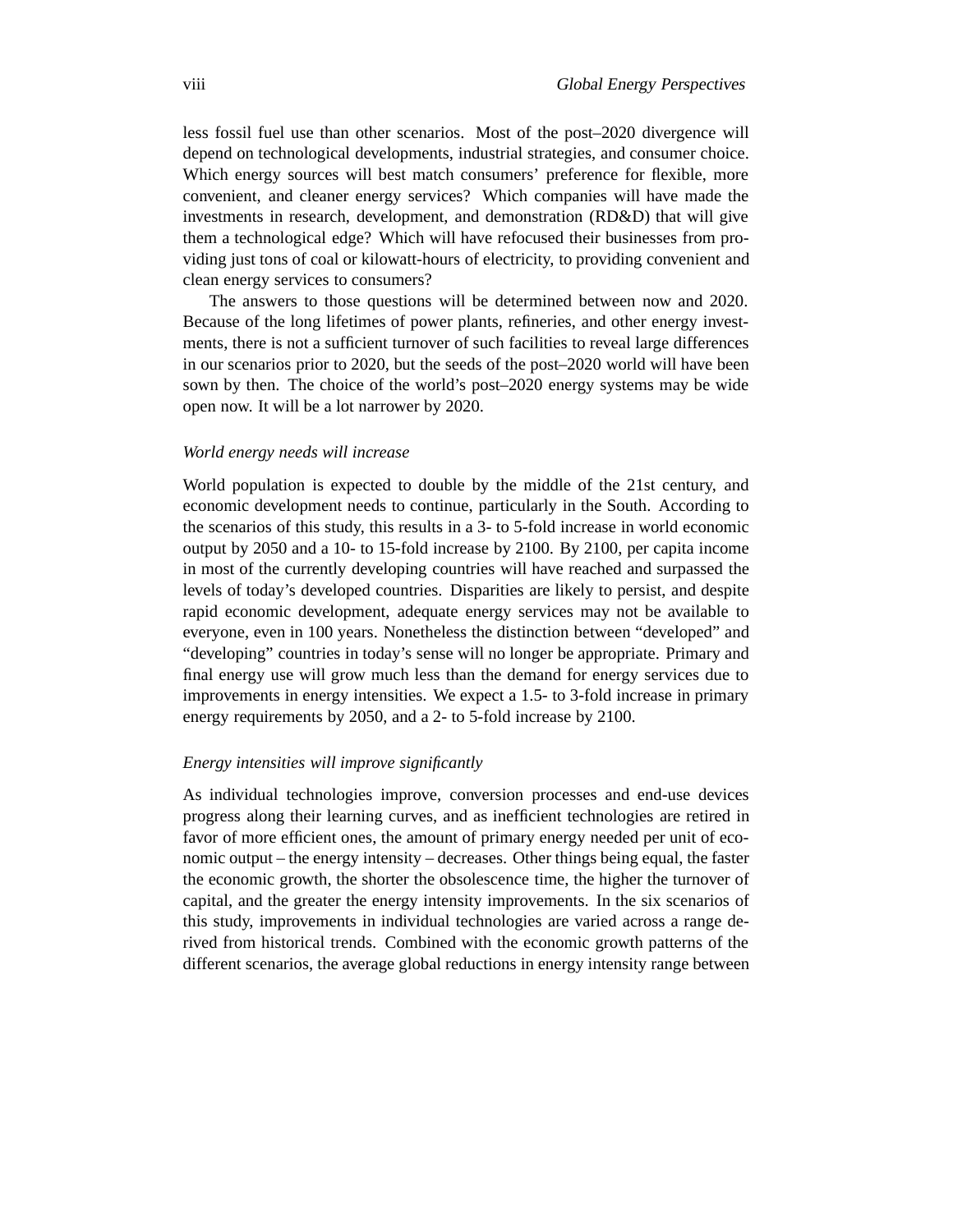### Summary ix

0.8% per year and 1.4% per year. These bracket the historical rate of approximately 1% per year and cumulatively lead to substantial energy intensity decreases. Some regions improve faster, especially where current intensities are high and economic growth and capital turnover are rapid.

### *Resource availability will not be a major global constraint*

The resource scarcity perceived in the 1970s did not occur as originally assumed. With technological and economic development, estimates of the ultimately available energy resource base will continue to increase. A variety of assumptions about the timing and extent of new discoveries of fossil energy reserves and resources (conventional and unconventional), and about improvements in the economics of their recoverability, are reflected in the range of scenarios reported here. All, however, indicate that economic development over the next century will not be constrained by geological resources. Regional shortages and price increases can occur, due to the unequal distribution of fossil resources, but globally they are not a constraint. Environmental concerns, financing, and technological needs appear more likely sources of future limits. The short-term volatility of international politics, speculation, and business cycles will periodically upset the long-term expansion of resources.

### *Quality of energy services and forms will increasingly shape future energy systems*

The energy system is service driven, from consumer to producer, while energy flows are resource and conversion-process driven, from producer to consumer. The scenarios demonstrate the need to consider energy end use and energy supply simultaneously, both from an analytical and a policy perspective. In addition to prices and quantities, energy *quality* matters increasingly. Quality considerations include convenience, flexibility, efficiency, and environmental cleanliness. The energy system is end-use driven. Under market liberalization, special competitive advantages will arise for those companies prepared to deliver a full range of energy services beyond just fuels and electricity.

### *Energy end-use patterns will converge, even as energy supply structures diverge*

The six scenarios indicate that the historical drive toward ever more convenient, flexible, and clean fuels reaching the consumer can continue for a wide range of possible future energy supply structures. In all scenarios there is a shift toward electricity and toward higher-quality fuels, such as natural gas, oil products, methanol, and, eventually, hydrogen. In contrast to these converging trends, primary energy supply structures diverge, particularly after 2020. Fossil sources continue to provide most of the world's energy well into the next century but to a varying extent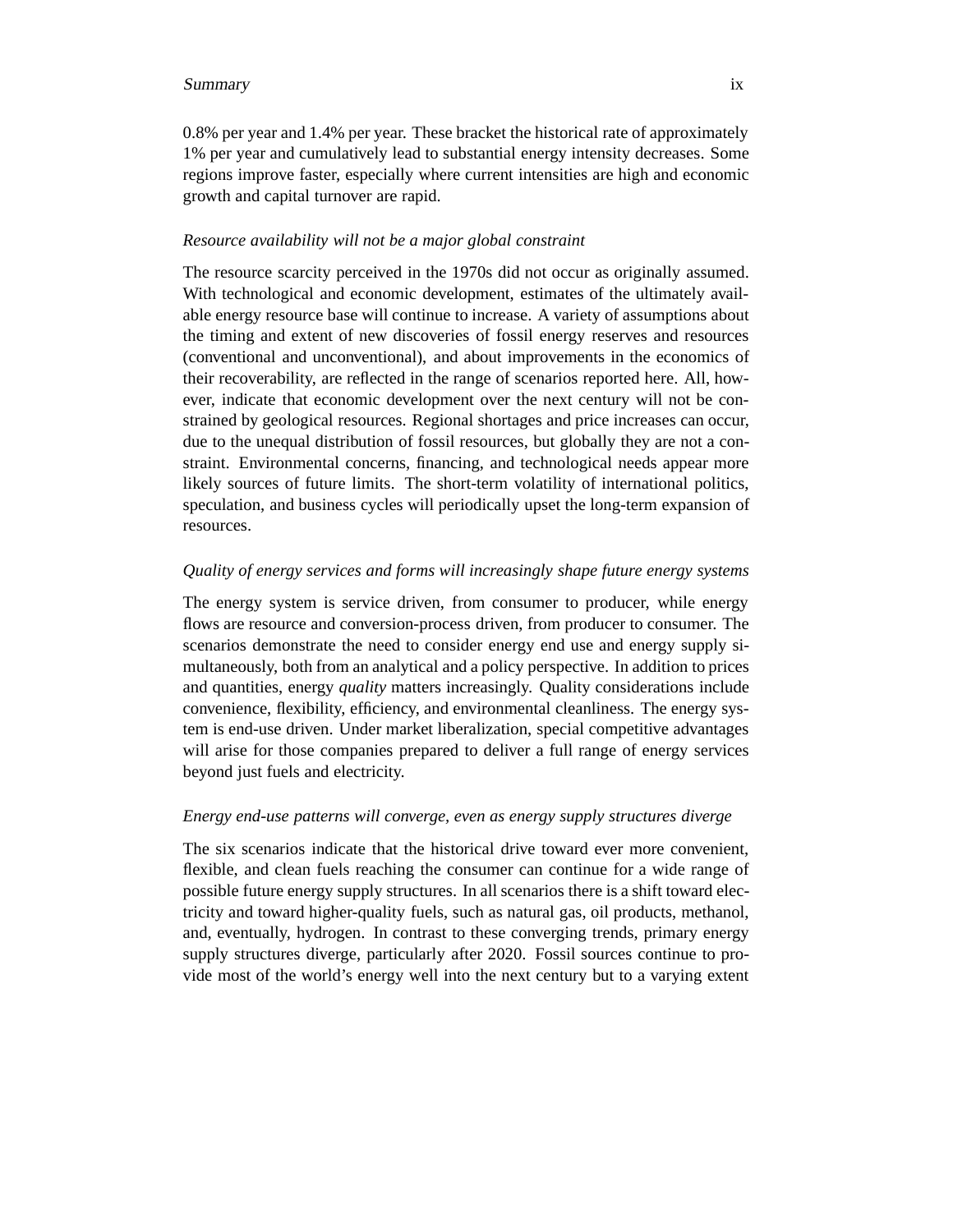across the scenarios. There is a shift away from noncommercial and mostly unsustainable uses of biomass, and direct uses of coal virtually disappear. Sustainable uses of renewables including modern biomass come to hold a prominent place in all scenarios. They reach the consumer as electricity, liquids, or gases, rather than as solids.

### *Technological change will be critical for future energy systems*

Technological change drives productivity growth and economic development. Across all scenarios the role of technological progress is critical. But progress has a price. RD&D of new energy technologies and the accumulation of experience in niche markets require upfront expenditures of money and effort. These are increasingly viewed as too high a price to pay in liberalized markets where the maximization of short-term shareholder value generally takes precedence over longer-term socioeconomic development and environmental protection. Yet, it is the RD&D investments of the next few decades that will shape the technology options available after 2020. A robust hedging strategy focuses on generic technologies at the interface between energy supply and end use, including gas turbines, fuel cells, and photovoltaics. These could become as important as today's gasoline engines, electric motors, and microchips.

### *Rates of change in global energy systems will remain slow*

Capital turnover rates in end-use applications are comparatively short – one to two decades. Therefore, pervasive changes can be implemented rather quickly, and missed opportunities may be revisited. Conversely, the lifetimes of energy supply technologies, and particularly of infrastructures, are five decades or longer. Thus, at most one or two replacements can occur during the time horizon of this study. Betting on the wrong horse will have serious, possibly irreversible consequences. The RD&D and investment decisions made now and in the immediate future will determine which long-term options become available after 2020 and which are foreclosed. Initiating long-term changes requires action sooner rather than later.

### *Interconnectivity will enhance cooperation, systems flexibility, and resilience*

Despite energy globalization, *market exclusion* remains a serious challenge. To date, some two billion people do not have access to modern energy services due to poverty and a lack of energy infrastructures. Many regions are overly dependent on a single, locally available resource, such as traditional fuelwood or coal, and have limited access to the clean flexible energy forms required for economic and social development. Policies to deregulate markets and get "prices right" ignore the poor.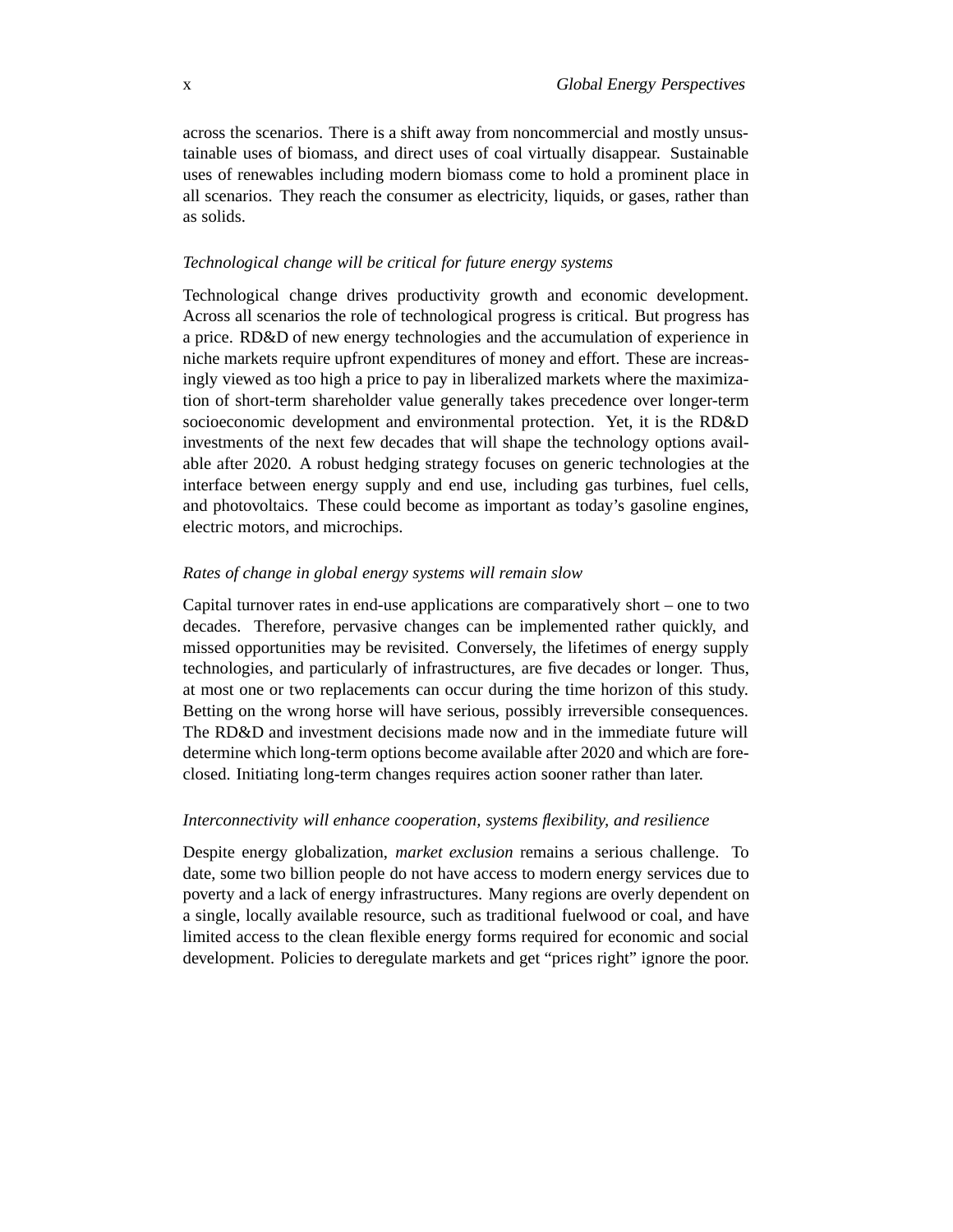#### Summary xi

Even the best functioning energy markets will not reach those who cannot pay. To include today's poor in energy markets, poverty must be eradicated, and that requires policy action that goes beyond energy policies alone. What energy policies can accomplish is the improvement of old infrastructures – the backbone of the energy system – and the development of new ones. New infrastructures are needed in Eurasia, in particular, to match the large available resources of oil and gas in the Caspian region and Siberia with the newly emerging centers of energy consumption in Asia. Extended interconnections are also needed in Latin America and Africa. Governments and industry need an expanded spirit of regional cooperation and a shared commitment to infrastructure investments now if benefits are to accrue in the long term.

### *Capital requirements will present major challenges for all energy strategies*

For all scenarios the capital requirements of the energy sector are large, but not infeasible. Although investment requirements expand more slowly than overall economic growth, the energy sector will have to raise an increasing fraction of its capital from the private sector. It will face stiffer competition and return-oninvestment criteria than it has in the past. Moreover, the greatest investment needs are in the now developing world, where current trends in the availability of both international development capital and private investment capital are not auspicious. How available capital is best mobilized remains a critical issue.

### *Regional differences will persist in global energy systems*

Regional energy supply trends diverge across the scenarios even more than those at the global level due to differences in resource availability, trade possibilities, and national and regional development strategies. Regional development aspirations often exceed even the wide range of possibilities outlined by the six global scenarios analyzed here. Yet, for all their diversity, regional perspectives confirm the essential global conclusion: while a range of possible energy sources can fuel the future, there is a persistent trend toward cleaner, more convenient energy forms reaching the consumer. In all regions, success will depend on improved efficiency, continued technological progress, a favorable investment climate, free trade, and enhanced regional and international cooperation, particularly in shared energy infrastructures.

### *Local environmental impacts will take precedence over global change*

The natural capacity of the environment to absorb higher levels of pollution, particularly in densely populated metropolitan areas, will become the limiting factor for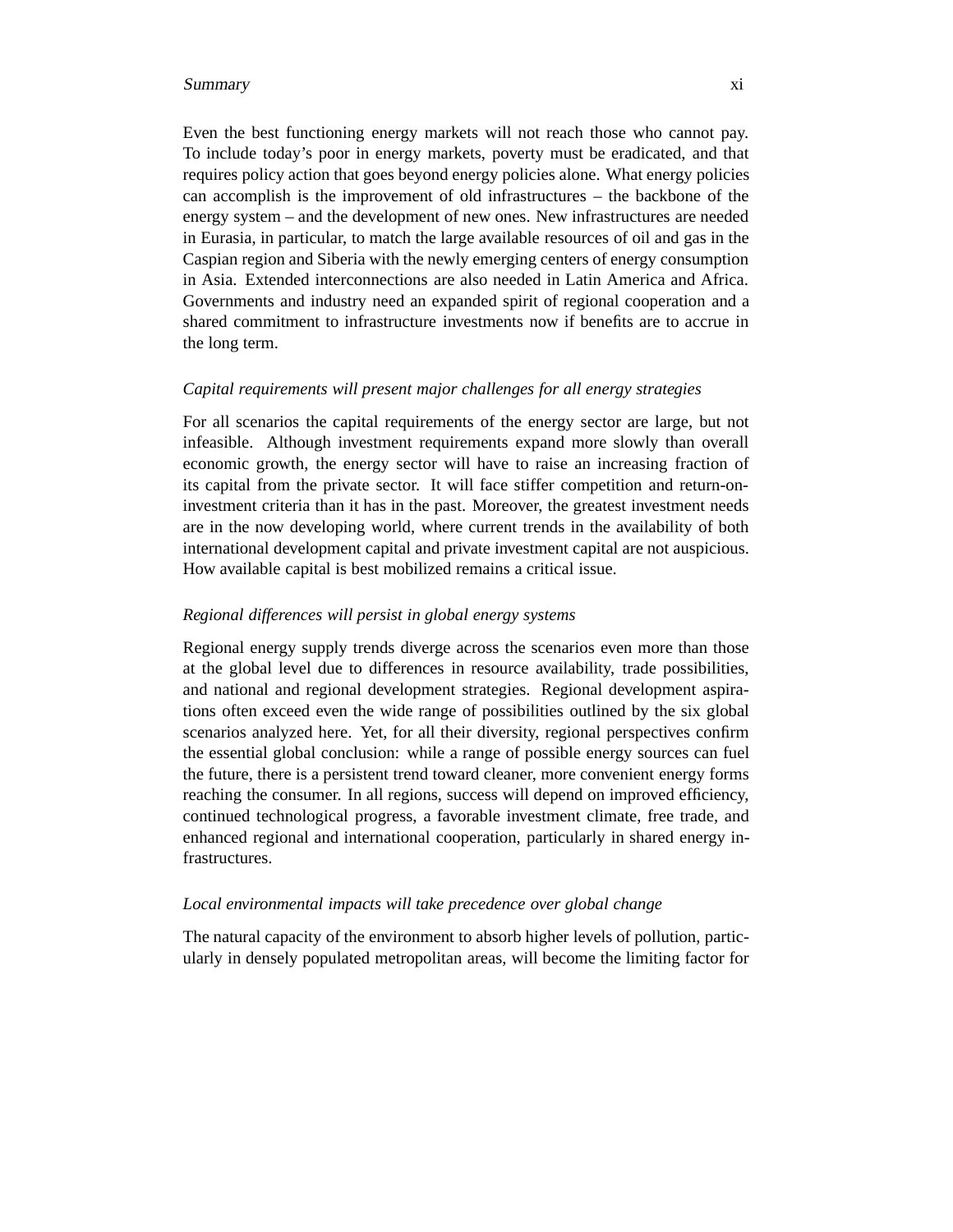the unconstrained use of fossil fuels. Local environmental problems are of greater concern to local decision makers than global problems and therefore will have a greater near-term impact on policy. In the developing world indoor air pollution is an urgent environmental problem. A shift away from cooking with wood in open fireplaces will reduce indoor pollution levels currently estimated to be 20 times higher than in industrialized countries. A second urgent problem is the high concentration of particulate matter and sulfur dioxide in many urban areas. Regional air pollution could also prove problematic, especially in the rapidly growing, densely populated coal-intensive economies of Asia. Without abatement measures, sulfur emissions could cause serious public health problems and subject key agricultural crops to acid deposition 10 times sustainable levels.

### *Decarbonization will improve the environment at local, regional, and global levels*

The continuing shift to higher-quality fuels means a continuing reduction in the carbon content of fuels, that is, decarbonization of the energy system. Decarbonization means lower adverse environmental impacts per unit of energy consumed, independent of any active policies specifically designed to protect the environment. And at the global level, it translates directly into lower carbon dioxide emissions. But decarbonization is not enough – additional active policies will be required. In some cases energy and environmental policies are mutually reinforcing. Policies to reduce global carbon dioxide emissions, for example, also reduce acidification risks. In others, energy and environmental policies work at cross purposes. Restrictions on nuclear power, for example, mean a possibly greater dependence on fossil fuels, and vice versa. In all cases, however, more rapid technological improvement means quicker progress toward cleaner fuels, and cleaner fuels mean a cleaner environment.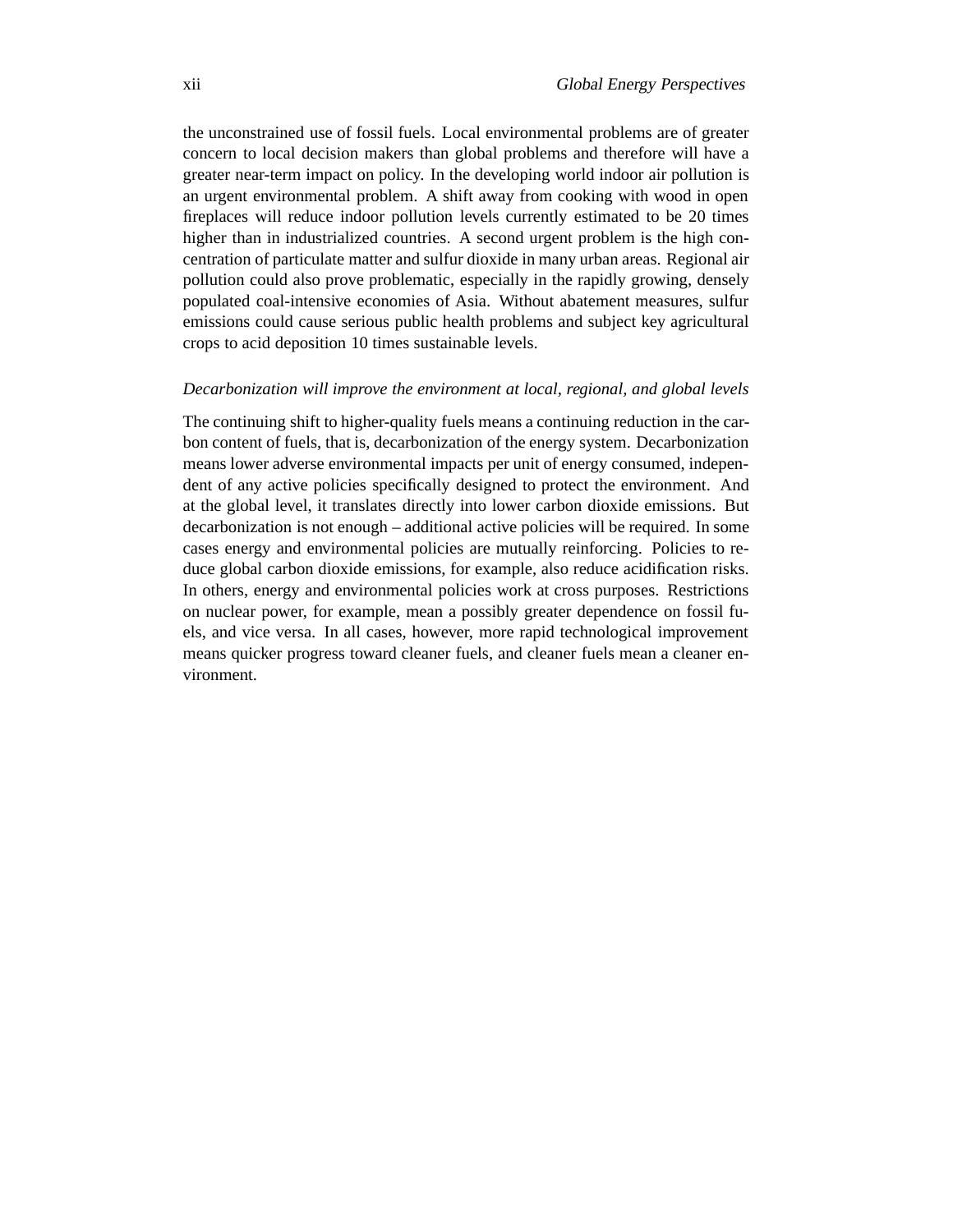# **Acronyms**

| Adv. Coal                | - advanced coal                                            |
|--------------------------|------------------------------------------------------------|
| AFR                      | – Sub-Saharan Africa                                       |
| bbl                      | $-$ barrels (oil equivalent, 1 toe $= 7$ bbl)              |
| <b>BIGSTIG</b>           | - biomass integrated-gasifier steam-injected gas turbine   |
| <b>BLS</b>               | - IIASA's Basic Linked System                              |
| <b>BOO</b>               | - build-own-operate                                        |
| <b>BOT</b>               | – build-own-transfer                                       |
| CC                       | - combined cycle                                           |
| <b>CFCs</b>              | - chlorofluorocarbons                                      |
| CH <sub>3</sub> OH       | - methanol                                                 |
| $CH_4$                   | – methane                                                  |
| <b>CHP</b>               | - combined heat and power generation                       |
| <b>CIS</b>               | - Commonwealth of Independent States                       |
| CO                       | - carbon monoxide                                          |
| CO <sub>2</sub>          | - carbon dioxide                                           |
| CO <sub>2</sub> DB       | - IIASA's Carbon Dioxide Mitigation Technology Database    |
| <b>CPA</b>               | - Centrally planned Asia and China                         |
| <b>CPE</b>               | - commercial primary energy                                |
| <b>DCs</b>               | - developing countries                                     |
| DSM                      | - demand-side management                                   |
| EEU                      | - Central and Eastern Europe                               |
| EIA                      | - Energy Information Administration                        |
| EU                       | - European Union                                           |
| <b>FAO</b>               | - UN Food and Agriculture Organization                     |
| <b>FBRs</b>              | - fast breeder reactors                                    |
| <b>FCCC</b>              | - Framework Convention on Climate Change                   |
| FSU                      | - Newly independent states of the former Soviet Union      |
| <b>GATT</b>              | - General Agreement on Tariffs and Trade                   |
| GDP                      | - gross domestic product                                   |
| GDP <sub>mer</sub>       | - GDP calculated on the basis of market exchange rates     |
| $GDPppp$                 | - GDP calculated on the basis of purchasing power parities |
| <b>GNP</b>               | - gross national product                                   |
| G <sub>t</sub> C         | - gigatons carbon                                          |
| Gtoe                     | $-$ giga [billion (10 <sup>9</sup> )] tons oil equivalent  |
| GW                       | - gigawatts                                                |
| $\mathrm{GW}_\mathrm{e}$ | - gigawatts electric                                       |
| GWP                      | - gross world product                                      |
| H <sub>2</sub>           | - hydrogen                                                 |
| ha                       | – hectares                                                 |
| <b>HTFC</b>              | - high temperature fuel cell                               |
| IEA                      | - International Energy Agency                              |
| T                        |                                                            |

IGCC – integrated gasifier combined cycle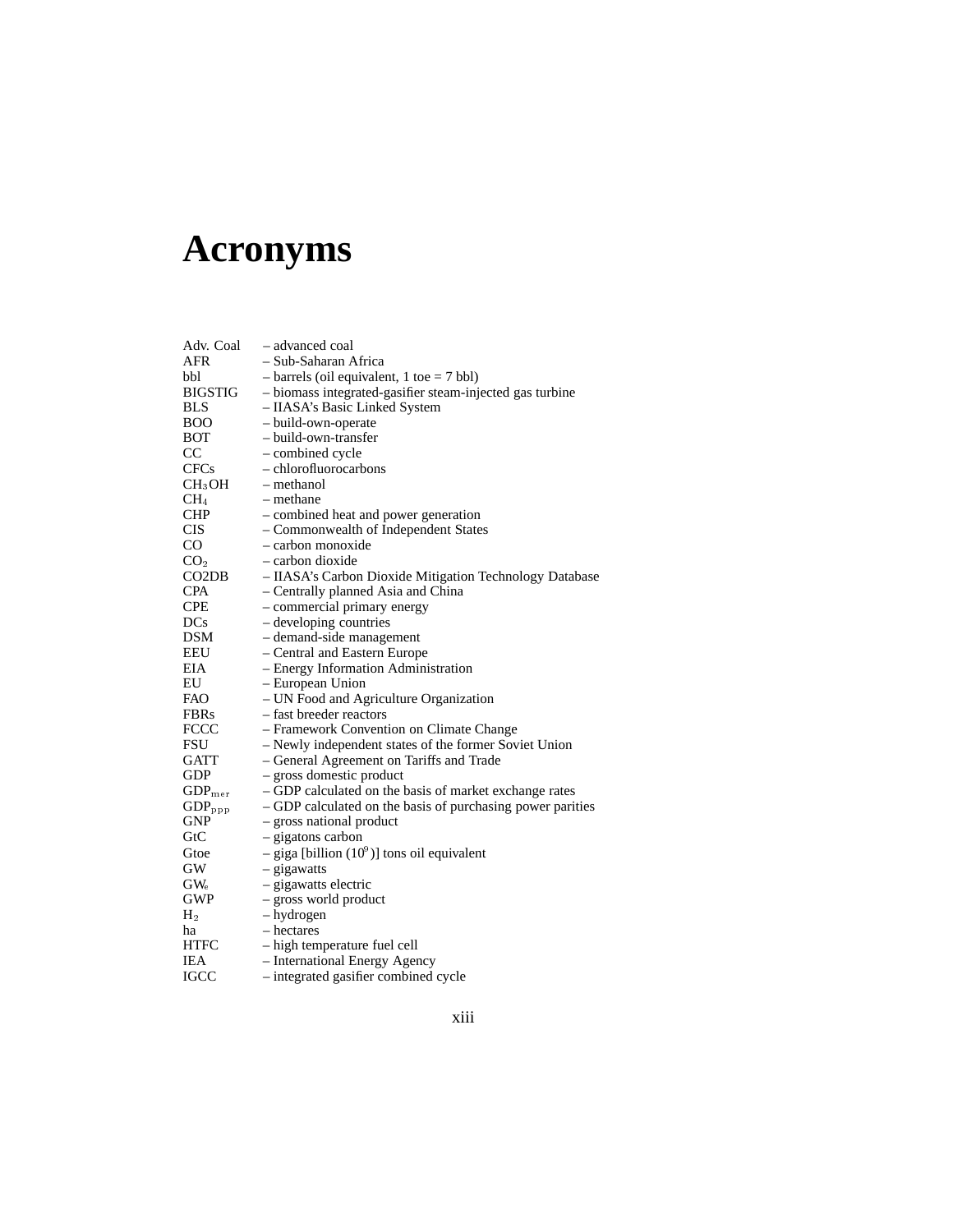| <b>IIASA</b>      | - International Institute for Applied Systems Analysis            |
|-------------------|-------------------------------------------------------------------|
| <b>IND</b>        | - industrialized countries                                        |
| <b>IPCC</b>       | - Intergovernmental Panel on Climate Change                       |
| <b>IRP</b>        | - integrated resource planning                                    |
| kgoe              | - kilograms oil equivalent                                        |
| $kW_e$            | - kilowatts electric                                              |
| kWh               | - kilowatt hours                                                  |
| LAM               | – Latin America and the Caribbean                                 |
| LESS              | $-$ Low $CO2$ -Emitting Energy Supply Systems                     |
| LNG.              | - liquefied natural gas                                           |
| LPG.              | - liquefied petroleum gas                                         |
| mbd               | - million barrels per day                                         |
| MEA               | - Middle East and North Africa                                    |
| mer               | - market exchange rate                                            |
| MtC               | - megatons carbon                                                 |
| Mtoe              | - megatons oil equivalent                                         |
| MtS               | - megatons sulfur                                                 |
| $MW_{e}$          | - megawatts electric                                              |
| $N_2O$            | - nitrous oxide                                                   |
| NAFTA             |                                                                   |
| NAM               | - North American Free Trade Agreement                             |
|                   | - North America                                                   |
| NGL<br>$NO_{x}$   | - natural gas liquids                                             |
|                   | - nitrogen oxide                                                  |
| OECD              | - Organisation for Economic Co-operation and Development          |
| <b>OLADE</b>      | - Latin American Energy Organization                              |
| OPEC              | - Organization of the Petroleum Exporting Countries               |
| PAO               | - Pacific OECD                                                    |
| PAS               | – Other Pacific Asia                                              |
| PЕ                | - primary energy                                                  |
| $PM_{10}$         | - particulate matter less than 10 microns in diameter             |
| ppl               | - power plants                                                    |
| ppmy              | - parts per million by volume                                     |
| PSA               | - production sharing agreement                                    |
| PV                | - photovoltaics                                                   |
| <b>RAINS</b>      | - IIASA's Regional Acidification INformation and Simulation model |
| RD&D              | - research, development, and demonstration                        |
| <b>REFs</b>       | - reforming economies (EEU plus FSU)                              |
| SAS               | - South Asia                                                      |
| SG                | - Scenario Generator                                              |
| $\mathrm{SO}_2^-$ | - sulfur dioxide                                                  |
| $SO_{x}$          | - sulfur oxide                                                    |
| tC                | – tons carbon                                                     |
| tce               | - tons coal equivalent                                            |
| toe               | - tons oil equivalent                                             |
| TPE               | – total primary energy                                            |
| tU                | – tons uranium                                                    |
| $TW_{e}$          | - terawatts electric                                              |
| TWh               | – terawatt hours                                                  |
| UN                | – United Nations                                                  |
| <b>UNCED</b>      | - United Nations Conference on Environment and Development        |
| <b>UNDP</b>       | - United Nations Development Programme                            |
| <b>VOC</b>        | - volatile organic compound                                       |
| WEC               | - World Energy Council                                            |
| WEU               | - Western Europe                                                  |

WHO – World Health Organization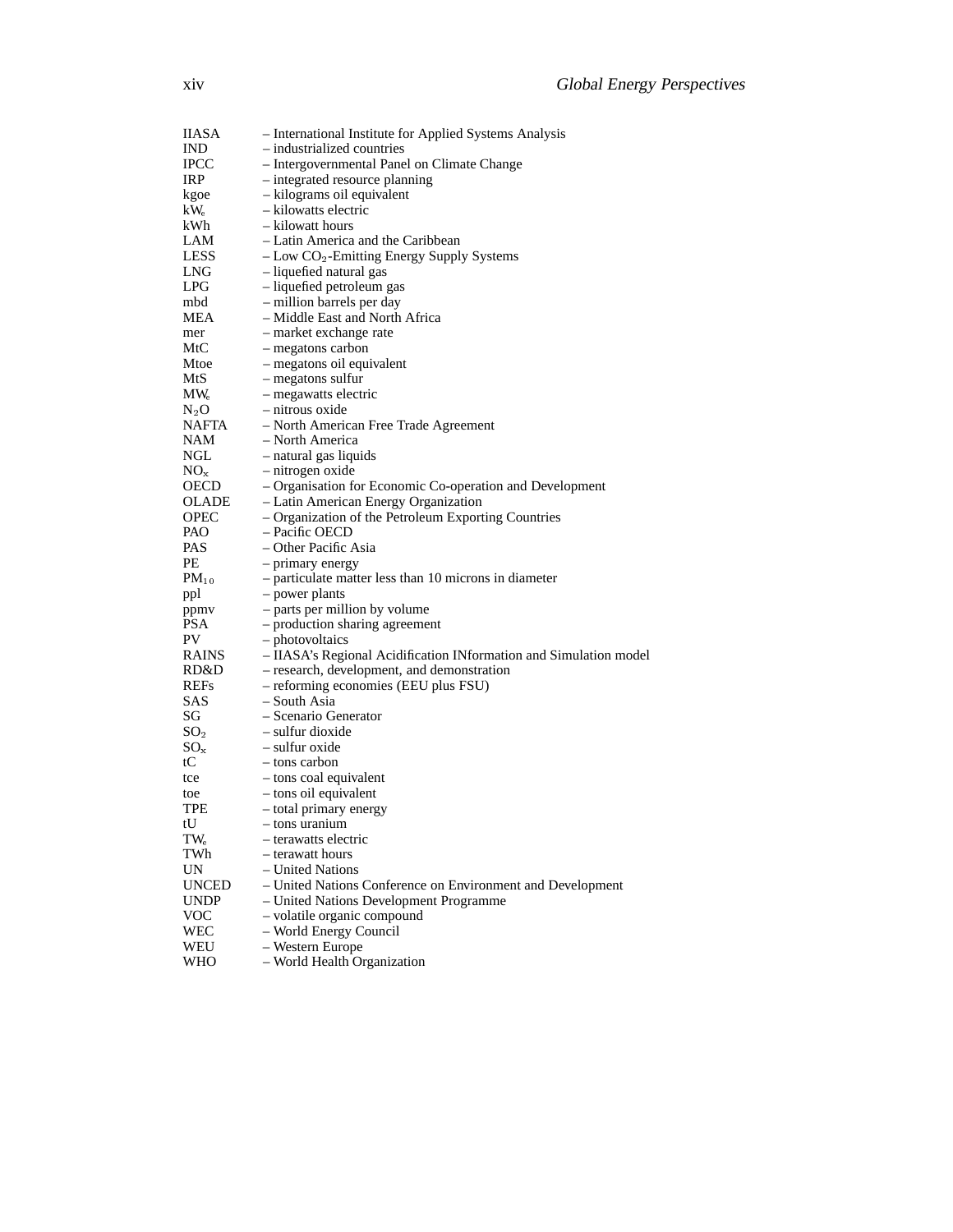### **Chapter 1**

## **Introduction**

This study examines long-term energy perspectives, their constraints, and opportunities by formulating scenarios. A scenario is a narrative, in this case with illustrations and quantitative characteristics, describing one possible way the future might unfold. As discussed in *Box 2.1*, it is not a prediction or a forecast. Nor is it just any narrative. It has to be an internally consistent and reproducible narrative, which means checking to make sure all the numbers add up. This is done largely with formal models. The formal models used for this study are described briefly in Appendix A on methodology. In the analysis and modeling work, the countries of the world were grouped into 11 different regions. The groupings are shown in *Figure 1.1* and discussed in *Box 1.1*. A detailed listing is given in Appendix B.

To draw robust conclusions, we need to formulate a range of scenarios covering very different possible futures. Each must be internally consistent, as checked by the formal models, and each must be reproducible and plausible to someone exercising open-minded, but realistic, judgment. If there are common tendencies across very different scenarios, those provide one useful set of analytic conclusions. And if there are discernible connections between the long-term divergence among scenarios and differences in their near-term policy or investment actions, those form another useful set of conclusions. In this study the scenarios provided conclusions of both sorts.

Chapter 2 lays out the scenarios and, in particular, how they were put together to purposely cover a broad range of possible futures. There are six scenarios grouped into three cases, Cases A, B, and C. The definition of cases came before the definition of scenarios, and the three cases are based on the three cases presented in *Energy for Tomorrow's World* (WEC, 1993) and *Global Energy Perspectives to 2050 and Beyond* (IIASA–WEC, 1995). Each is summarized in Chapter 2. Case A is basically a high-growth future in terms of income, energy, and technology. Case B has more modest but perhaps more realistic growth. Case C assumes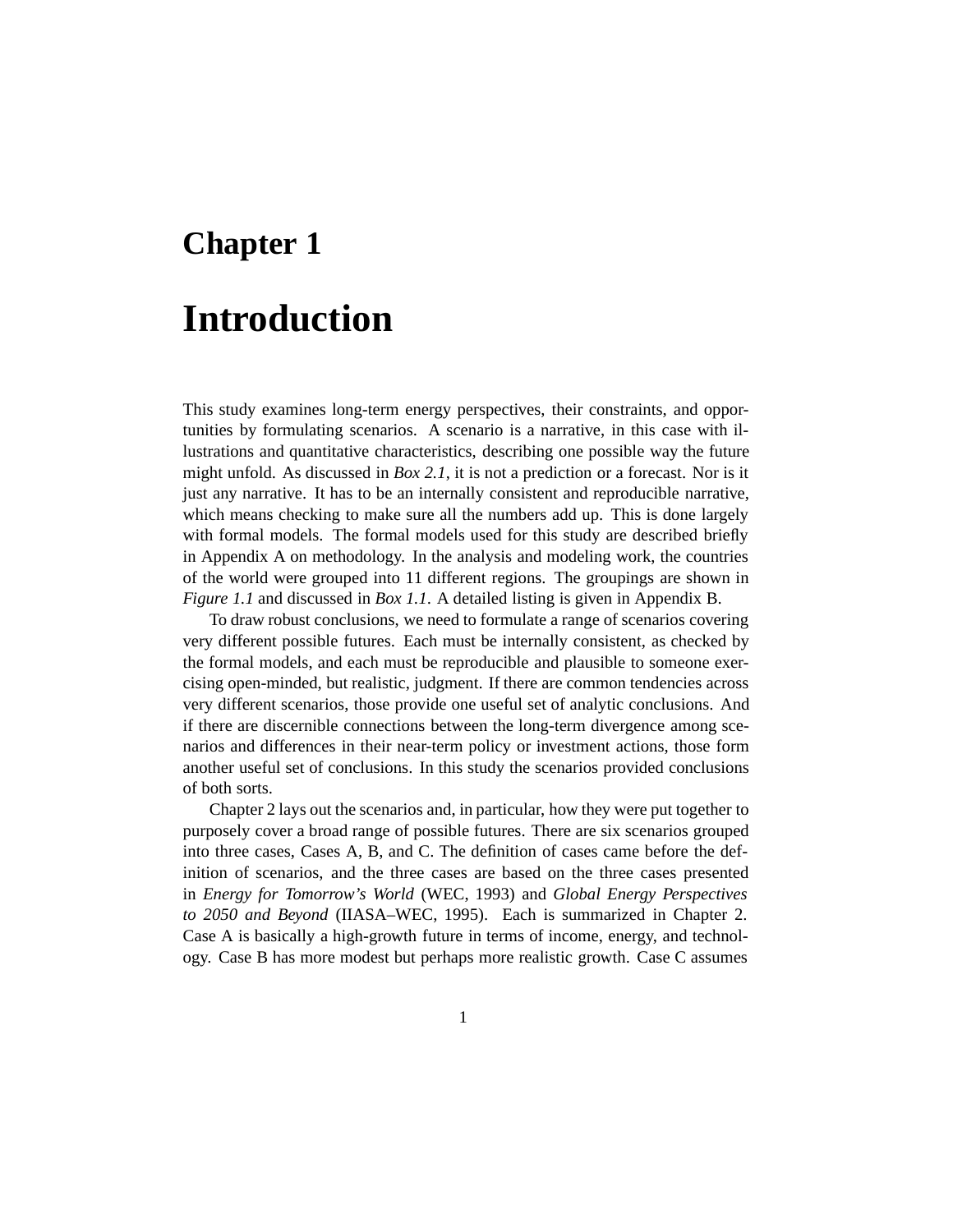### **Box 1.1: World regions**

The analysis and modeling work underlying the scenarios developed within this study was done for 11 world regions (for their definition see map below and Appendix B), which follow the regional detail of IIASA–WEC, 1995.

In this report some results are presented at the level of three "macroregions" and others for all 11 study regions. The macroregions are the former centrally planned economies now in the process of economic reform (REFs, in shades of blue in *Figure 1.1*), the developing countries (DCs, in shades of green), and a group that approximates the Organisation for Economic Cooperation and Development (OECD, in shades of red and orange). Developing countries are sometimes referred to in the text as the "South" to distinguish them from the industrialized regions of the "North" (i.e., OECD and REFs).



dynamic progressive international cooperation focused on environmental protection and international equity. Energy use in Case C is the lowest of the three cases, but economic and technological growth are higher than in Case B. As the study proceeded, it became apparent that more variety was needed than was represented by the three basic cases. Case A was therefore subdivided into three alternative scenarios (A1, A2, and A3), and Case C into two alternatives (C1 and C2). The six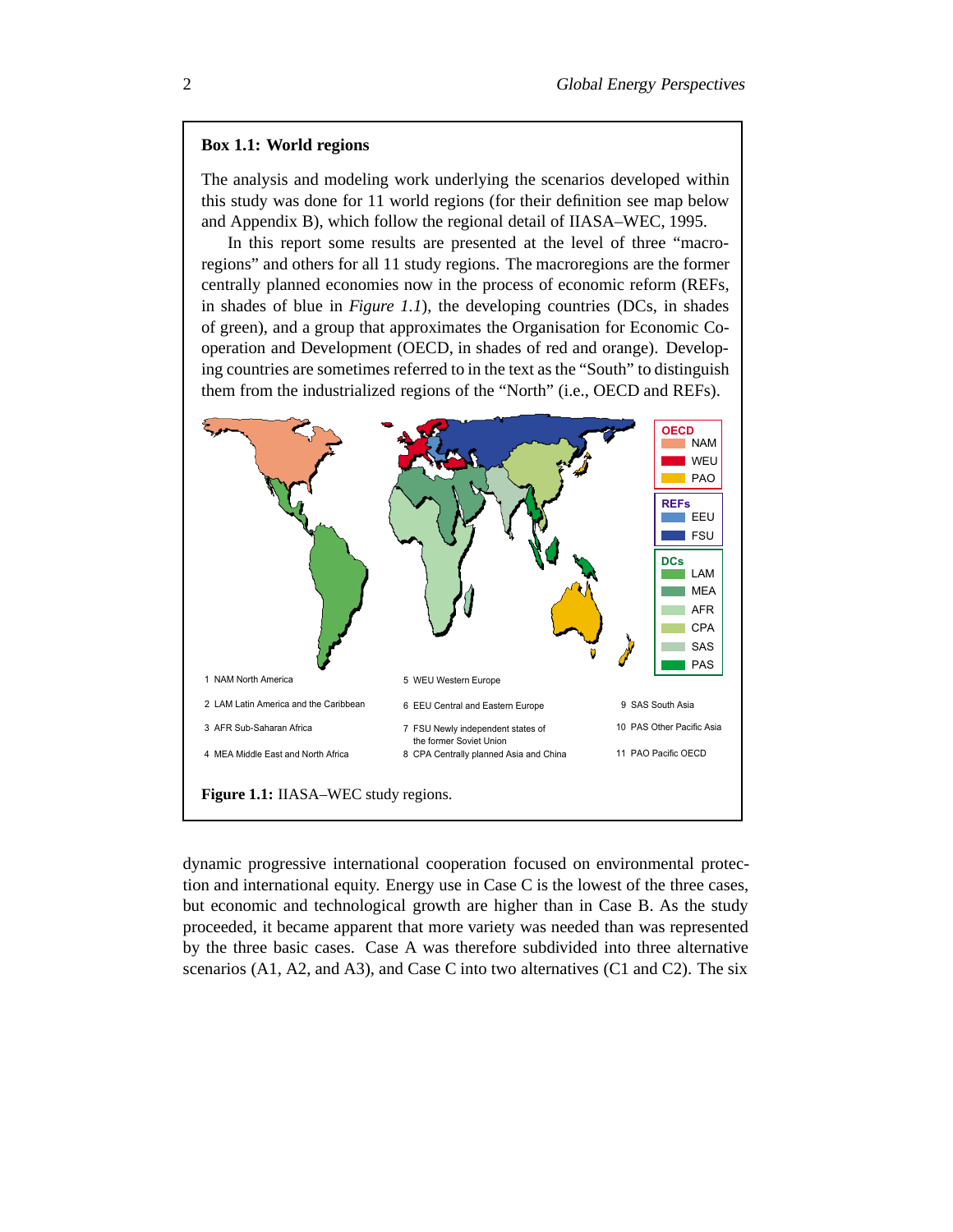scenarios are all introduced in Chapter 2 and are based on the analysis presented in *Global Energy Perspectives to 2050 and Beyond* (IIASA–WEC, 1995).

All three cases – all six scenarios – start from the base year 1990 and the historical developments leading up to that year. Chapter 3 reviews the empirical basis for the study in terms of historical changes and tendencies. It emphasizes current disparities around the world in income, economic structure, energy use, and energy intensity, and compares them with variations over time in individual countries. The chapter also presents the basic interpretation of past data that underlies our extensions of historical tendencies and structural transformations into the future in the different cases. Finally, it summarizes key developments that have taken place since the base year, 1990.

Chapter 4 looks at the determinants of future energy use and describes how they vary across the six scenarios. The presentation is divided into six headings: population growth, economic growth, energy intensity improvements, technological change, the resource base, and environment.

Chapter 5 presents the essential quantitative characteristics of all six scenarios using many illustrations. It describes how they differ in their primary energy structures, their resource use, their electricity sectors, and their final energy use.

Chapter 6 turns to important implications on a number of fronts: investments and financing, international trade, costs, technology, the constraints and opportunities facing different energy industries (coal, oil, gas, renewables, and nuclear), and environmental impacts at the local, regional, and global levels.

Chapter 7 presents scenario developments and findings for each of the 11 study regions and compares them with the global picture provided by Chapter 5. Chapter 7 also presents a summary of regional expert reviews – a unique feature of this study. Detailed regional reviews provide a "bottom-up" interpretation of the "topdown" global scenario analysis. This sets the stage for evaluating and comparing regional aspirations with global possibilities and provides a final test of the consistency of the global and regional findings. The chapter also summarizes the range of energy-related concerns across regions as identified in a detailed poll of World Energy Council (WEC) regional experts.

In Chapter 8, we come to conclusions  $-$  of both types mentioned at the beginning of this chapter. First, there are some pervasive developments across all scenarios and in most regions. We believe strategies that take such developments carefully into account will benefit no matter how the future turns out. Second, there are also apparent connections between near-term strategies and the different futures of the scenarios. Particular near-term strategies improve the odds of particular long-term futures. Chapter 8 lays out these conclusions and relates them to near-term decisions. It identifies future opportunities and how best to exploit them. Finally, the chapter gives a different, visual interpretation of the scenarios.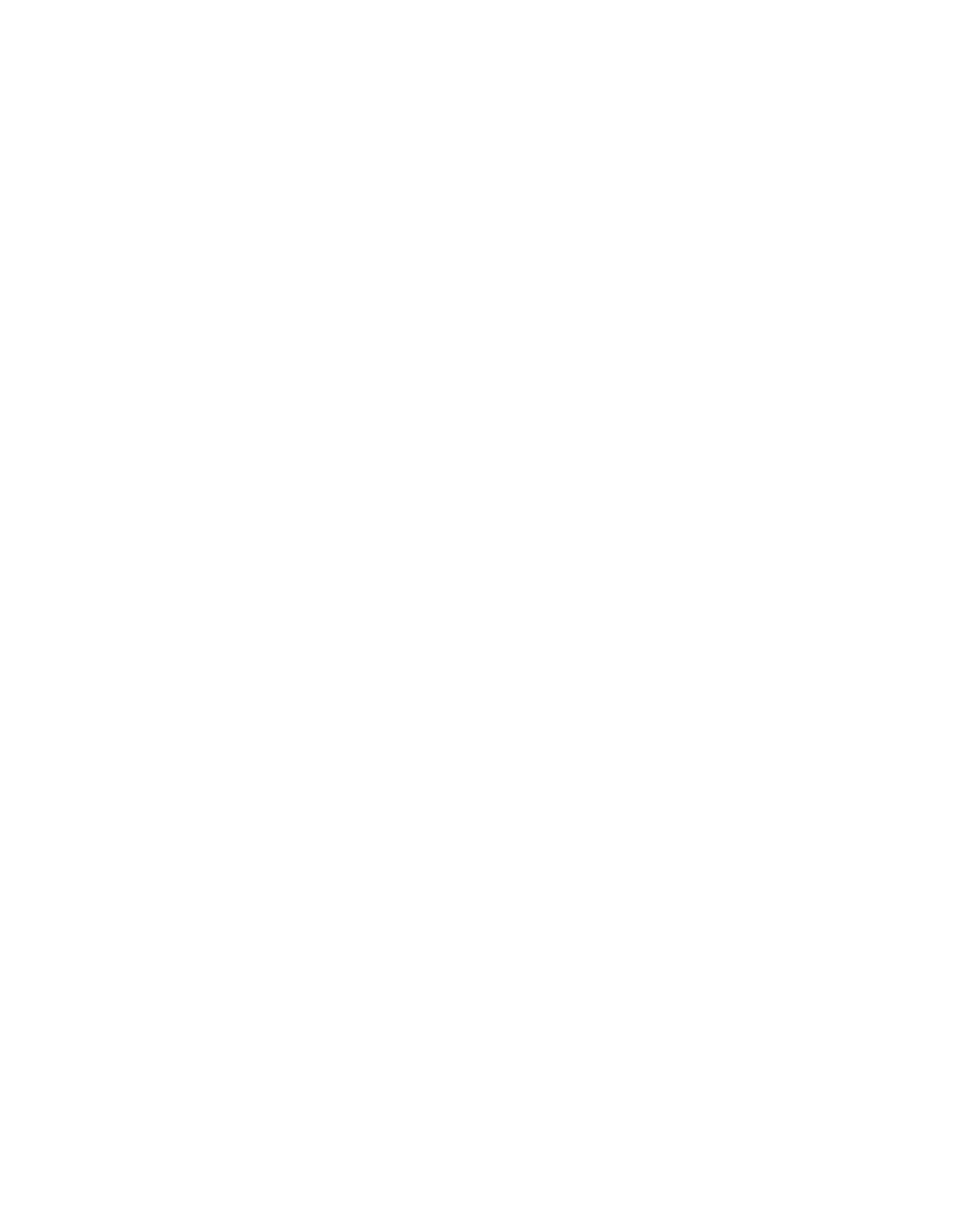### **Chapter 2**

## **An Overview of Scenarios**

This study presents three cases of future developments subdivided into six alternative scenarios (see *Box 2.1* for a discussion of scenarios). The principal focus is on the period between 2020 and 2050, but some results are also presented out to 2100. In brief, Case A presents a future of impressive technological improvements and consequent high economic growth. Case B describes a future with less ambitious, though perhaps more realistic, technological improvements, and consequently more intermediate economic growth. Case C presents a "rich and green" future. It includes both substantial technological progress and unprecedented international cooperation centered explicitly on environmental protection and international equity. Key characteristics of the three cases are given in *Table 2.1*. The following paragraphs provide details on what the scenarios have in common and where they differ.

### **2.1. Commonalities**

All three cases provide for substantial social and economic development, particularly in the developing world. They provide for improved energy efficiencies and environmental compatibility, and thus for associated growth in both the quantity and quality of energy services. Across all three cases, the structure of final energy develops in the same way and energy intensities improve steadily. To facilitate comparisons among the three cases, all share the same central demographic baseline assumption in which global population grows to 10 billion  $(10)$  by 2050 and to nearly 12 billion by 2100. All have been checked for internal consistency with the aid of formal models and through a lengthy regional expert review process.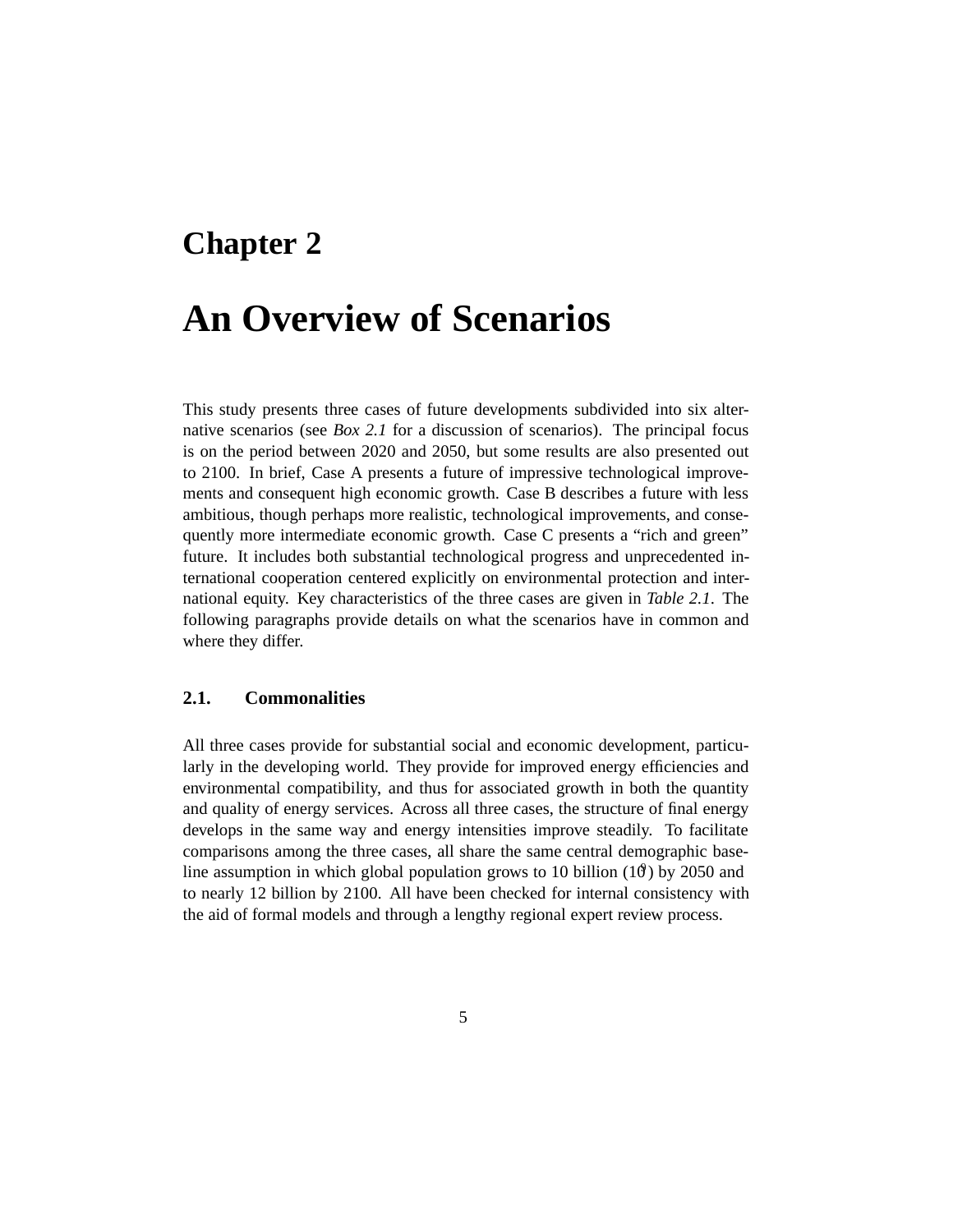|                                                                                                  | Case                           |                         |                                            |
|--------------------------------------------------------------------------------------------------|--------------------------------|-------------------------|--------------------------------------------|
|                                                                                                  | A<br>High growth               | B<br>Middle course      | C<br>Ecologically driven                   |
| Population, billion<br>1990<br>2050<br>2100                                                      | 5.3<br>10.1<br>11.7            | 5.3<br>10.1<br>11.7     | 5.3<br>10.1<br>11.7                        |
| GWP, trillion US(1990)\$<br>1990<br>2050<br>2100                                                 | 20<br>100<br>300               | 20<br>75<br>200         | 20<br>75<br>220                            |
| Global primary energy intensity<br>improvement, percent per year<br>1990 to 2050<br>1990 to 2100 | Medium<br>$-0.9$<br>$-1.0$     | Low<br>$-0.8$<br>$-0.8$ | High<br>$-1.4$<br>$-1.4$                   |
| Primary energy demand, Gtoe<br>1990<br>2050<br>2100                                              | 9<br>25<br>45                  | 9<br>20<br>35           | 9<br>14<br>21                              |
| Resource availability<br>Fossil<br>Non-fossil                                                    | High<br>High                   | Medium<br>Medium        | Low<br>High                                |
| Technology costs<br>Fossil<br>Non-fossil                                                         | Low<br>Low                     | Medium<br>Medium        | High<br>Low                                |
| Technology dynamics<br>Fossil<br>Non-fossil                                                      | High<br>High                   | Medium<br>Medium        | Medium<br>High                             |
| Environmental taxes                                                                              | No                             | N <sub>0</sub>          | Yes                                        |
| $CO2$ emission constraint                                                                        | N <sub>o</sub>                 | N <sub>0</sub>          | Yes                                        |
| Net carbon emissions, GtC<br>1990<br>2050<br>2100<br>Number of scenarios                         | 6<br>$9 - 15$<br>$6 - 20$<br>3 | 6<br>10<br>11<br>1      | 6<br>5<br>$\overline{2}$<br>$\overline{2}$ |

**Table 2.1**: Summary of the three cases in 2050 and 2100 compared with 1990.

Abbreviations: GWP = gross world product; Gtoe = gigatons oil equivalent;  $CO_2$  = carbon dioxide;  $GtC = gigatons of carbon.$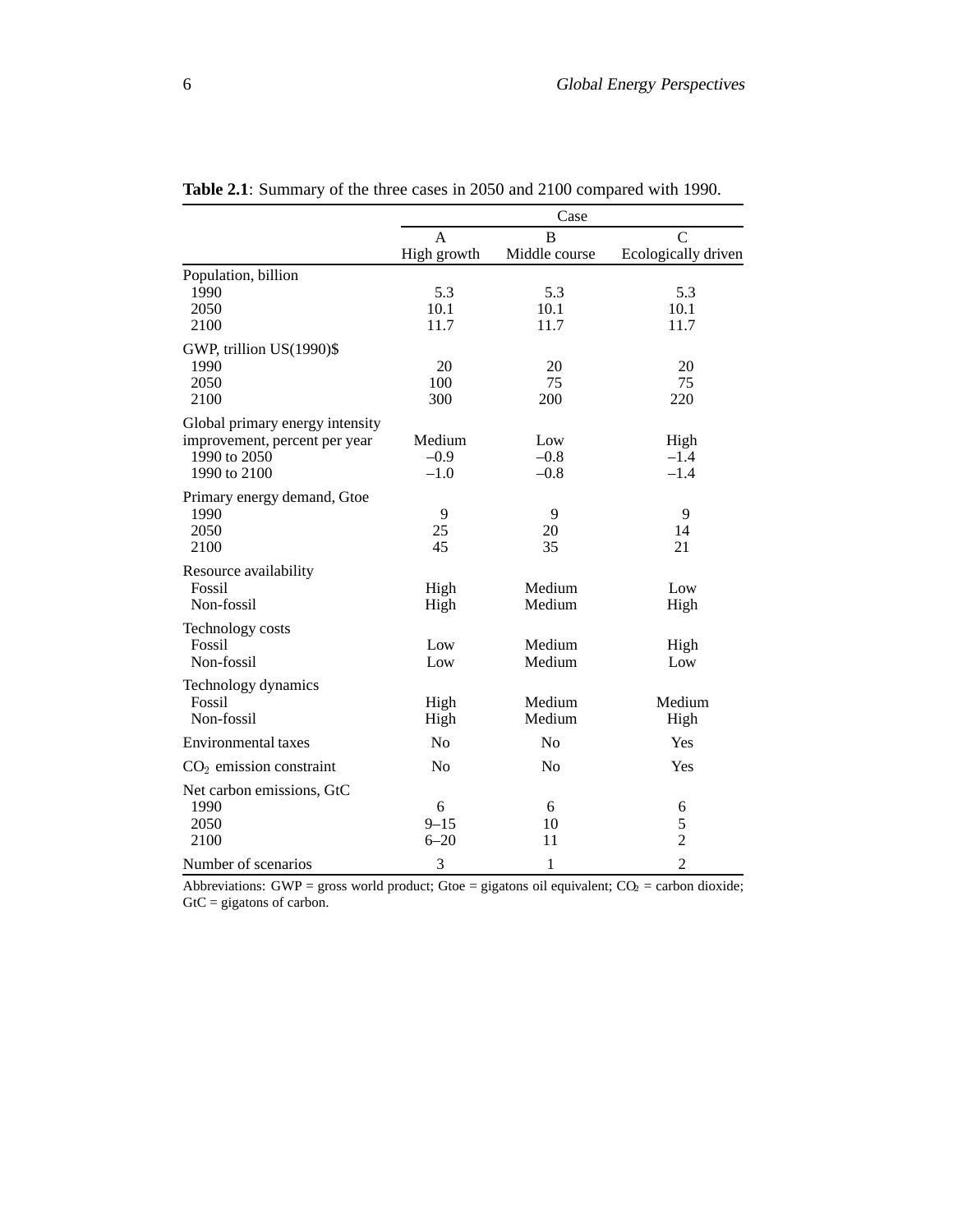### **Box 2.1: Scenarios: Alternative views of the future**

In designing scenarios we devise images of the future, or better of alternative futures. Scenarios are neither predictions nor forecasts. Rather, each scenario is one alternative image of how the future could unfold. Each is based on an internally consistent and reproducible set of assumptions about key relationships and driving forces of change that is derived from our understanding of both history and our current situation. Often scenarios are formulated with the help of formal models. Most scenarios, including those presented in this book, make one particular strong assumption about the future: the absence of major discontinuities and catastrophes. These are not only inherently difficult to anticipate, but also offer little policy guidance on managing an orderly transition from today's energy system, which relies largely on fossil fuels, toward a more sustainable system with more equitable access to energy services.

Scenarios can be both *descriptive* and *normative*. Descriptive scenarios outline possible developments in the absence of significant changes in policies, economics, or technology. Normative (or *prescriptive*) scenarios attempt to incorporate the consequences of specific modifications in current policies, institutions, and technologies. In the study reported here, Case B is a prime illustration of a descriptive scenario, while Case C is the prototype of a normative scenario. Case A contains both descriptive and normative elements.

### **2.2. Differences**

### **2.2.1. Case A: "High Growth"**

Case A presents a future designed around ambitiously high rates of economic growth and technological progress. It incorporates the conviction that there are essentially no limits to human technological ingenuity. Case A presumes favorable geopolitics and free markets. Economic growth runs about 2% per year in the OECD countries and is twice as high in the developing countries. High growth facilitates a more rapid turnover of capital stock and changes in economic structure, both of which spur efficiency improvements and technological progress. If Case A is extended all the way to 2100 – again with the heroic assumption of 100 years of favorable geopolitics – global average per capita income surpasses even the highest levels observed today, making the distinction between "developed" and "developing" regions in today's sense no longer appropriate.

Case A includes three scenarios that address key developments in energy supply. They vary principally in the future they envision for coal, on one side, and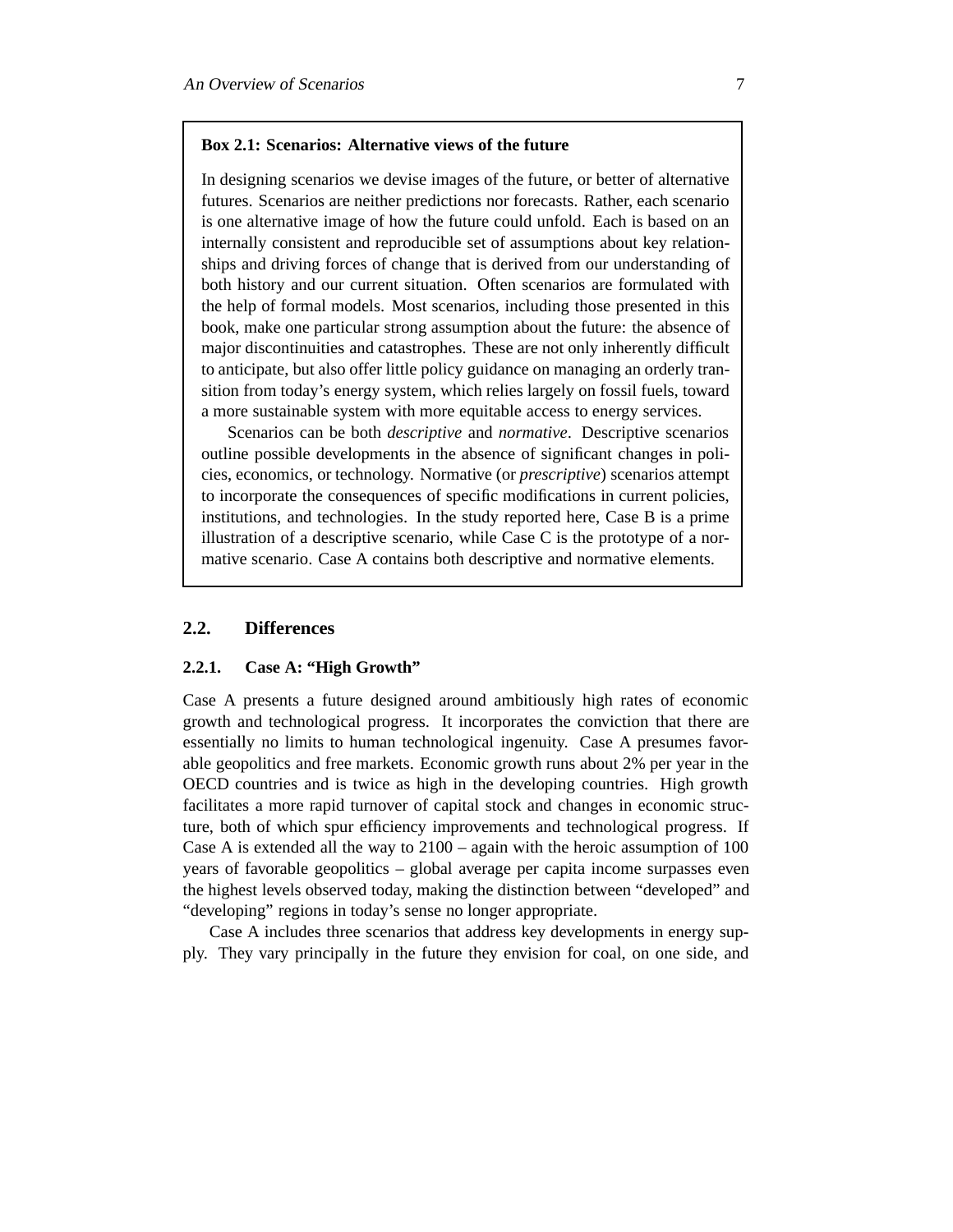nuclear and renewables, on the other. In Scenario A1, there is high future availability of oil and gas resources. Dominance of oil and gas is perpetuated to the end of the 21st century. At the other end of the spectrum, Scenario A2 assumes oil and gas resources to be scarce, resulting in a massive return to coal. Finally, in Scenario A3 rapid technological change in nuclear and renewable energy technologies results in a phaseout of fossil fuels for economic reasons rather than due to resource scarcity.

Scenario A1 describes a case with no remarkable developments favoring either coal or nuclear. As a result, technological change focuses on tapping the vast potential of conventional and unconventional oil and gas occurrences. The result challenges conventional wisdom about the possible exhaustion of fossil resources. Indeed, they appear sufficient to allow a smooth, comfortable transition over the next century to alternative supply sources based on nuclear and new renewables matched with high-quality energy carriers in the form of electricity, liquids, gas, and later hydrogen. There is little need to resort to the "backstop" fossil fuel *par excellence* – coal. It continuously loses market share.

The world of Scenario A2 is one in which the greenhouse warming debate is resolved in favor of coal. The benefits of climate change and  $CQ<sub>2</sub>$  fertilization prove to exceed the disadvantages. This leaves little policy incentive to phase out fossil fuels early, particularly in areas endowed with large, cheap coal resources. Sulfur and nitrogen emissions are mitigated through control technologies, and coal's vast resources make it the fossil fuel of choice. Coal also provides the "backstop" for dwindling resources of conventional oil and gas, which are assumed to be limited to currently known reserves and resources. With the depletion of open-cast coal deposits, significant technological challenges remain concerning ever deeper coal mines and the elaborate chemistry of converting coal to synliquids. *In situ* gasification and remote-controlled, robotic mining operations characterize a capitalintensive "coal economy."

We have labeled the future of Scenario A3 "bio-nuc." Large-scale renewables and a new generation of nuclear power lead a technology-driven transition to a post-fossil-fuel age. The market penetration dynamics of the transition match those characterizing the historical replacement of traditional 19th century energy forms by fossil fuels. Natural gas is the transitional fossil fuel of choice, and no challenges are imposed on the availability of economically competitive oil resources. Pressure to dig deeply into nonconventional fossils is limited. By 2100, there is an almost equal reliance on nuclear energy, natural gas, biomass, and a fourth category composed mostly of solar energy, but also containing wind and other "new" renewables.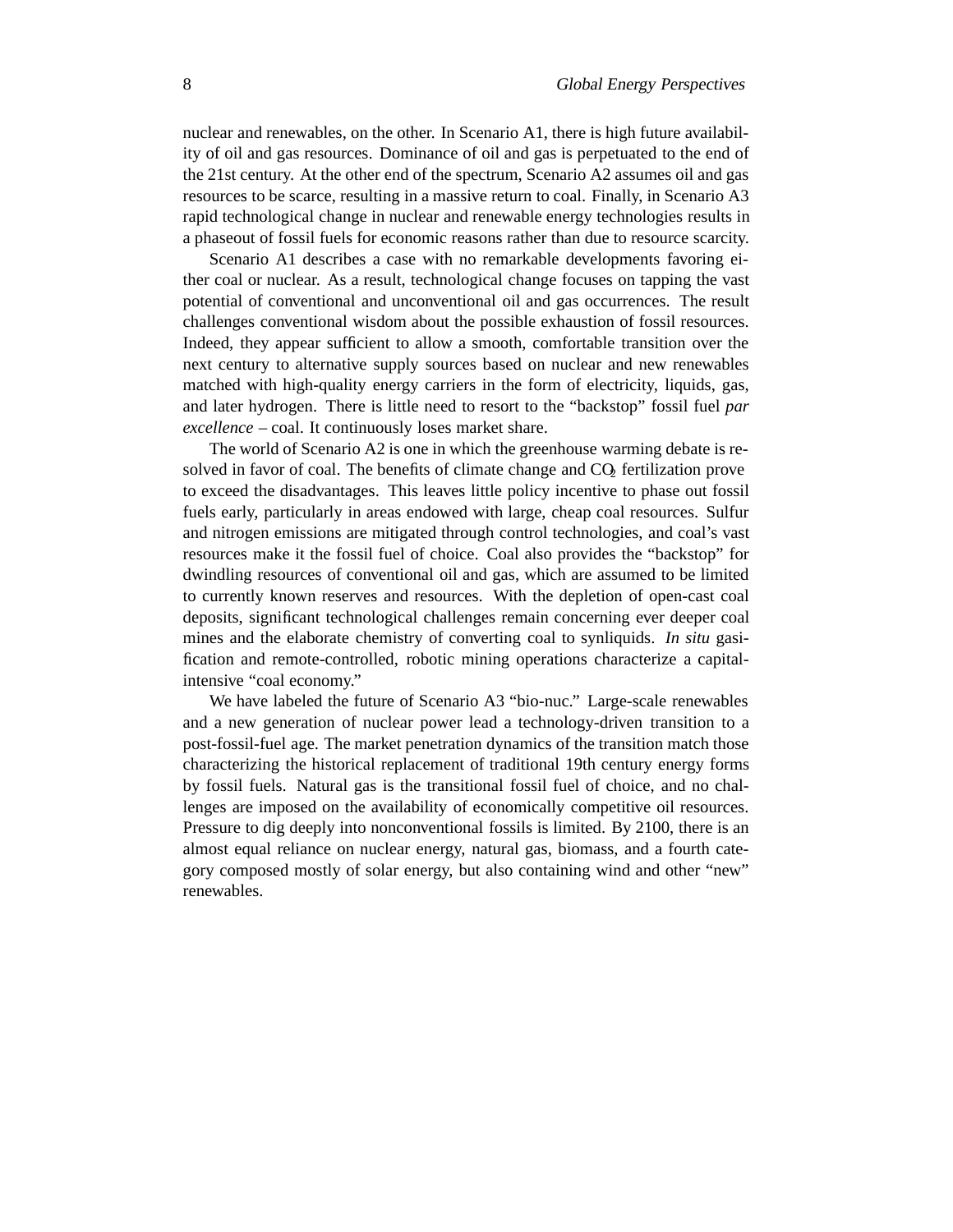### **2.2.2. Case B: "Middle Course"**

Case B has a single scenario. It incorporates more modest estimates of economic growth and technological development, and the demise of trade barriers and expansion of new arrangements facilitating international exchange. Compared with the Case A scenarios (and the Case C scenarios), it is more "pragmatic," which is its main appeal. Case B manages to fulfill the development aspirations of the South, but less uniformly and at a slower pace than in the other cases. For regions such as Africa, progress is painfully slow. Overall, economic growth rates to 2020 are more modest than in many studies with shorter time horizons, for example, Case B of *Energy for Tomorrow's World* (WEC, 1993). This change reflects recent setbacks and slow economic restructuring in Eastern Europe, the former Soviet Union, and many developing countries. These short-term setbacks are, however, ultimately counterbalanced by higher growth rates in the long run.

Case B's more modest energy demand and slower technology improvements result in the greatest reliance on fossil fuels of any of the scenarios, except the coal-intensive Scenario A2. Through the medium term, the structure of Case B's energy supply and use remains much closer to the current situation than those of Cases A and C. Beyond 2020, however, the depletion of fossil resources without counterbalancing technological progress forces more dramatic changes in energy supply structures. Nonetheless, a transition away from fossil fuel use is feasible and manageable. Contrary to perceptions of imminent resource shortages, oil and gas maintain a significant share in the global primary energy mix up to about 2070 by moving into costlier categories of conventional and unconventional resources. Constraints prove to be based less on geology and more on financial and environmental considerations. As a scenario that might be characterized as "muddling through," Case B inevitably contains features that are less attractive, though perhaps more realistic, than corresponding characteristics in the other cases.

### **2.2.3. Case C: "Ecologically Driven"**

Case C is the most challenging. It is optimistic about technology and geopolitics, but unlike Case A, it assumes unprecedented progressive international cooperation focused explicitly on environmental protection and international equity. The future described by Case C includes a broad portfolio of environmental control technologies and policies, including incentives to encourage energy producers and consumers to utilize energy more efficiently and carefully, "green" taxes, international environmental and economic agreements, and technology transfer. It reflects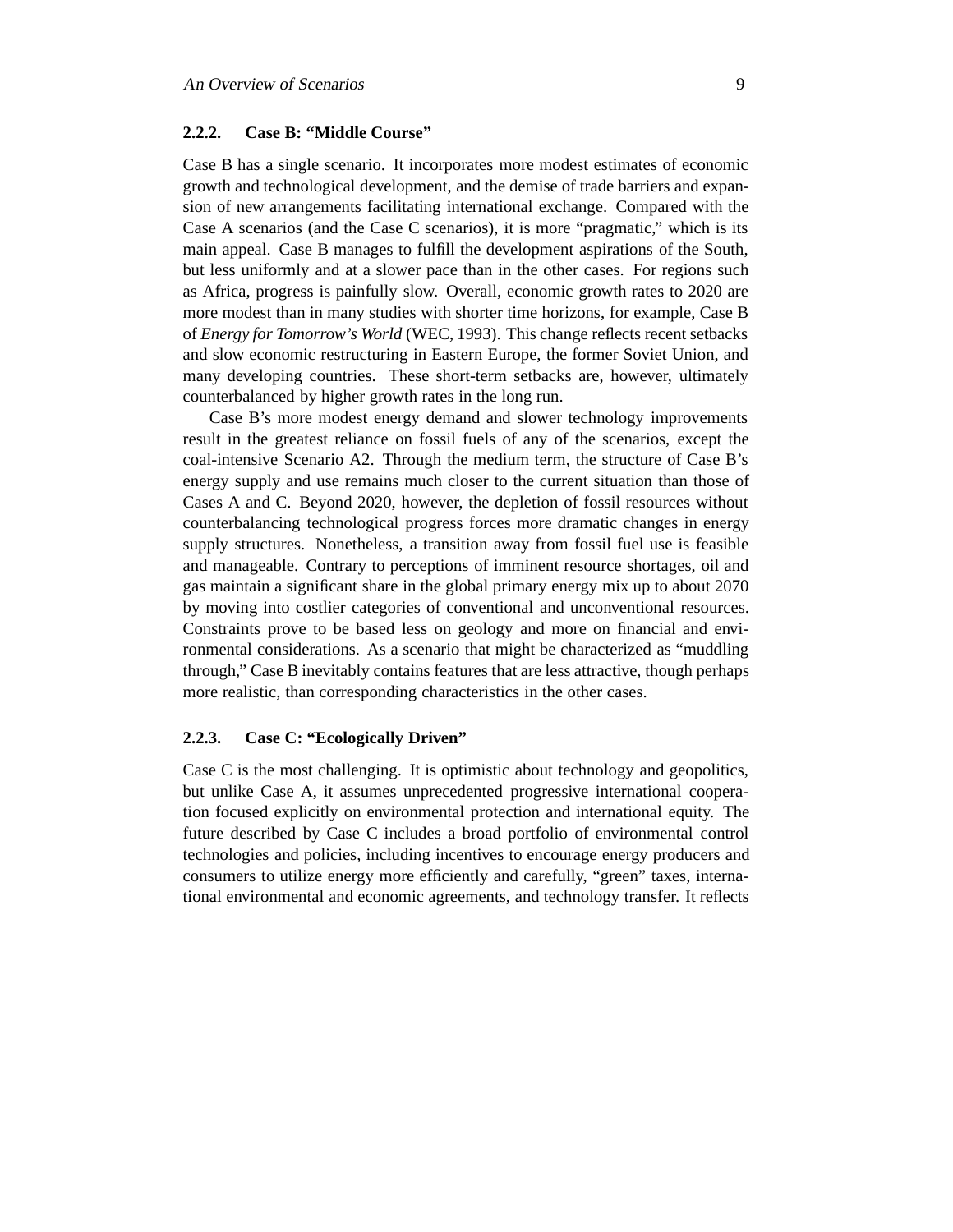substantial resource transfers from industrialized to developing countries, spurring growth in the South. These resource transfers reflect stringent international environmental taxes or incentives, which recycle funds from the OECD to developing countries. While economic output is less than in Case A, Case C still describes a positive-sum game relative to Case B, with a total GWP greater than in Case B and a significant reduction in present economic disparities.

Case C incorporates policies to reduce carbon emissions in 2100 to 2 GtC per year, one-third of today's level. One option is a carbon tax that gradually increases well above US\$100 per ton of carbon (tC) in 2100 to a value comparable with average current gasoline taxes in Western Europe. The 2 GtC emission ceiling can also be imposed by command-and-control regulations, such as inflexible emission limits and mandated technologies, but model checks confirm that these create inefficiencies that show up in the form of higher and irregular costs (shadow prices) for emission reductions. Other policy alternatives also exist. In general, we believe that the more policies focus on carrots, rather than sticks – that is, the more they create incentives to change behavior and use more energy-efficient equipment, and the less they focus on penalties such as fines and taxes – the more likely consumers and industry are to respond positively and quickly.

In Case C, nuclear energy is at a crossroads. Two scenarios are included. They both meet the  $CO<sub>2</sub>$  emissions ceiling in 2100, but they describe two very different paths that nuclear power might take. In one path a new generation of nuclear reactors is developed (Scenario C2) that is inherently safe and small scale  $-100$  to 300 megawatts electric (MWe) installed capacity – and that finds widespread social acceptability, particularly in areas of scarce land resources and high population densities that limit the potential supply from renewables. In the other (Scenario C1), nuclear power proves a transient technology that is eventually phased out entirely by the end of the 21st century.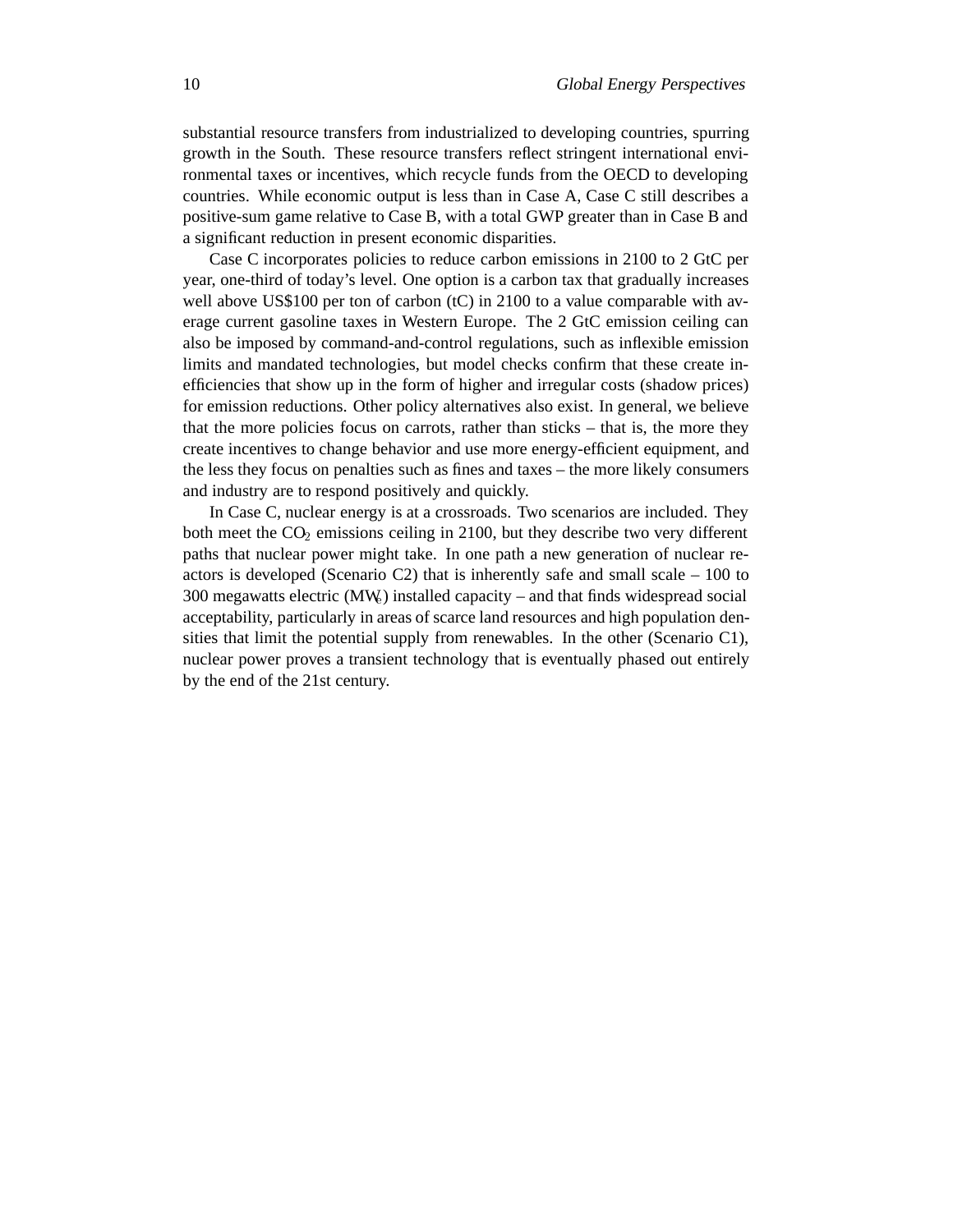### **Chapter 3**

# **Global Energy Needs: Past and Present**

Energy needs  $-$  in the past, for the present, and in the future  $-$  are driven by three principal factors: population growth, economic development, and technological progress. Each of these is addressed in Chapter 4. These driving forces develop in different, but internally consistent, ways in each of the six possible futures laid out in this report – the three Case A scenarios, the single Case B scenario, and the two Case C scenarios. For each case, it is important to understand how the three driving forces fit together and how they tie into historical developments leading up to today. We start, in this section, with some essential features from history.

### **3.1. Two Grand Transitions**

Prior to the Industrial Revolution, the energy system relied on harnessing natural energy flows and animal and human power to provide required energy services in the form of heat, light, and work. Power densities and availability were constrained by site-specific factors, with mechanical energy sources limited to draft animals, water, and windmills. The only form of energy conversion was from chemical energy to heat and light – through burning fuelwood, for example, or tallow candles. Energy consumption typically did not exceed 0.5 tons oil equivalent (toe) per capita per year (Smil, 1994).

Two "grand transitions" have since shaped structural changes in the energy system at all levels. The first was initiated with a radical technological end-use innovation: the steam engine powered by coal. The steam cycle represented the first conversion of fossil energy sources into work; it allowed the provision of energy services to be site independent, as coal could be transported and stored as needed;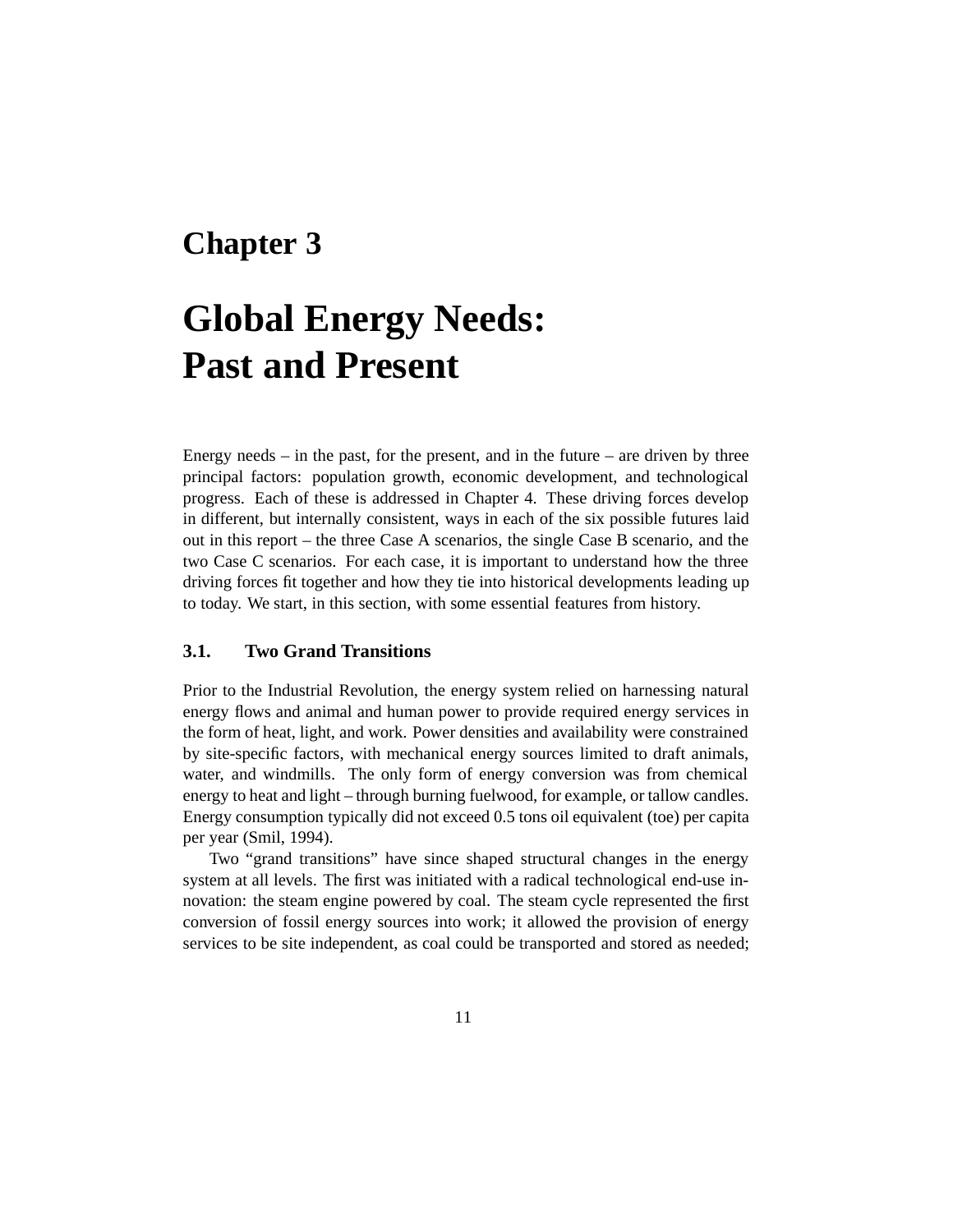and it permitted power densities previously only possible in exceptional locations of abundant hydropower. Stationary steam engines were first introduced for lifting water from coal mines, thereby facilitating increased coal production. Later, they provided stationary power for what was to become an entirely new form of organizing production: the factory system. Mobile steam engines, on locomotives and steam ships, enabled the first transport revolution, as railway networks were extended to even the most remote locations and ships were converted from sail to steam. Characteristic energy consumption levels during the "steam age," approximately the mid-19th century in England, were about 2 toe per capita per year. By the turn of the 20th century, coal had replaced traditional non-fossil energy sources and supplied virtually all the primary energy needs of industrialized countries.

The second grand transition was the greatly increased diversification of both energy end-use technologies and energy supply sources. Perhaps the most important single innovation was the introduction of electricity as the first energy carrier that could be easily converted to light, heat, or work at the point of end use. A second key innovation was the internal combustion engine, which revolutionized individual and collective mobility through the use of cars, buses, and aircraft. Like the transition triggered by the steam engine, this "diversification transition" was led by technological innovations in energy end use, such as the electric light bulb, the electric motor, the internal combustion engine, and aircraft. However, changes in energy supply have been equally far-reaching. In particular, oil emerged from its place as an expensive curiosity at the end of the 19th century to occupy the dominant global position, where it has remained for the past 30 years.

*Figure 3.1* (see also *Figure 5.4*) illustrates these two grand transitions by showing the changing shares of different primary energy sources in the global energy supply, including the long transition away from traditional renewable energy forms toward fossil fuels; the emergence and culmination of coal, which supplied close to two-thirds of global energy needs by the eve of World War I; the introduction of oil and, later, natural gas, first as a by-product of oil production and then as an energy carrier in its own right; the peak in the market share of oil in the 1970s; and finally a reduction in the dynamics of change in the primary energy supply structure during the past two decades. This reduced dynamism may be partly due to the increased regulatory interest received by the energy sector in recent decades, partly due to oil's attractiveness for the transportation sector, where demand has risen steadily, and partly due to the delayed switch in power generation away from coal and oil to natural gas.

The two grand transitions have made possible far-reaching structural changes in employment, the spatial division of labor, and international trade. These are associated with modernizing traditional economic and social structures, and include the following, in particular: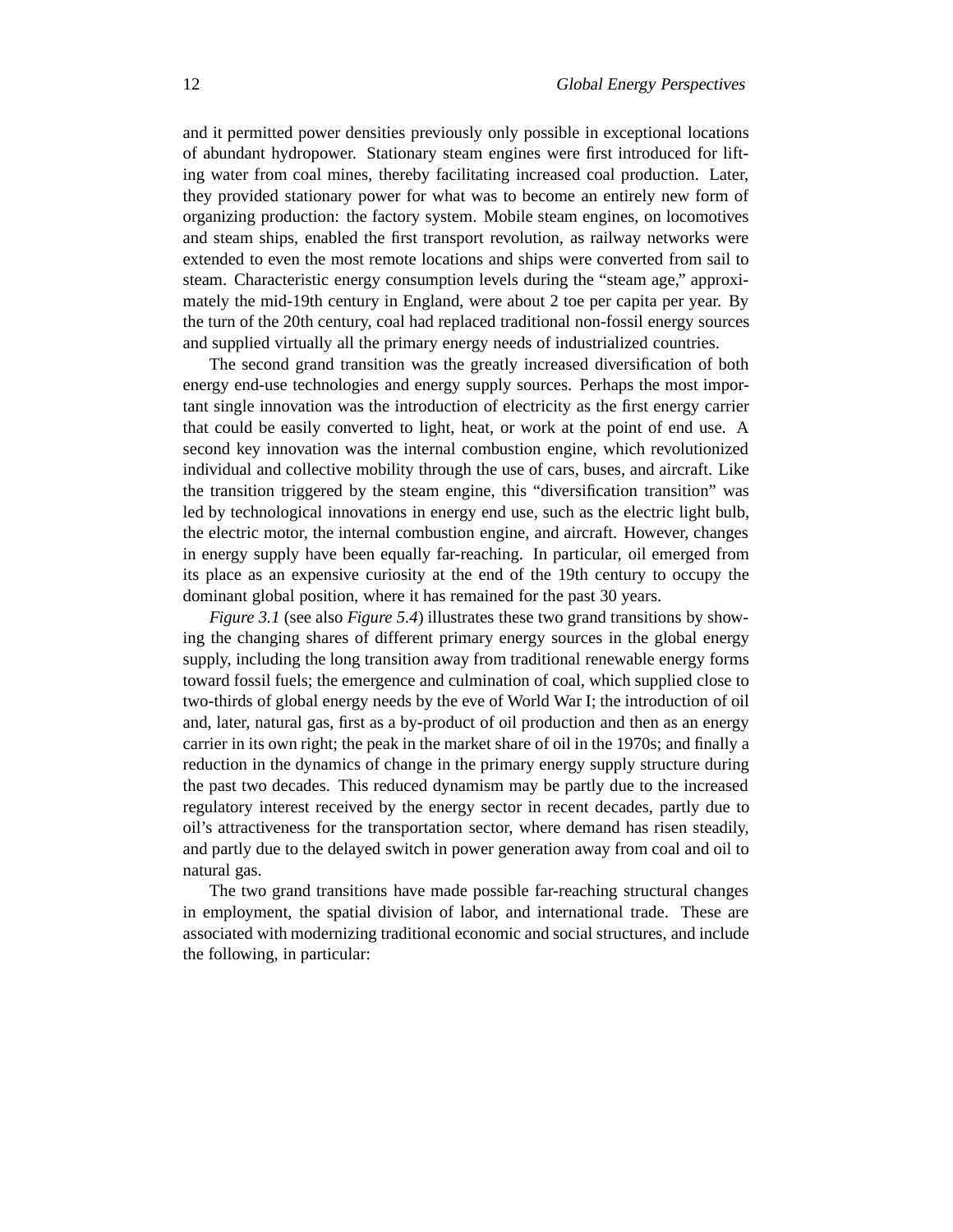

Figure 3.1: World primary energy shares from 1850 to 1990, in percent. Source: Nakićenović, 1984; updated using BP, 1995 and earlier volumes.

- *Industrialization:* Employment and value generation move progressively away from agriculture toward industry and manufacturing in particular. Subsequently there are structural shifts away from "smoke-stack" industries toward services and industries characterized by the increasing importance of information generation and handling.
- *Urbanization:* Spatially, urbanization implies a drastic relocation from rural to urban residence, employment, and economic activities. Socially, urbanization entails deep changes in the social fabric and the emergence of new values and lifestyles. Economically, urbanization is driven by the large and diverse economic *opportunities* that the agglomeration of many enterprises and consumers entails. As a result, the largest portion of a country's gross domestic product (GDP) is generated in urban areas and agglomerations. As an extreme case, it is estimated that 80% of the GDP of Indonesia is generated in the national capital. For energy, urbanization imposes strict quality requirements for the energy carriers used, including higher power density and cleanliness.

Important changes in energy demand and supply associated with these two grand transitions include the following:

 *Commercial energy:* There has been a transition from noncommercial to commercial energy forms that reflects the structural economic shift from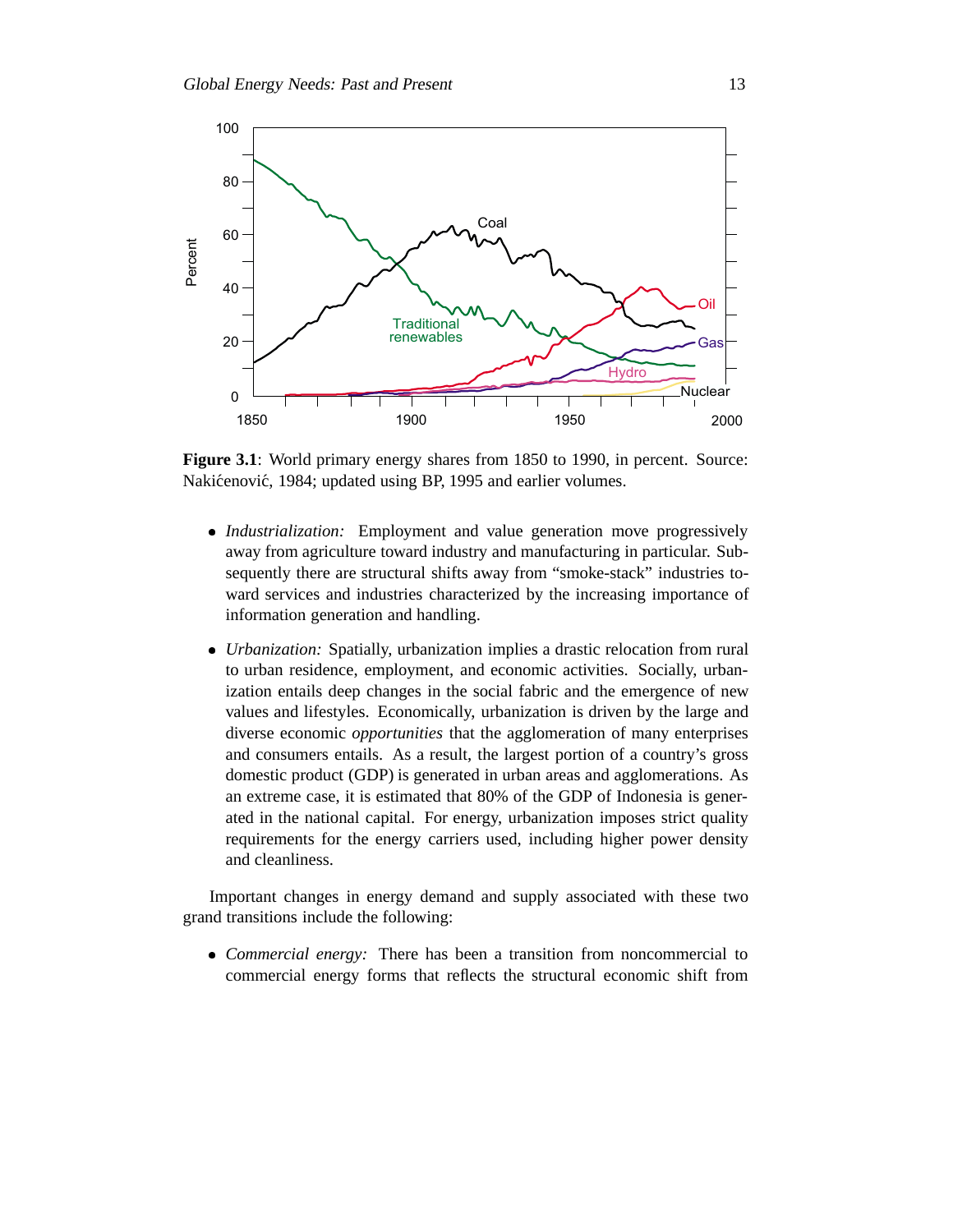agriculture to industry, the related monetarization of the economy, and increasing urbanization.

- *Increasing energy "quality":* There has also been a transition from direct use of solid energy forms, such as traditional biomass and coal, to liquids and grid-dependent energy forms that are more flexible, more convenient, and cleaner. This is a function of three major underlying trends in the "quality ladder" of different energy currencies:
	- Industrial processes and technologies are becoming ever more complex, with increasing requirements for ease of handling, storability, continuity, and flexible availability of energy supplies.
	- Requirements for convenience increase with rising levels of affluence, so that in addition to price there is an increasing "convenience premium" determining fuel choices in residential and commercial end uses.
	- Both of these trends lead to higher "form value" (quality) of the energy currencies that are at the interface between energy supply and demand, favoring flexible, clean energy forms such as electricity, gas, and ultimately hydrogen. Put succinctly: one cannot operate a computer directly with fuelwood or coal.
- *Decreasing energy intensity:* Although per capita energy needs have increased with economic development, the specific energy needs per unit of economic activity have decreased. This ratio is referred to as energy intensity.

The trends triggered by the two grand transitions of the Industrial Revolution, and how we are likely to see them extended in the future, lie at the heart of the six scenarios explored in this report. We will return to them in detail. First, however, we should recognize that, because the Industrial Revolution started in Europe and spread at different speeds to other parts of the world, there are now substantial disparities around the globe. These disparities among regions will translate into important differences in their future patterns of development. Thus the next section examines current disparities.

### **3.2. Disparities in Income and Energy Consumption**

Levels of economic development, standards of living, and access to energy services are distributed distinctly unevenly around the world. Disparities are evident even at high levels of regional aggregation, as shown in *Figure 3.2* (based on the 11 regions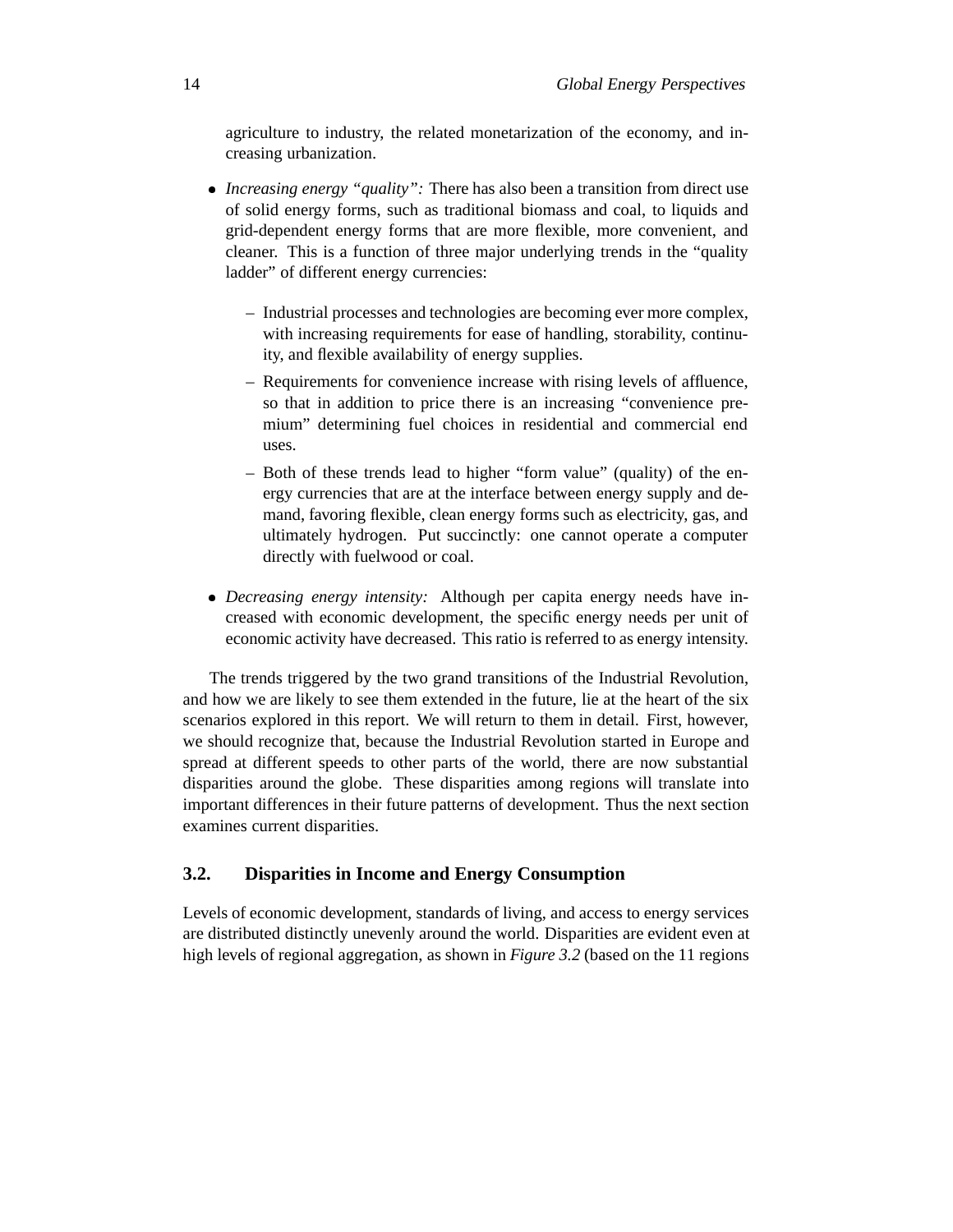

**Figure 3.2**: Disparities in economic activity and energy consumption in 1990. Cumulative percentage of global economic product,  $GDP<sub>mer</sub>$  and  $GDP<sub>ppp</sub>$ , and consumption of final energy and electricity by percentage of cumulative global population.

used in this study), and become accentuated as we consider more disaggregated regions, individual countries, and eventually different social strata within countries.

Comparisons based on GDP show the richest 20% of the world's population producing and consuming 80% of the value of all goods and services globally. The poorest 20% dispose of only 1% of global GDP. In 1990, GDP per capita varied by a factor of 70, from US\$22,800 per capita to US\$330 per capita, between PAO and SAS, respectively. Disparities among individual countries and among different social strata are even more pronounced. The poorest 20% in Bangladesh, for example, have a per capita GDP of less than US\$90. That is a factor of 700 lower than the US\$60,000 annual income of the top 20% in Switzerland.

Such disparities are somewhat reduced when comparisons are based on GDP calculated on the basis of purchasing power parities  $(GDP_{ppp})$  and not on GDP calculated at market exchange rates ( $GDP<sub>mer</sub>$ ).  $GDP<sub>ppp</sub>$  corrects for divergences between formal exchange rates and the relative purchasing power of different currencies (see *Box 3.1*). Nonetheless, disparities remain significant. The richest 20% consume 60% of global GDP<sub>ppp</sub>, while the poorest 20% consume only 5%. Per capita  $GDP_{opp}$  differs by a factor of 17, for example, between SAS and NAM. The relative per capita income ranking of regions remains quite stable, however,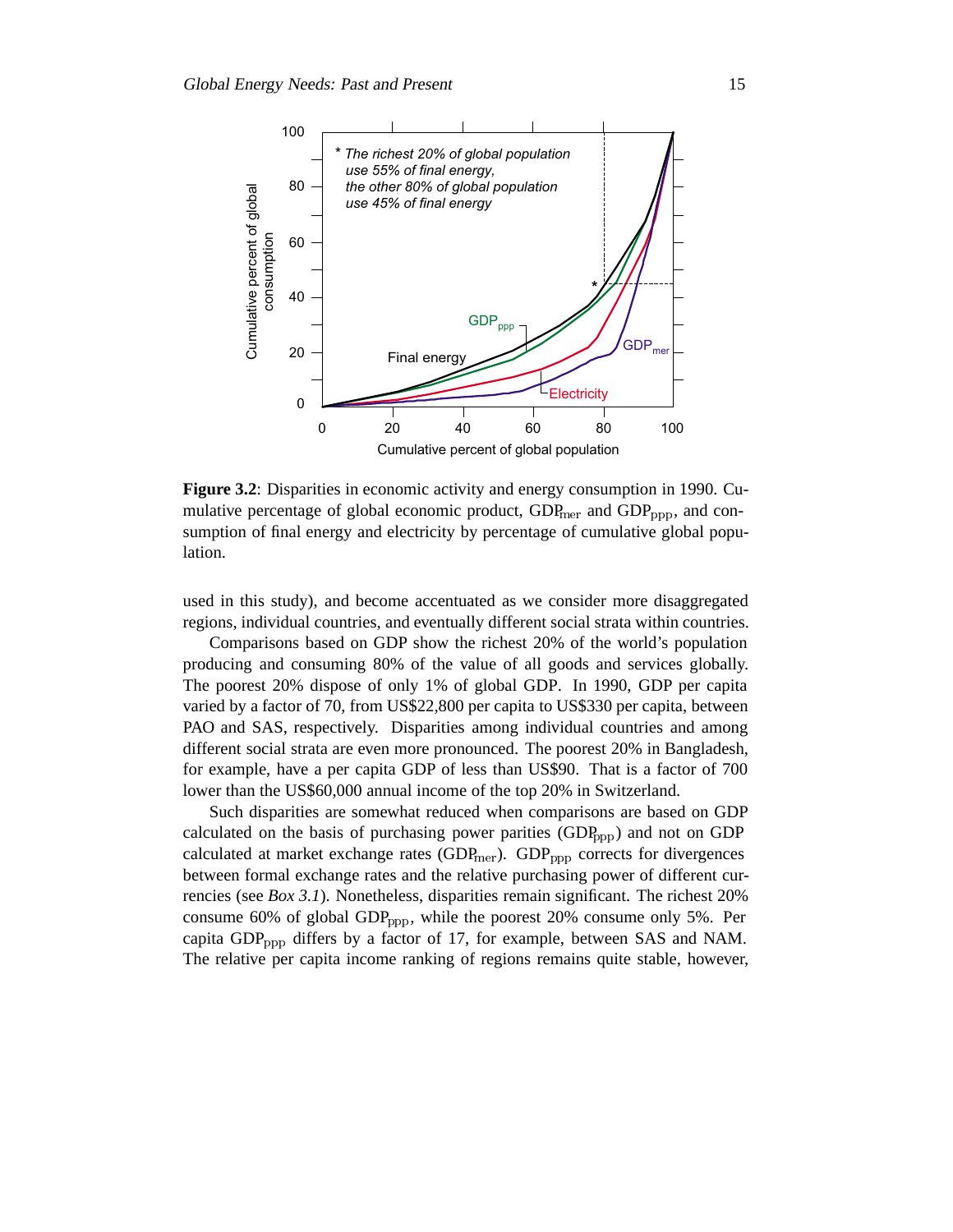### **Box 3.1: Purchasing power parities**

A nation's GDP is defined as the money equivalent of all products and services generated, sold, and bought in that nation's economy in a given year. The gross national product (GNP) is equal to the GDP *plus* the net balance of international payments to and from the country.

A major difficulty in comparing GDPs across countries is the need to translate everything into a common currency. Most often this is done using market exchange rates, with the US dollar as the common currency. Problems arise for several reasons. First, not all economies have a free market for foreign currency exchange. Second, the use of market exchange rates implicitly assumes that domestic prices are comparable with international prices. This is not the case for most developing countries, where prices for food and basic services, for example, are substantially below international levels. Third, many transactions are not accounted for in the formal economy, especially in less developed economies.

To get around some of these problems, the concept of purchasing power parities has been developed (see UNDP, 1993). A country's  $GDP_{pop}$  is simply its  $GDP$  in US dollars, corrected for the differences between domestic and international prices. In this report we use the notation  $GDP_{mer}$  and  $GDP_{opp}$  to distinguish between calculations based on market exchange rates and those based on purchasing power parities, respectively. Where GDP appears without a subscript, it refers to  $GDP_{mer}$ .

International comparisons using  $GDP_{\text{pop}}$  present a picture different from those based on  $GDP_{mer}$ . For example, 1990  $GDP_{mer}$  per capita is higher in EEU than in CPA by about a factor of six (US\$2,400 versus US\$380). The ratio drops to about three using 1990 GDP<sub>ppp</sub> per capita (US\$5,800 versus US\$2,000). Taken together, the GDP<sub>mer</sub> of the OECD countries equals 80% of the world total. OECD GDP<sub>ppp</sub>, however, is 55% of the global total. In this report, Case A's ambitious economic growth rates result in CPA's  $GDP_{\text{app}}$  surpassing the current  $GDP_{\text{app}}$  for NAM by 2010. In terms of  $GDP_{\text{ppp}}$ , CPA becomes the largest regional economy of the world around 2040. If progress is measured by  $GDP_{mer}$ , however, this catch-up process is shifted toward the end of the 21st century.

regardless of whether the comparison is based on per capita GDP<sub>mer</sub> or per capita  $GDP_{ppp}$ .

Disparities in energy availability mirror the economic disparities among regions. The richest 20% of the world's population use 55% of final and primary energy, while the poorest 20% use only 5%. (For a definition of final energy, see *Box 5.1*.) In 1990, per capita use of final energy varied by a factor of 18 between SAS and NAM – from 0.3 toe per capita to 5.3 toe per capita, respectively (*Figure 3.3*). Of all energy carriers, the disparities are largest for electricity. The richest 20% use 75% of all electricity, while the poorest 20% use less than 3% (see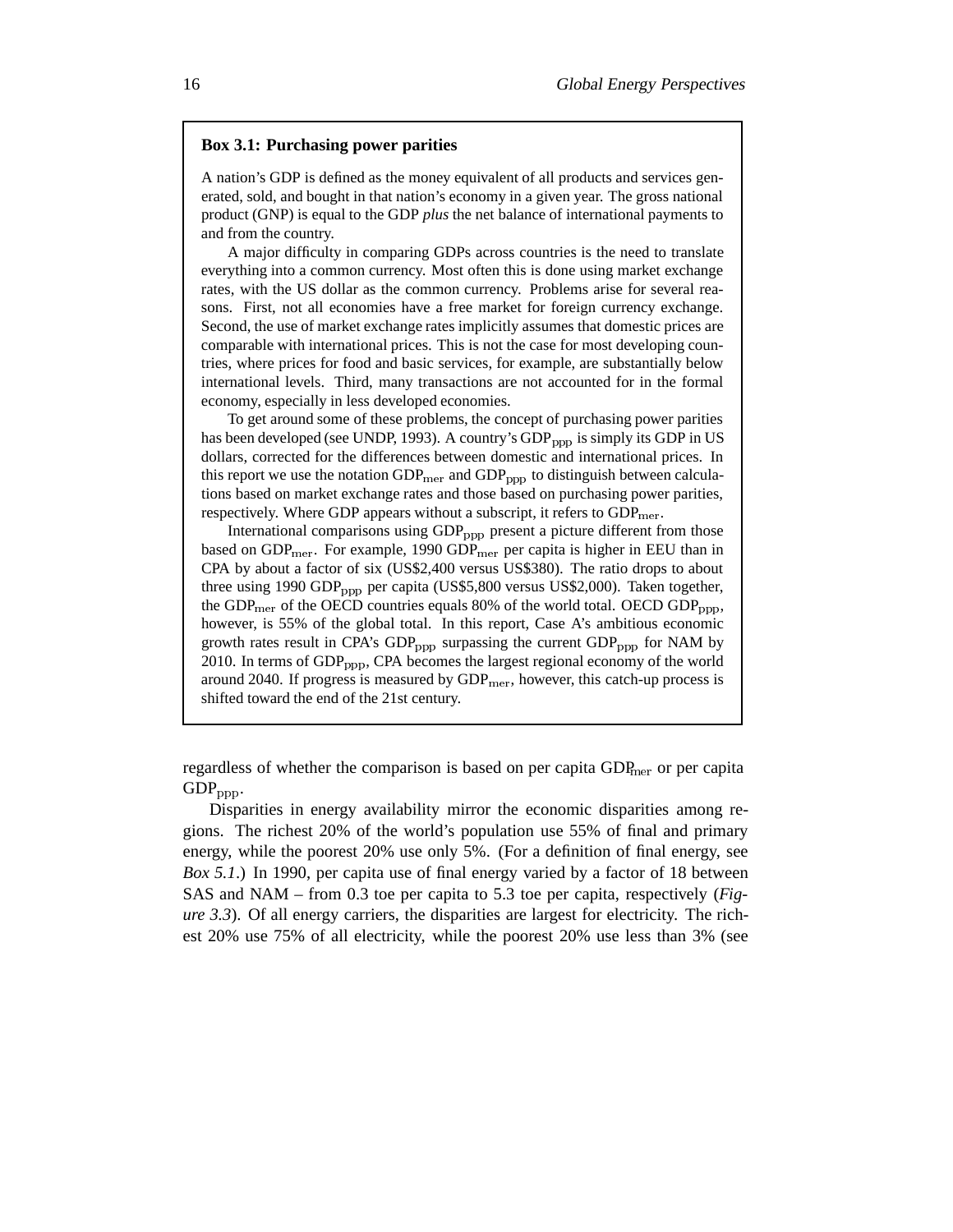

Figure 3.3: Per capita levels and structure of economic activity, GDP<sub>ppp</sub> per capita in US(1990)\$1,000, and primary and final energy use, in toe per capita, for 11 world regions in 1990. Regions are grouped from left to right by their per capita  $GDP_{\text{ppp}}$ . Data sources: Hall and Rosillo-Calle, 1991; IEA, 1993, 1994; World Bank, 1993, 1994; UN, 1993b, 1993c.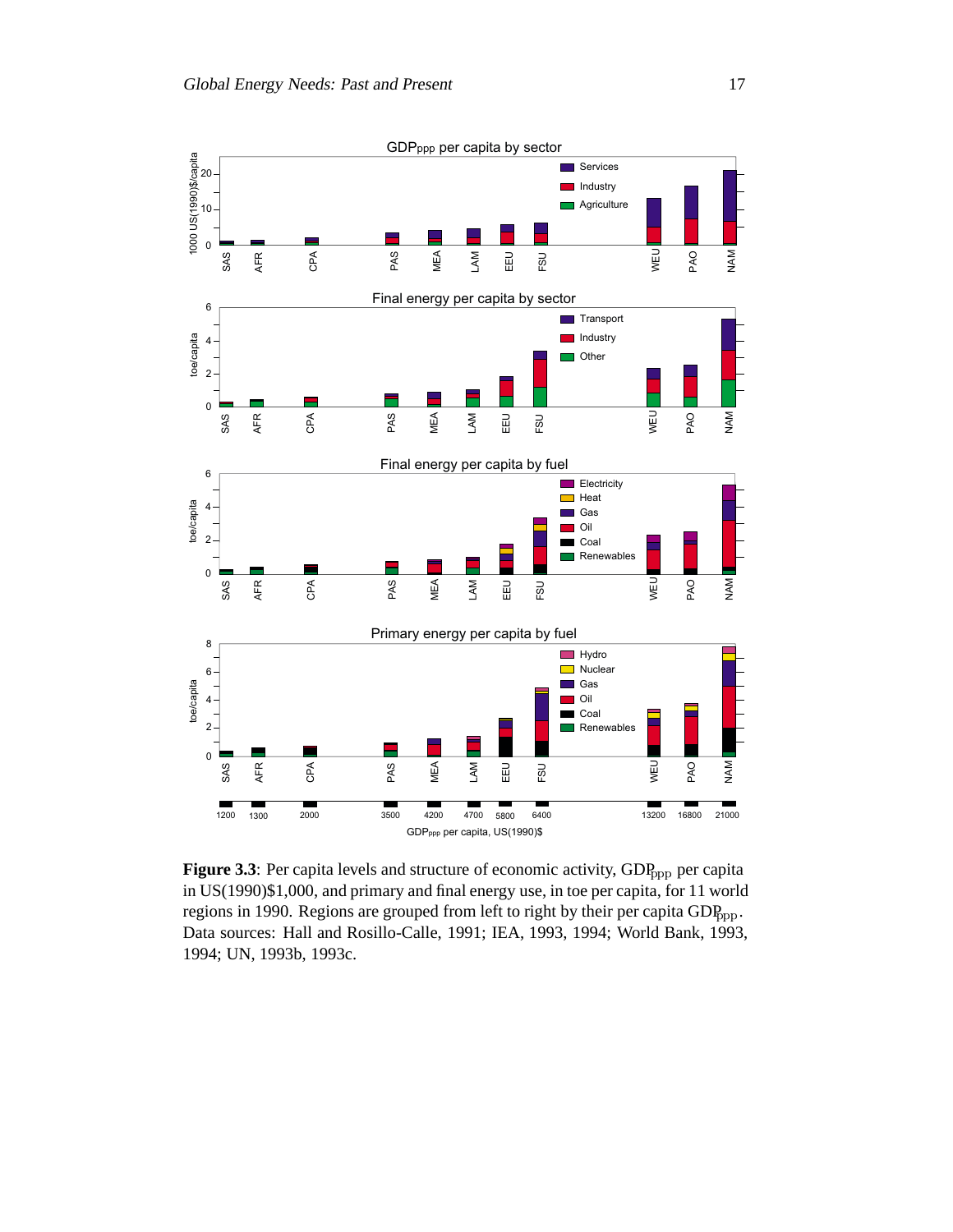*Figures 3.2* and 3.3), reflecting their much more limited access to commercial energy in general, and to electricity in particular.

These large disparities, combined with future population growth, are important drivers of future energy demand and supply. However, it would be both simplistic and misleading to expect that present disparities will disappear rapidly and that global consumption levels will approach the upper bounds of today's consumption in industrialized countries. Such rapid convergence models have been the source of serious overestimates in some past energy demand scenarios, notwithstanding the ethical appeal of global consumption levels rapidly "catching up" to those prevailing in the industrialized countries.

### **3.3. Economic and Energy Structures**

Regional disparities in per capita GDP (GDP<sub>mer</sub> and GDP<sub>ppp</sub> alike) are correlated with differences in economic structure (*Figure 3.3*). Lower per capita GDP is associated with a high share of agriculture. Industry's share of both GDP and employment increases with increasing incomes until high levels of per capita GDP are reached. Then the share of industry begins to decline and that of services increases, illustrating the emergence of "post-industrial" or "service" economies.

A similar structural change can be seen in final energy use. At low per capita GDP, residential energy uses dominate – based largely on traditional energy carriers. With increasing incomes, the shares of industry and of commercial energy carriers, particularly liquids, increase. At high per capita GDP, final energy demand is dominated by the transportation sector and, again, the residential sector, this time based on commercial rather than noncommercial fuels. The energy portfolio is dominated by high-quality, grid-dependent energy forms like electricity, district heat, and gas, while the share of solid fuels (i.e., traditional biomass and coal) declines.

Similar structural differences can be seen in primary energy supplies. The correspondence is not perfect, however, because of differences in regional resource availability and the energy sector's ability to draw on a variety of primary energy sources to meet final energy demands.

### **3.4. Energy Intensities**

Energy intensities, measured as energy requirements per unit of economic activity, also show great differences across regions. They can be expressed in four different ways, depending on whether the numerator includes or excludes noncommercial energy, and depending on whether the denominator is  $GDP<sub>mer</sub>$  or  $GDP<sub>ppp</sub>$ . All four are shown in *Figure 3.4* for both primary and final energy use.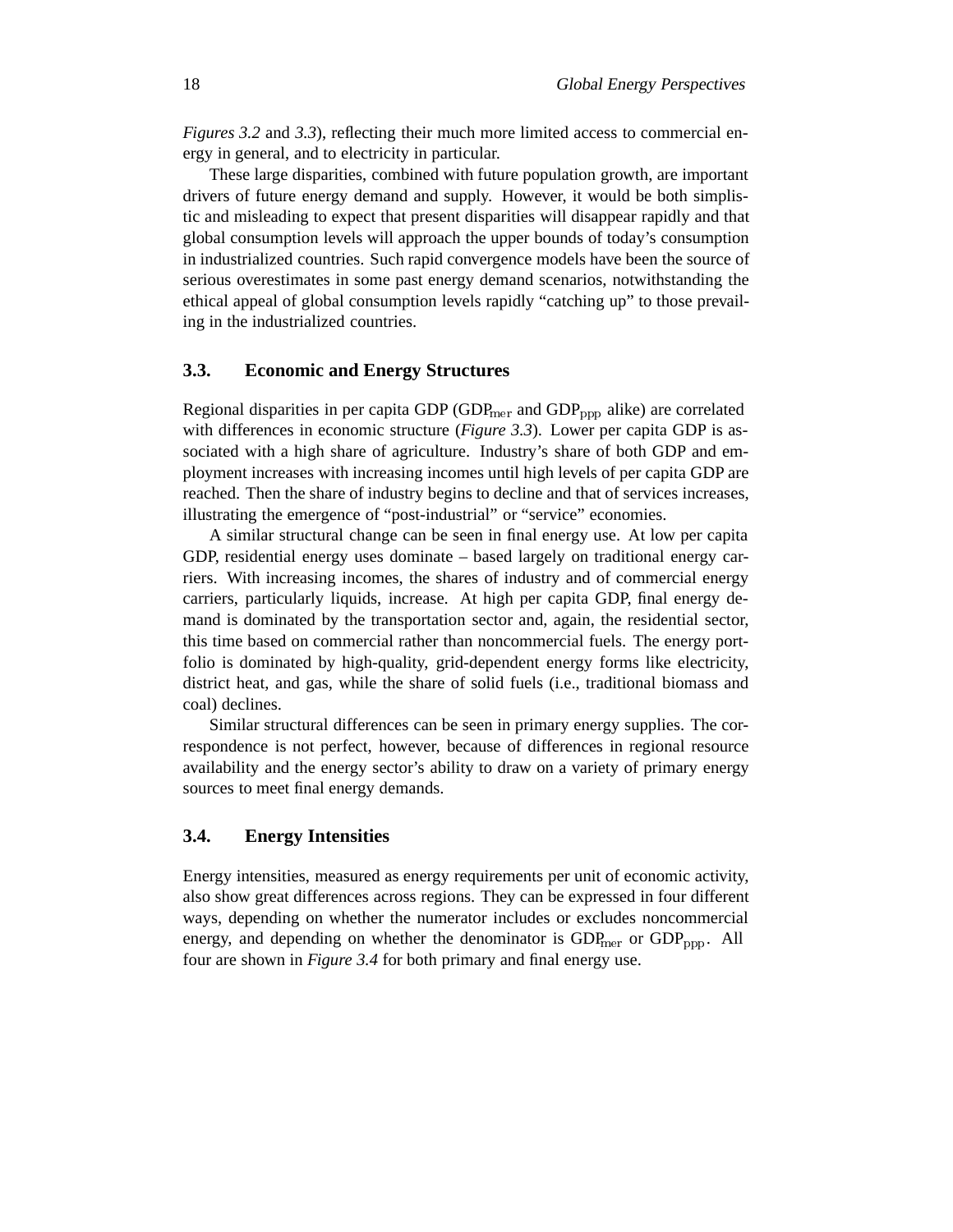

**Figure 3.4**: Primary and final energy intensities, including and excluding noncommercial energy, in energy per GDP<sub>mer</sub> (*top*) and per GDP<sub>ppp</sub> (*bottom*). Regions are grouped from left to right according to their per capita  $GDP<sub>ppp</sub>$  in 1990.

The influence of different accounting conventions is apparent in *Figure 3.4*. For example, the primary energy intensities of CPA and PAO differ by a factor of 16 when GDP<sub>mer</sub> is used and noncommercial energy is included. The difference decreases to a factor of 2.7 when  $GDP<sub>ppp</sub>$  is used. The variations are less striking, though still significant, when comparing energy intensities including noncommercial energy with those leaving it out. For example, in the extreme cases of SAS and AFR, including traditional biomass use doubles primary energy intensity. Overall,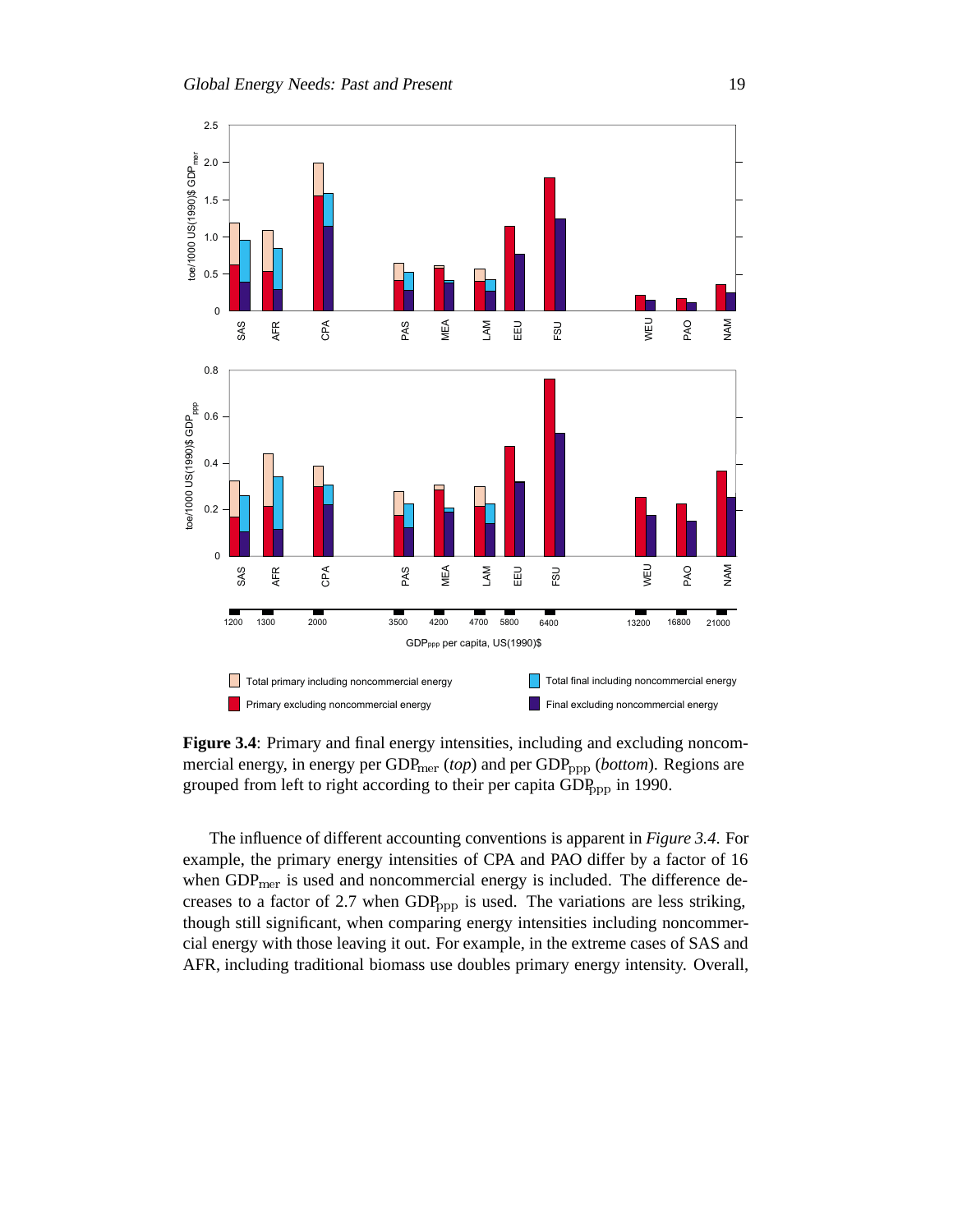we believe that energy intensities using  $GDP_{ppp}$  more accurately reflect relative differences in the efficiency of energy use than do those using  $GDP<sub>mer</sub>$ .

An important characteristic of *Figure 3.4* is that, with the exception of the former centrally planned regions, energy intensities are lower at higher per capita GDP. This correlation is the result, first, of more efficient energy conversion and end-use technologies that become affordable at higher income levels, and, second, of the higher quality of energy carriers made available by the energy sector in highincome economies. Consider the case of cooking: while the thermal efficiency of a traditional fuelwood cooking stove is less than 10%, an electric oven can achieve efficiencies in excess of 70%. However, the electric oven requires both the availability of capital (as it is at least five times more capital intensive than the traditional cooking stove) and high incomes (given the high price of electricity).

The disparities across regions highlighted in this section largely mirror the changes that present-day industrialized countries have witnessed during their development over the past 150 years. In particular, the trend across regions toward lower energy intensities at higher incomes shown in *Figure 3.4* is consistent with long-term historical trends within high-income countries. Energy intensities in today's developing economies are quite similar to levels that characterized many of the OECD countries when they had similarly low levels of per capita income and were developing economies themselves. This consistent trend is incorporated in all three of the cases described in the following sections.

### **3.5. Recent Developments: 1990 to 1998**

To ease comparability with *Energy for Tomorrow's World* (WEC, 1993) and *Global Energy Perspectives to 2050 and Beyond* (IIASA–WEC, 1995), we have retained 1990 as the base year for this study. For completeness, this section summarizes actual short-term developments during the past few years, relying both on statistics through 1997 (BP, 1995, 1997; World Bank, 1995, 1997a) and on short-term forecasts through 2006.

#### **3.5.1. Economic growth**

Between 1991 and 1995, the world economy continued to expand, although at a sluggish rate of about 2% per year. GWP grew by 2.5% in 1995 and was estimated to grow by almost 2.9% in 1996. The World Bank projects an even more robust average growth rate of 3.4% from 1997 to 2006, as the rapidly growing economies of large developing and "transition" countries tend to push GWP upward (World Bank, 1997a, 1997b).

Regional experience has been varied (see Chapter 7). Growth in the OECD regions (NAM, WEU, and PAO) between 1991 and 1995 averaged 1.8% per year,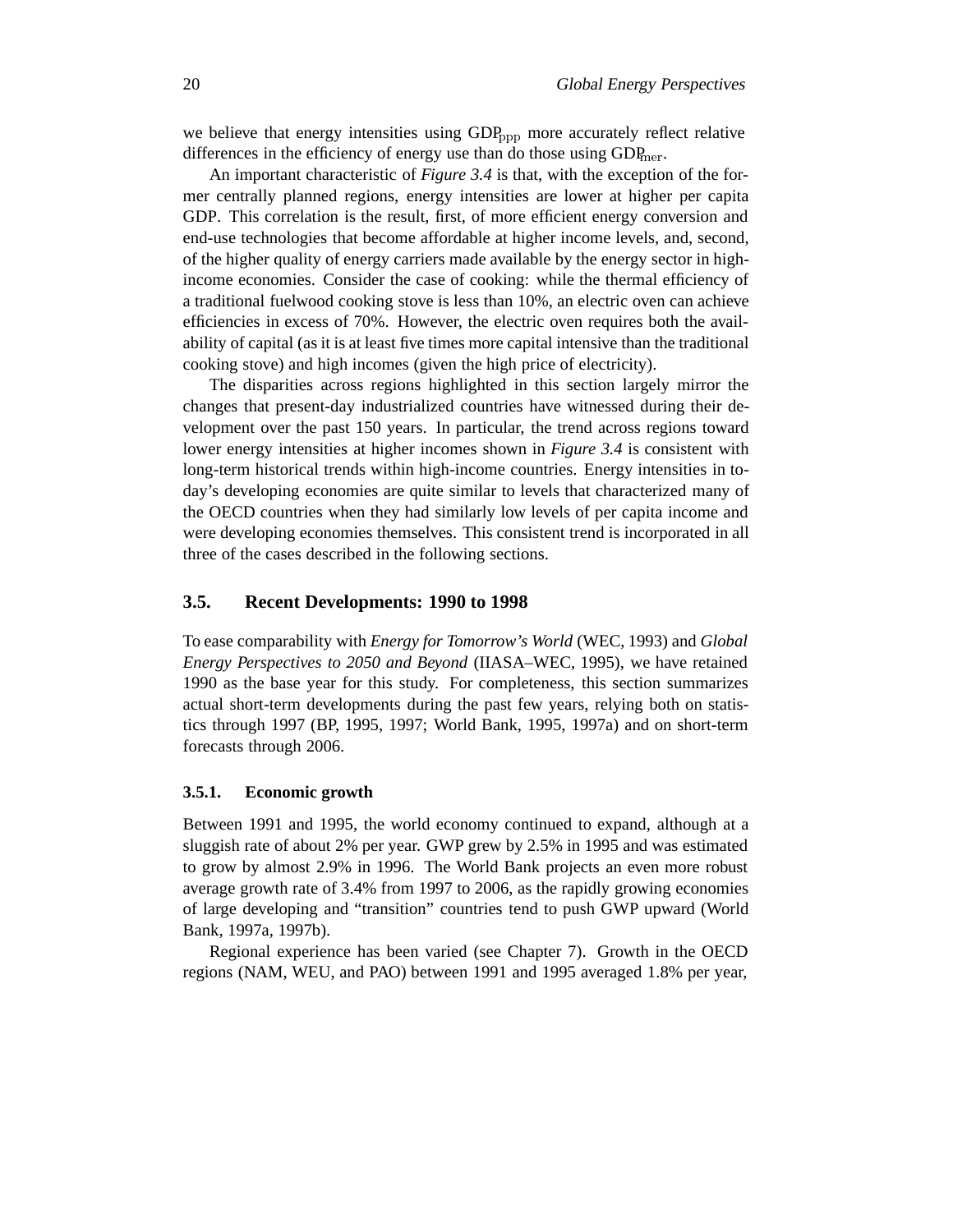with a tendency toward higher growth in more recent years: 2.0% for 1995, an estimated 2.3% for 1996, and a projected 2.7% for 1997 through 2006 (OECD, 1996; World Bank, 1997a). CPA's GDP grew at about 10% per year, while GDP in the FSU region declined by nearly 10% per year between 1991 and 1995 (World Bank, 1997a). Indeed, since the early 1990s the reforming economies have suffered an economic depression unprecedented in recent history, which has been mirrored by drastic reductions in energy demand (see Bashmakov, 1990; Commission for the Energy Strategy of Russia, 1995; Dienes *et al*., 1994; EIA, 1994; Government of the Russian Federation, 1995). In the developing regions, average annual GDP growth has been close to 5%. There is substantial variation among countries; Asia has seen the most impressive growth, while growth in Africa and the Middle East has been sluggish.

Although barriers to economic cooperation still exist, geopolitical tensions have diminished somewhat since 1990. The 1994 agreement on trade liberalization and the formation of the World Trade Organization (GATT, 1994) have advanced prospects for global economic integration, and world trade is expected to be the "engine of growth" (World Bank, 1995) of the next decade. At the regional level, economic integration has also advanced, as exemplified by the North American Free Trade Agreement (NAFTA) and the expansion of the European Union (EU). New member countries are expected to join the EU in coming years, and a common European currency will be introduced in early 1999. There has also been a significant increase in the number of international environmental agreements, most recently the Kyoto Protocol to the United Nations Framework Convention on Climate Change (see WEC, 1995a, 1995b; UN/FCCC, 1997; Bolin, 1998).

### **3.5.2. Energy developments**

Global primary energy demand has grown more slowly than GDP. Primary energy growth averaged slightly above 1% per year between 1990 and 1995, about half the rate of growth of global GDP. Thus, global energy intensities continue to improve, except in some transitional economies.

Nearly all the additional primary energy demand growth has been for commercial energy forms, though there was variation across energy sources. Petroleum continues to be the world's primary energy source, followed by coal and natural gas. Global demand for coal stabilized between 1990 and 1995. Gas, renewables, and nuclear energy, on the other hand, expanded their shares between 1991 and 1996 (BP, 1997; EIA, 1998a, 1998b).

Regional differences have been enormous. In the OECD region, primary energy demand grew at nearly the same rate as the economy; in other words, energy intensity improvements came close to a standstill. In reforming economies, primary energy demand fell by approximately one-quarter. But the even greater drop in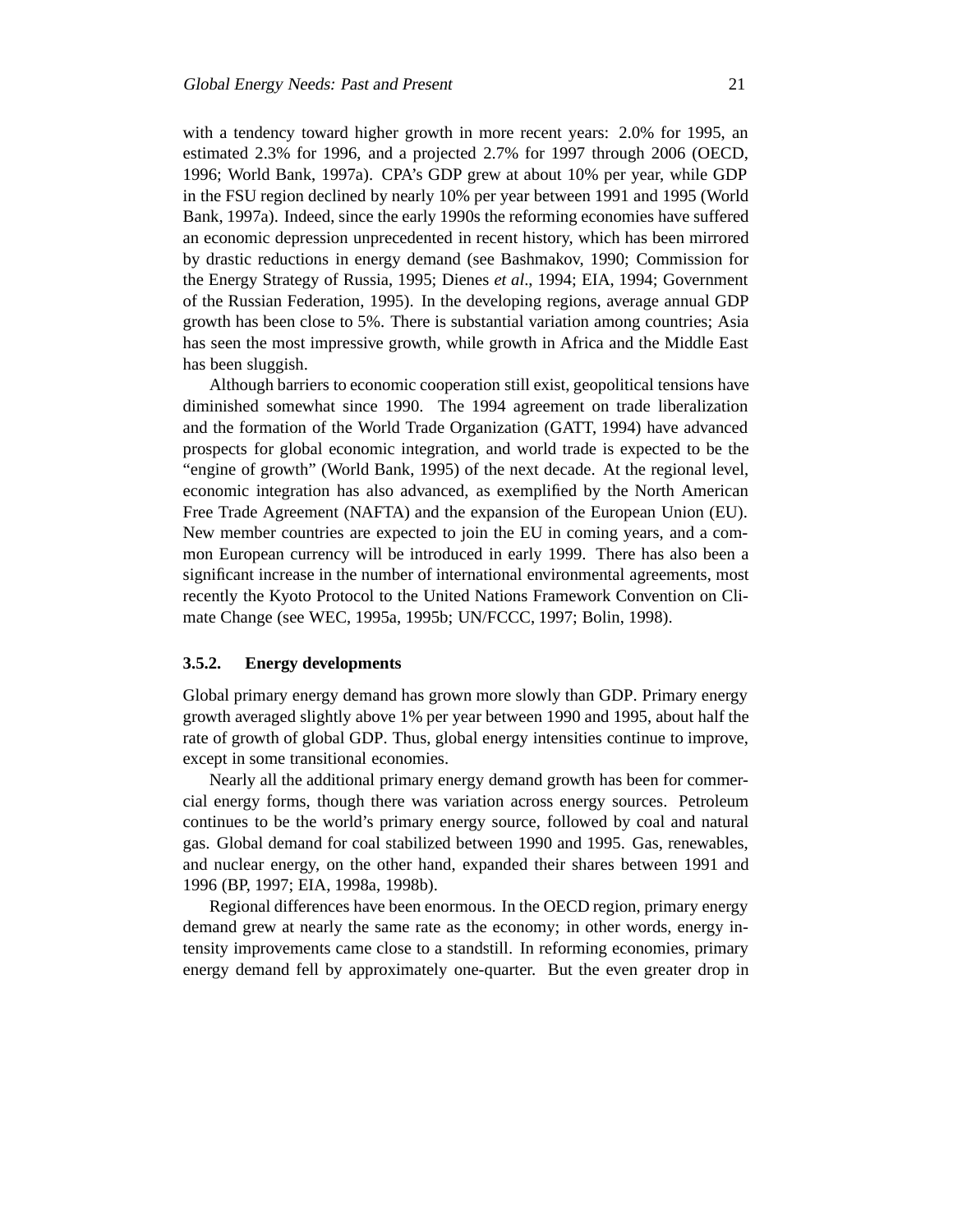economic output meant that energy intensities increased significantly. Since 1990, CPA's total primary energy use increased by about 4% per year and close to 5% per year for commercial energy. Compared with a GDP growth rate of 10% per year, this translates into energy intensity improvements of 6% per year (5% per year for commercial energy). In developing countries outside CPA, total primary energy growth was some 3% per year (over 4% per year for commercial energy), compared with a GDP growth rate of 4% per year. Thus, aggregate energy intensity declined by about 1% per year, whereas commercial energy use grew at roughly the same rate as the economy (see also Chapter 7). The overall pattern is therefore one of decreasing energy intensities where economic growth is strong, stagnating energy intensities where growth is sluggish, and increasing energy intensities where growth is negative. This matches the patterns discussed in both this section and the next and is incorporated in all three cases in this study.

In the mid-1990s many OECD countries and to a lesser extent LAM began the process of deregulating their electricity markets to introduce greater competition and reduce costs. This process involves changes in the structure, ownership, and regulation of the power sector. For example, production, transmission, and local distribution have been unbundled into separate accounting units, and third parties have been granted access to transportation and distribution grids (OECD, 1996). Privatization of large, state-owned energy companies is a key element of deregulation in several countries. Although it is too soon to know precisely what the impacts of this will be on future energy consumption patterns, restructuring may well lead to diversification of energy supplies. Restructuring has also raised environmental concerns in some countries, as increased use of comparatively inexpensive coal could result in greater emissions of  $CO<sub>2</sub>$ , sulfur oxides  $(SO<sub>x</sub>)$ , and nitrogen oxides  $(NO<sub>x</sub>)$ .

Taken together, recent short-term developments in the economy and energy most closely resemble the middle-course Case B.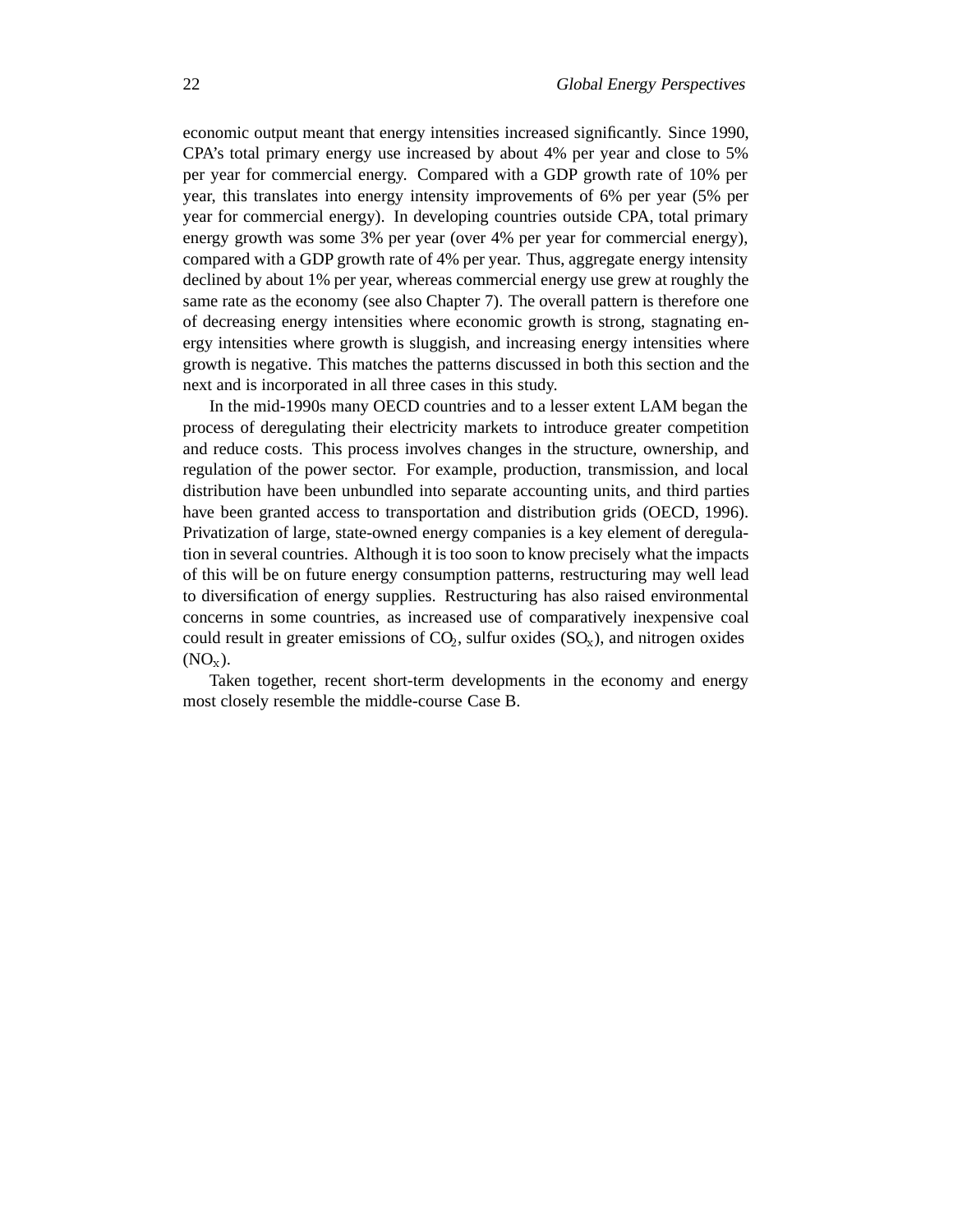# **Chapter 4**

# **Determinants of Future Energy Systems**

The historical developments and current disparities summarized in Chapter 3 provide the starting point for all three cases described in this book. In this chapter we summarize the key driving forces that influence how the three cases evolve from their common starting point. We divide these driving forces into six categories – population growth, economic growth, energy intensity improvements, technological change, the resource base, and environment.

# **4.1. Population Growth**

In all three sets of scenarios – Cases A, B, and  $C - a$  common central (i.e., medium) projection of the world's population is assumed. We chose to use the same pattern and growth of population in all cases so that the differences that emerge among our cases are more easily connected to differences in their energy systems and their driving forces. Here, we describe the central population projection we chose and how it compares with available alternatives.

We used the single projection published by the World Bank in 1992 (Bos *et al*., 1992), which is the same as that used in *Global Energy Perspectives to 2050 and Beyond* (IIASA–WEC, 1995). First we compare it with alternative projections and recent developments. We then assess the implications of the uncertainty in the World Bank and other population projections for the six scenarios and overall study results presented later.

The World Bank projection published in 1992 is consistent with other central projections developed at the time. Most important for the choice made in this study is the fact that the World Bank has been the only source that provides long-term, country-by-country projections. These we judged essential for this study, not least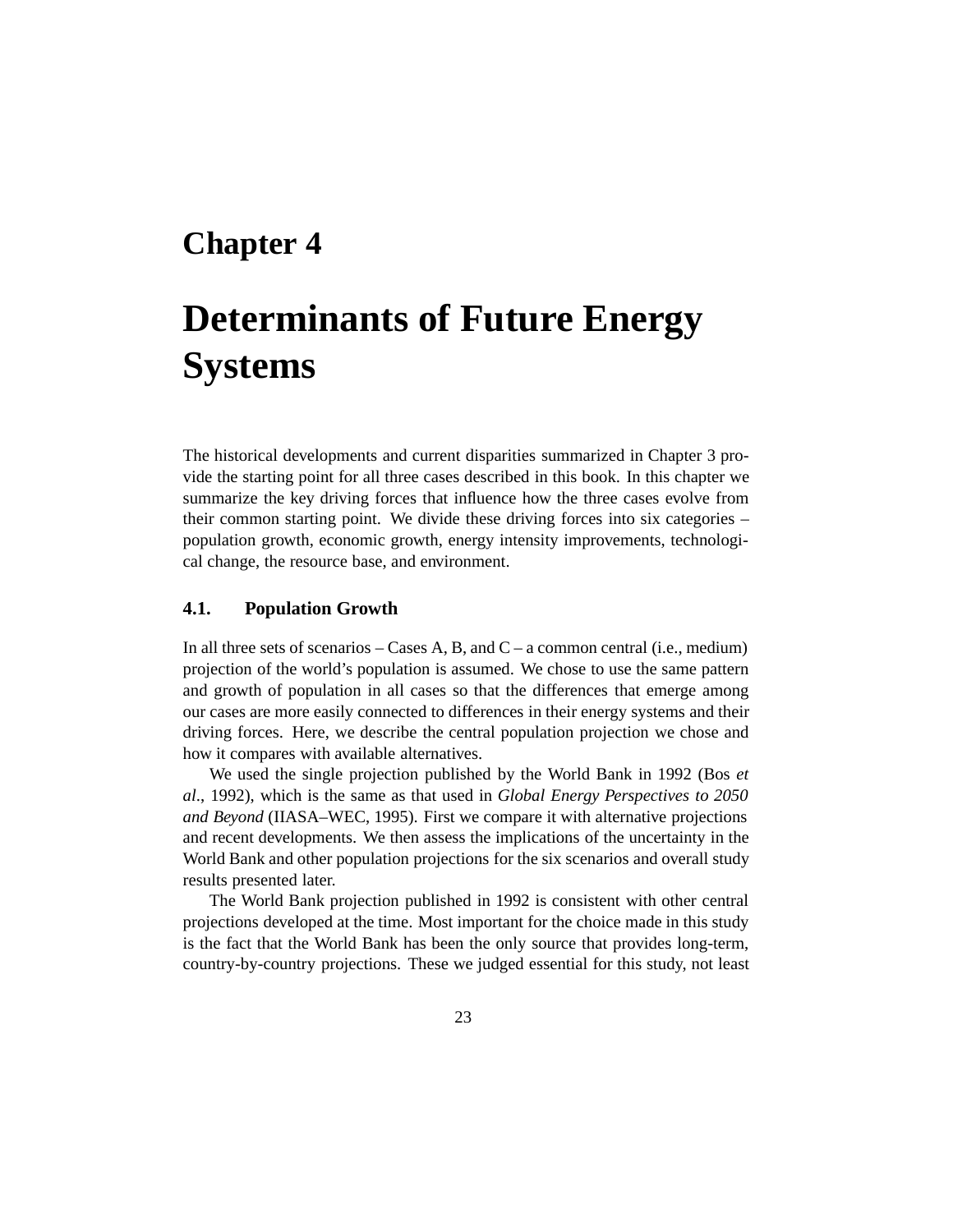because of the high degree of regional detail required for analyzing the 11 world regions adopted in this study. In more recent studies, the central projections for the year 2100 have declined somewhat but are essentially the same as the World Bank projection for the next 50 years. These more recent studies include the United Nations (UN, 1998), the US Census Bureau (McDevitt, 1996), and the International Institute for Applied Systems Analysis (IIASA; Lutz, 1994, 1996). This is also consistent with the World Bank's own subsequent updates (Bos and Vu, 1994) – now no longer published.

Overall, the good news in the 1992 World Bank and other global projections is that population growth is slowing down. The next doubling of the world's population will take longer than the last one. In absolute numbers, of course, the next doubling will be the biggest ever. In the 1992 World Bank projection, global population doubles from 5.3 billion people in 1990 to 10.5 billion in 2060, a doubling time of 70 years. For comparison, the last doubling took approximately 40 years. Beyond 2050, population growth slows significantly and global population stabilizes at around 12 billion. In 2100, the value is 11.7 billion. Virtually all of this population growth is in the South (*Figure 4.1*).

The inevitable demographic momentum implies that uncertainties in demographic projections translate into noticeable differences in global population numbers only in the very long term (i.e., after 2050). For instance, the more recent assessments by the UN (1998) project global population by 2050 to increase to 9.4 billion and those by IIASA to 9.9 billion people (Lutz, 1996), compared with the 10 billion people of the 1992 World Bank projection used in this study. After 2050, the more recent demographic projections begin to diverge from the older ones. For instance, the latest UN (1998) medium-low and medium-high projections indicate a range of between 7.2 and 14.6 billion by 2100, with the medium scenario at 10.4 billion. As is the case with most projections, the UN does not attach probabilities to its population variants. The one study that does attach probabilities to alternative projections is IIASA's 1996 revision of estimates it originally published in 1994 (Lutz *et al*., 1997). For the 1996 revision IIASA canvassed a group of demographic experts to assign subjective probabilities to possible future trends in fertility, mortality, and immigration in different regions of the world. These were then combined, taking into account possible correlations among the three factors, to yield probabilistic projections at both the regional and global levels. The 1992 World Bank projection used in this study corresponds approximately to IIASA's 70th percentile for 2100 (see *Figure 4.2*). That is, based on the judgment of the demographic experts it assembled, IIASA estimates that there is a 70% chance that the world's population growth will be below the 1992 World Bank projections used in this study. Conversely, there is a 30% chance that actual population growth will be higher than the 1992 World Bank projection.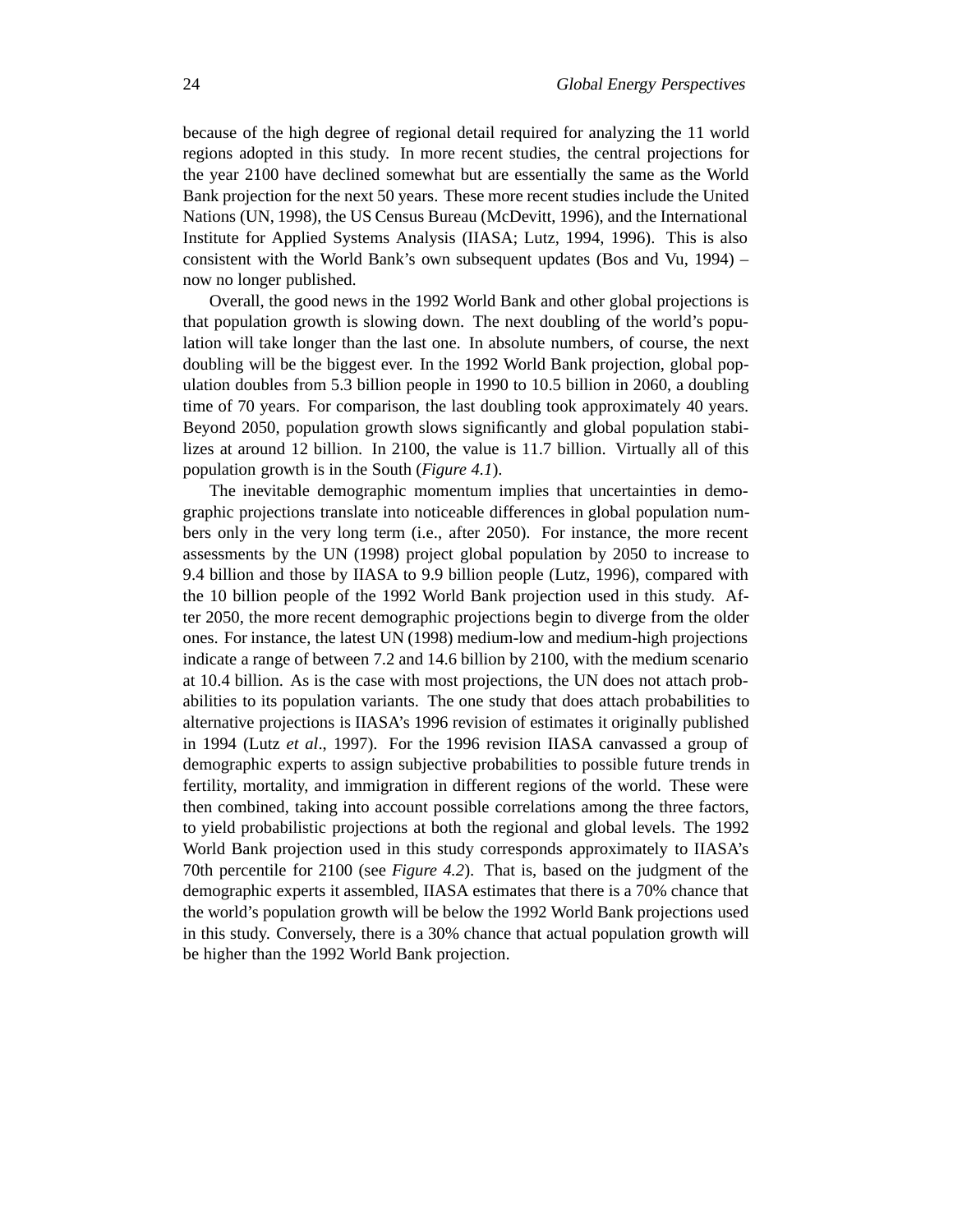

**Figure 4.1**: World population showing historical development from 1850 to 1990 and World Bank projection to 2100 (Bos *et al.,* 1992), (*top*) rural–urban and (*bottom*) by macroregion, in billion people. Urbanization trends are based on UN (1994) and Berry (1990).

One reason the 1992 World Bank projection used in this study is slightly higher than IIASA's 1996 and UN's 1998 central projections is that fertility has declined faster during the 1990s than originally anticipated (Cleland, 1996). More recent projections incorporate this faster fertility decline in their calculations and thus project lower future populations than do earlier studies. Thus IIASA's own projections dropped from a 1994 central estimate of 12.6 billion people in 2100 to a revised central estimate of 10.4 billion. The 1998 UN long-range population projection of 10.4 billion by 2100 is also lower than their 1992 estimate of 11.2 billion.

Despite these various adjustments and updates among demographers, we have retained the 1992 World Bank projections for four reasons. First, we have no objection to being a bit conservative. If actual population growth comes in slightly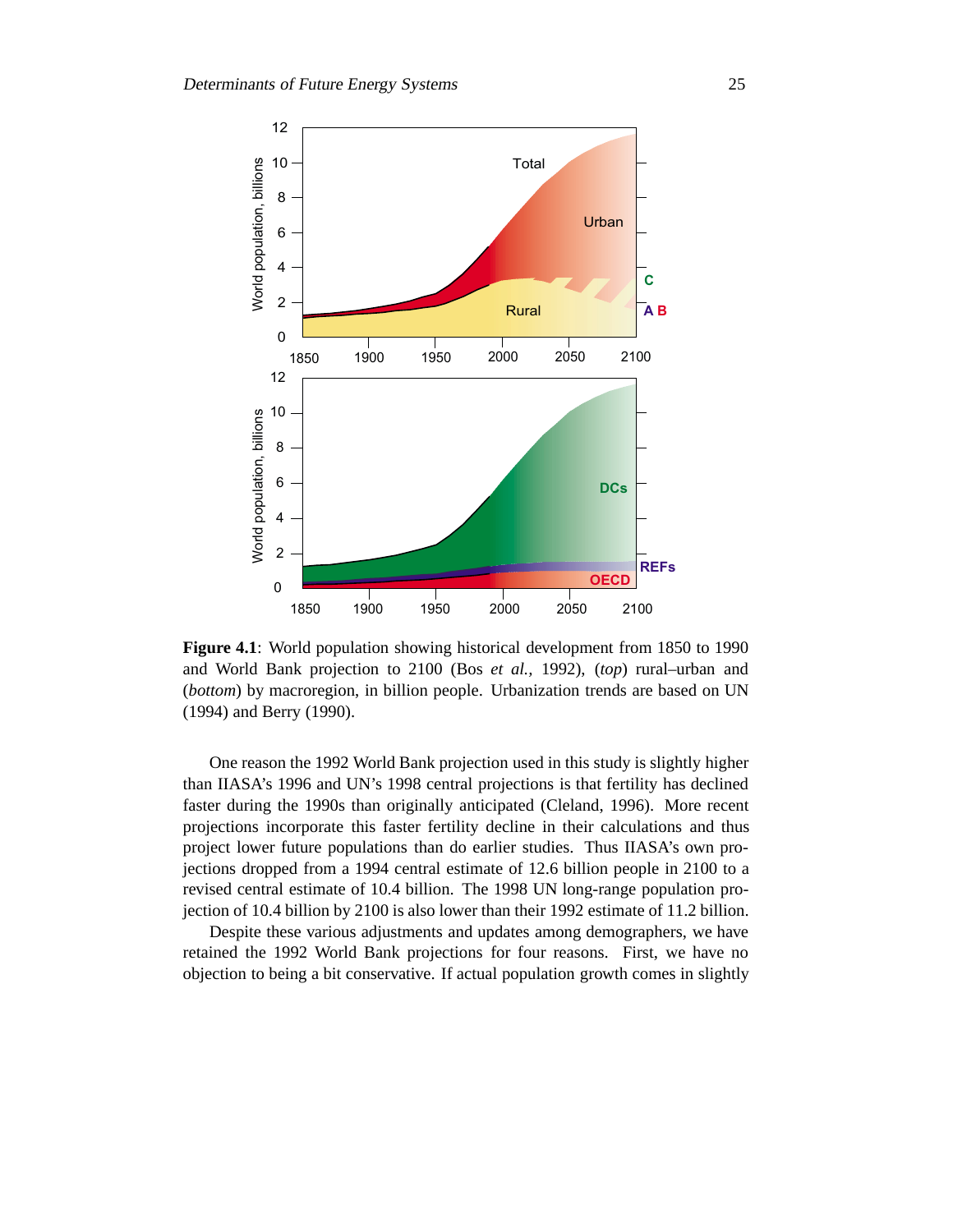below what is assumed in this study, so much the better. Lower than anticipated population growth would result in somewhat lower energy growth. That lower population growth globally results in lower energy growth is not as uncontentious a statement as it might seem at first blush. Among the study's reviewers are those who argue that too rapid population growth may well slow economic growth. The corollary is that slower population growth could speed economic growth and thus growth in energy demand. We agree that a reduction in population growth does not automatically mean a *proportional* reduction in energy growth, but it does mean some reduction in energy demand. (Conversely, higher population growth would not necessarily lead to a proportional growth in energy demand, either.)

A second reason we retained the original 1992 World Bank population projections is that several of the study's regional review groups considered these too *low* and several other considered them too *high* for their regions, the latter being consistent with the demographic updates described above. The regions that thought the projections are too low included AFR, MEA, and NAM, and regions that thought them too high included CPA, EEU, and SAS. The regional demographic patterns and the implications of regional reviews are discussed in greater detail in Chapter 7. In the face of these competing forces tugging in opposite directions, we initially considered developing variations of the study's six scenarios incorporating alternative high and low population projections. But this quickly led to the third reason to retain the 1992 World Bank population projection.

The third reason is that varying population blurs the study's conclusions about *energy*. Moreover, if population is varied independently of energy developments, adding high and low population variants turns six scenarios into 18. If the basic conclusions of the study are unlikely to change (a point we return to below), the 12 new scenarios would add little new information, only many more pages of text and likely confusion. On the other hand, if population variations are *not* independent of energy developments (e.g., if Case C is believed to be more consistent with low population variants than Case B), then the addition of population variants overlays the energy picture with demographic debates. The relationship between population and economic growth continues to be controversial (NRC, 1986; MacKellar *et al.*, 1998; Gaffin, 1998). Perspectives range between those who argue that population growth hinders economic development ("more mouths to feed") and those who consider population growth an important driver of economic growth ("more hands to work").

The fourth and final reason we retained the 1992 World Bank population projection is that sensitivity analyses indicate little reason to expect that the study's major conclusions would change significantly if population were varied within a reasonable range of uncertainty as indicated by IIASA's 1996 probabilistic projections. (At present no one can really venture into the full implications of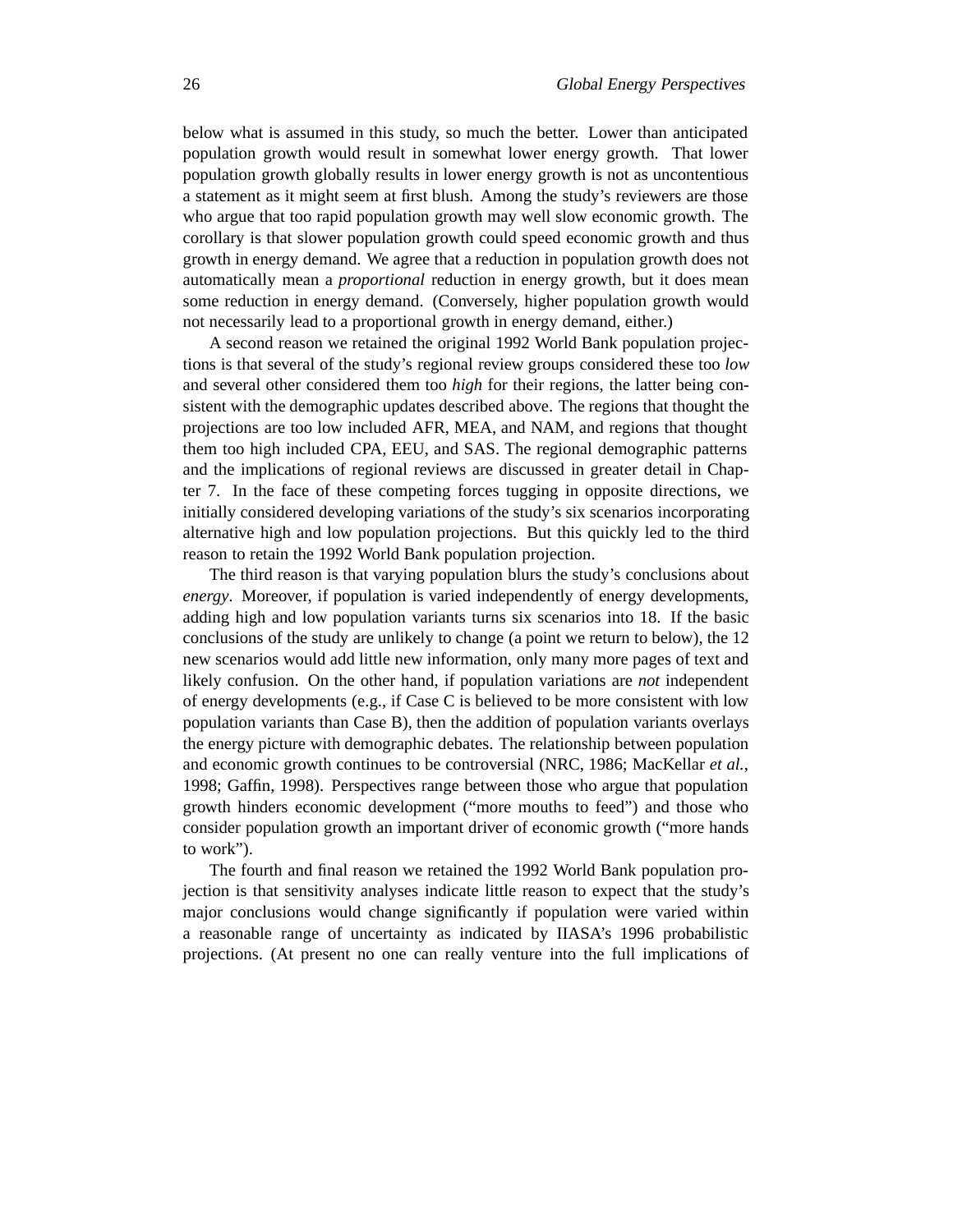

**Figure 4.2**: Probabilistic population projections for the world compared with the 1992 World Bank projection used in this study (shown in red). Probabilities of alternative population projections are given in percent. Source: adapted from Lutz, 1996.

extreme demographic outcomes ranging between collapse, for example, a decrease from 10 to 5 billion between 2050 and 2100, and a veritable explosion, such as an increase to 20 billion by  $2100<sup>1</sup>$ ) Indeed the range of uncertainty is relatively narrow. As shown in *Figure 4.2*, the range between the 80th percentile and 20th percentile in 2100 runs only from 12.6 to 9.0 billion people, which is less than 8% higher and 23% lower than the 1992 World Bank projection used here. Sensitivity analyses performed with coupled demographic and energy models indicate that changing the population assumptions in the scenarios, in either direction, would lead to less than proportional changes in energy demand. For example, if we were to use IIASA's 80th percentile population projection of 12.6 billion people in 2100 in Case B, energy demand would likely be no more than 5% higher – that is, it would remain within the inevitable uncertainty range of any individual scenario, and more important it would be well below the range spanned by alternative developments, such as those described in Case A. Similarly, adopting IIASA's 20th percentile population projection of 9 billion by 2100 would result in a decrease of energy demand on the order of 10% in Case B. The weak inverse relationship between population growth and per capita economic growth incorporated in our scenarios would lead to higher per capita incomes (and energy demand); faster per

<sup>&</sup>lt;sup>1</sup>Population was varied in the 1992 IPCC emissions scenarios across the full range of projections as a kind of sensitivity analysis, see Pepper *et al.*, 1992.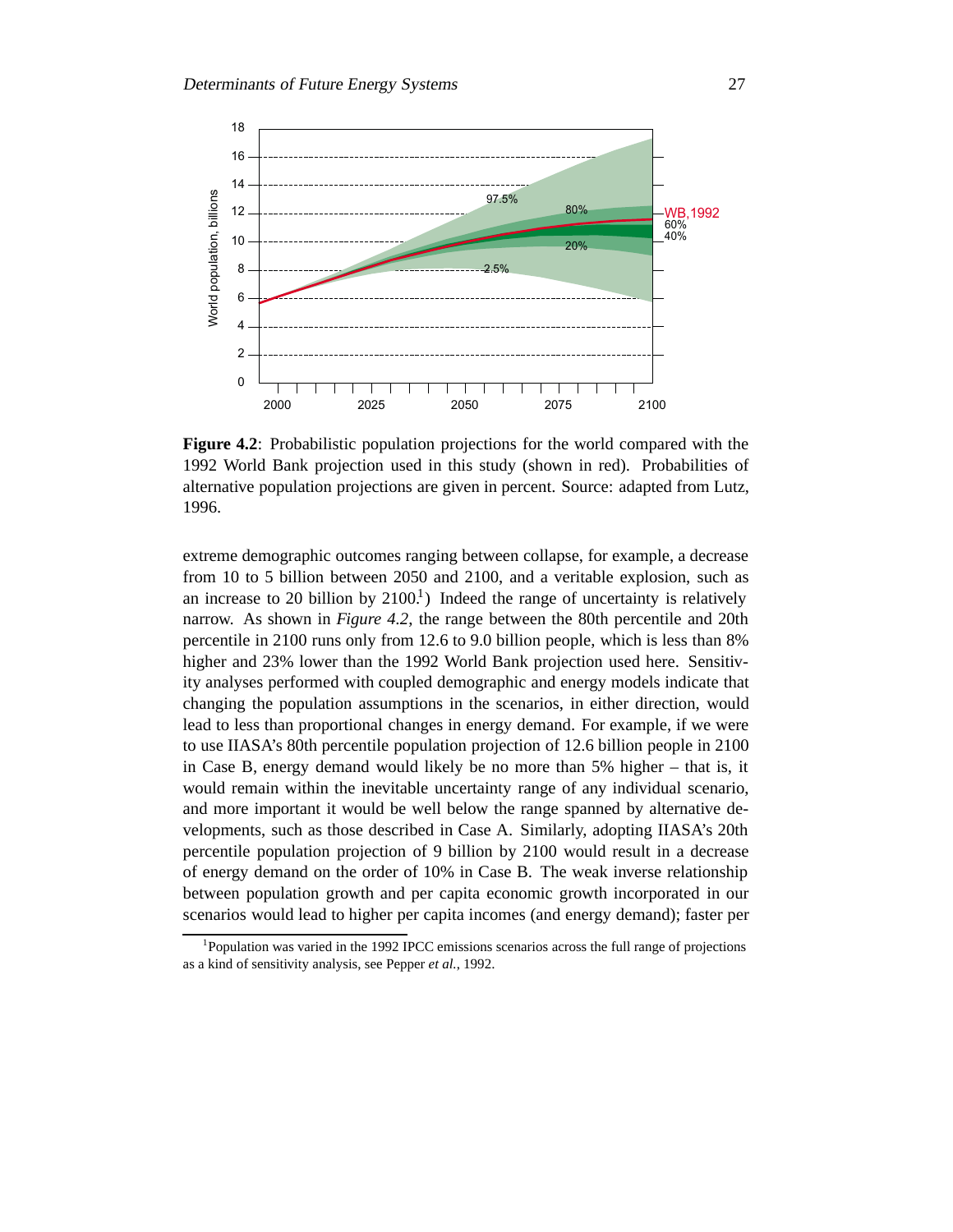capita economic growth would in turn lead to quicker improvements in energy intensities in a less populated but more affluent world (which in turn would tend to lower energy demand). Thus, little additional insight is provided beyond that from Case C, which focuses on international development, equity, and environmental protection and thus on accelerated energy efficiency improvements and resulting low energy demand.

The above illustrations of increases and decreases in energy demand that would result from a reasonable range of alternative demographic projections are not enough to alter the basic patterns of change in the six scenarios, only to accelerate them slightly. In particular, the implied changes are not enough to open significantly different perspectives from those spanned between Case C (low demand) and Case A (high demand). They also would not cause any of the scenarios to encounter new and different resource or capital constraints. We thus believe that the results that are robust vis à vis the uncertainty range spanned by our three cases and six scenarios remain equally so in the face of demographic scenario variations.

Based therefore on the single 1992 World Bank population projection, the six scenarios examined in this study reflect only a weak relationship between population growth and economic growth. Two hypotheses are incorporated. First, the takeoff period of maximum growth of GDP happens sooner in those developing countries already more advanced in their demographic transition. Thus, the economic takeoff occurs sooner in China, where recent GDP growth rates have been approximately 10% per year and fertility rates are already low. In regions like SAS, where modest declines in population growth rates are just beginning and rapid declines come only well into the next century, the economic takeoff occurs later. Second, for industrialized countries, economic growth rates are lower in regions with possible declining populations, such as Japan after 2050, than in regions with stable or slightly increasing populations.

For future energy development, the two most important features of world population growth are consistent across all global projections available in the literature: World Bank, IIASA, UN, and US Census Bureau. The first is urbanization; the second is the concentration of future growth in the developing countries.

Increasing urbanization (*Figure 4.1*, top) is a pervasive trend in all countries. More than 80% of the population of industrialized countries live in urban environments, and many developing countries show similar high urbanization rates. According to the UN, 2.2 of 5.3 billion people lived in urban agglomerations in 1990. Over the next 35 years the urban population is projected to increase to 5.2 billion, an amount equal to the total global population in 1990. That increase of 3 billion accounts for nearly all the projected population growth of 3.2 billion over the next 35 years (UN, 1994). Thus, almost all additional global population growth will be urban. According to the UN (1994), 60% of the world's population will live in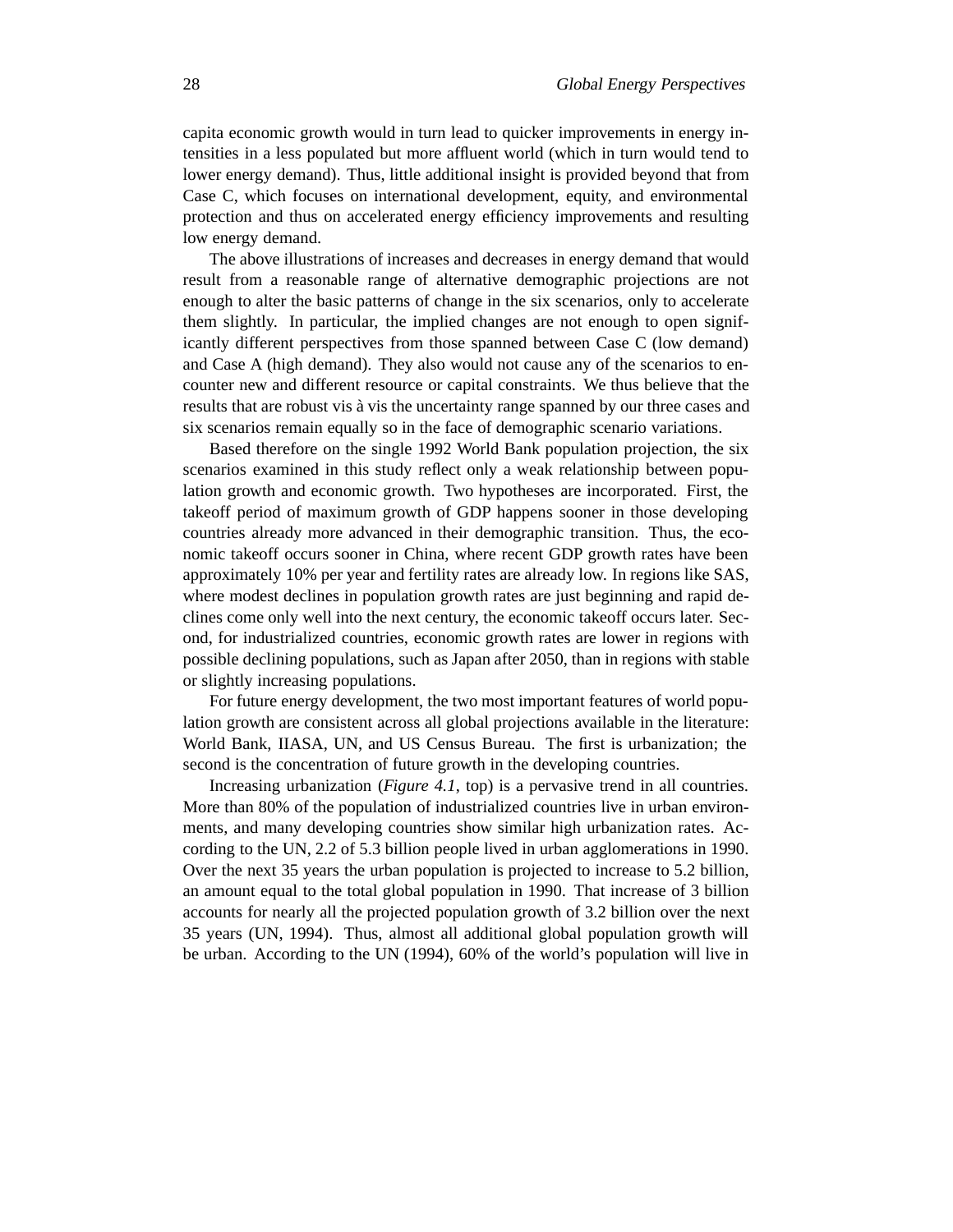urban areas by 2025, and, if historical tendencies continue, three-quarters of the global population (approximately 8 billion people) will live in urban agglomerations by 2050. An increasing fraction will live in "megacities" with over 10 million inhabitants. It is estimated that shortly after the year 2000, eight cities will have more than 15 million inhabitants, only two of which, Tokyo and New York, are in highly industrialized countries. The remaining six (Beijing, Bombay, Calcutta, Mexico City, São Paulo, and Shanghai) are in the now developing world.

Providing adequate and clean energy services for a world whose population lives predominantly in urban areas will be a daunting task. Per capita energy use in urban areas is much higher than national averages, largely as a result of higher urban incomes (Sathaye and Meyers, 1990). Energy transport and conversion infrastructures that match urban energy demand densities will need to be put in place, and energy efficiencies will need to improve to at least partly offset demand growth and urban environmental impacts, especially in developing countries. Case C, with its greater emphasis on decentralized, small-scale, renewable sources of energy, provides a basis for slower rates of urbanization and for satisfying rural energy requirements at lower costs than in Cases A and B, but the broad trend is in the same direction in all cases.

The second critical feature of global population growth is by now well known and needs little elaboration – future growth will be concentrated in the developing countries (see *Figure 4.1*). By 2100, the population of the USA, Canada, and the whole of Europe combined drops to less than 10% of the world total, as indeed suggested by all central scenarios of the World Bank, IIASA, and the UN. One possible consequence is a major shift in the world's geopolitical balance in favor of the developing world, which may strengthen its ability to obtain and retain both internationally traded energy forms and access to technology.

### **4.2. Economic Growth**

Economic development and growth are fundamental prerequisites for achieving an increase in living standards with the kind of vigorous global population growth described in the previous section. Although the definitive (and quantitative) longterm history of world economic output has yet to be written, it is fair to say that current disparities between North and South and between East and West are rooted largely in differential growth rates of economic output over extended historical periods (see *Table 4.1*). Small differences in these growth rates, when compounded over a generation or more, have much greater consequences for standards of living than even the most dramatic short-term business fluctuations.

Both classical and modern economic growth theory offer some insights into the mechanisms of successful economic development and the remaining disparities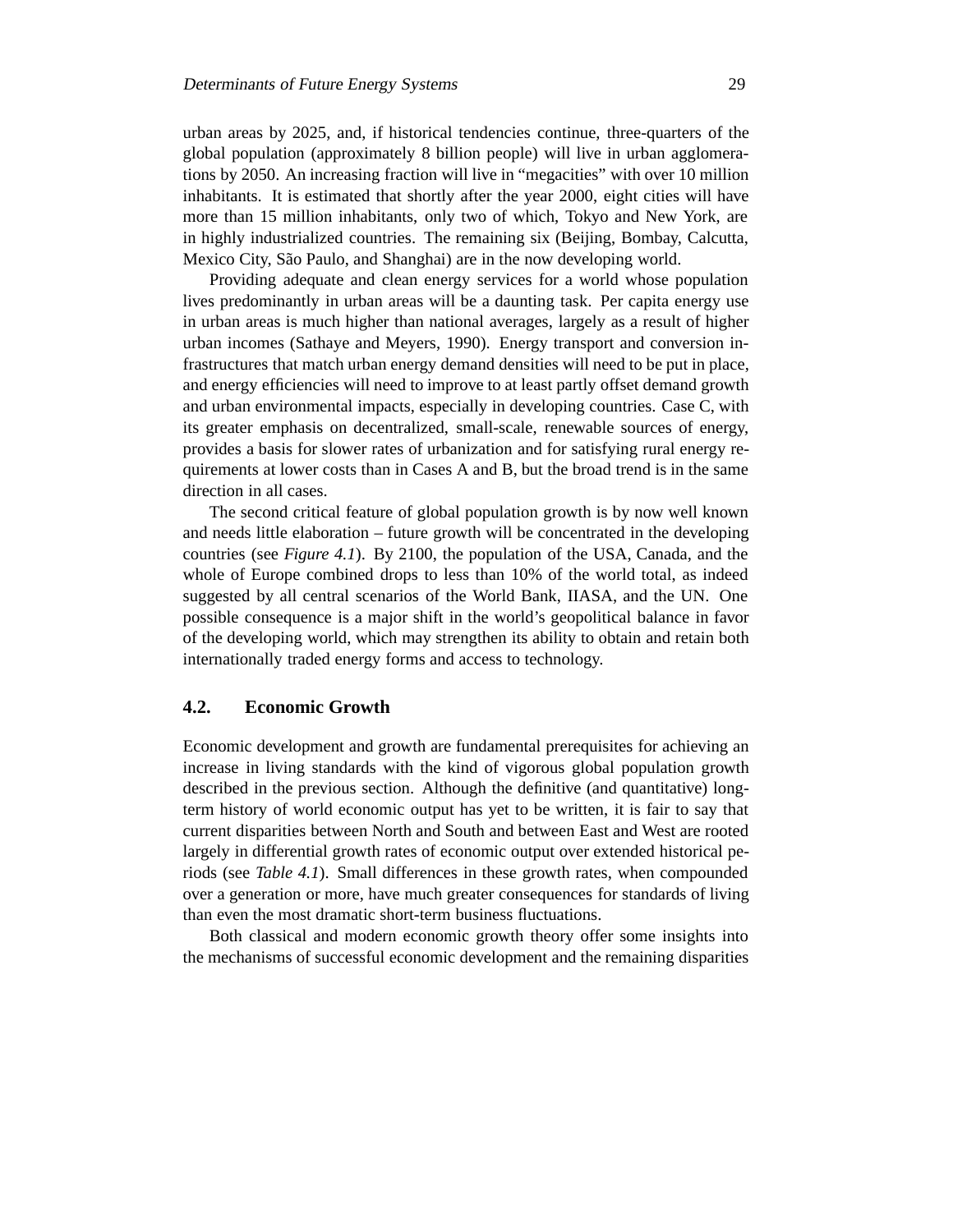|            | Historical |                        |                               |     |              |     |      |              |     |
|------------|------------|------------------------|-------------------------------|-----|--------------|-----|------|--------------|-----|
|            |            | $\mbox{GDP}_{\rm mer}$ | $\mathrm{GDP}_{\mathrm{ppp}}$ |     |              |     | Case |              |     |
|            | Since      | Since                  | since                         |     | 1990 to 2020 |     |      | 2020 to 2050 |     |
| Region     | 1850       | 1950                   | 1950                          | A   | B            | C   | A    | B            | C   |
| <b>NAM</b> | 3.5        | 3.3                    | 2.1                           | 2.3 | 2.0          | 1.7 | 1.6  | 1.3          | 1.1 |
| <b>WEU</b> | 2.4        | 3.7                    | 2.2                           | 2.2 | 1.9          | 1.7 | 1.7  | 1.3          | 1.1 |
| <b>PAO</b> | 3.9        | 6.2                    | 3.6                           | 1.9 | 1.5          | 1.4 | 1.3  | 0.9          | 0.8 |
| <b>EEU</b> | 2.1        | 3.9                    | 2.4                           | 2.3 | 0.9          | 1.3 | 4.6  | 3.6          | 3.2 |
| <b>FSU</b> | 3.5        | 5.2                    | 3.5                           | 1.2 | 0.7          | 1.1 | 5.4  | 3.8          | 3.3 |
| <b>CPA</b> | 2.9        | 6.1                    | 4.3                           | 7.2 | 5.0          | 6.7 | 4.4  | 4.0          | 4.0 |
| <b>SAS</b> | 2.0        | 4.5                    | 3.1                           | 3.9 | 3.5          | 3.7 | 4.6  | 3.5          | 4.3 |
| <b>PAS</b> | n.a.       | 9.8                    | 6.8                           | 5.7 | 4.4          | 5.3 | 3.3  | 3.1          | 3.1 |
| <b>MEA</b> | n.a.       | 4.6                    | 3.1                           | 3.6 | 3.3          | 3.3 | 3.9  | 3.0          | 3.0 |
| <b>AFR</b> | n.a.       | 2.7                    | 2.0                           | 3.3 | 3.0          | 3.1 | 4.7  | 3.5          | 3.9 |
| LAM        | 3.7        | 4.2                    | 2.9                           | 3.1 | 3.0          | 3.1 | 3.2  | 2.8          | 2.8 |
| World      | n.a        | 4.0                    | 2.8                           | 2.7 | 2.2          | 2.2 | 2.6  | 2.0          | 2.1 |

**Table 4.1**: Economic growth rates, historical and 1990 to 2050, in percent per year.

 $n.a.$  = not available.

Sources for historical data: Maddison, 1989; UN, 1993a, 1993c.

among countries.2 In addition to the traditional "tangible" factors driving economic development, such as technology, capital, natural resources, and trade possibilities, "intangible" factors such as the quality of human capital and institutions, limited income disparities, and social cohesion increasingly explain the historically uneven paths of economic development. The bottom line is that growth possibilities do not fall like "manna from heaven" but are largely determined by endogenous factors including knowledge (research, development, and demonstration, RD&D), skilled human capital (education), and a favorable social and institutional climate (e.g., social protection of the work force and a fair distribution of productivity gains).

Combining the insights of classical and modern economic growth theory, the fundamental forces driving developing economies to catch up to developed economies are differences in productivity and in knowledge and technologies applied in production. Because it is generally easier to catch up to the productivity frontier than to push it further, developing economies have the potential, as they close the productivity and technology gap, for much higher growth rates than leading economies. Realizing this potential requires functioning markets and at least partially favorable "intangible" factors, but there is no compelling *a priori* reason to rule out future successful economic development even in regions where recent growth prospects have been far from auspicious, such as sub-Saharan Africa.

<sup>&</sup>lt;sup>2</sup>See, e.g., Aghion and Howitt, 1998; Barro, 1997; Grossman and Helpman, 1991; Maddison, 1995.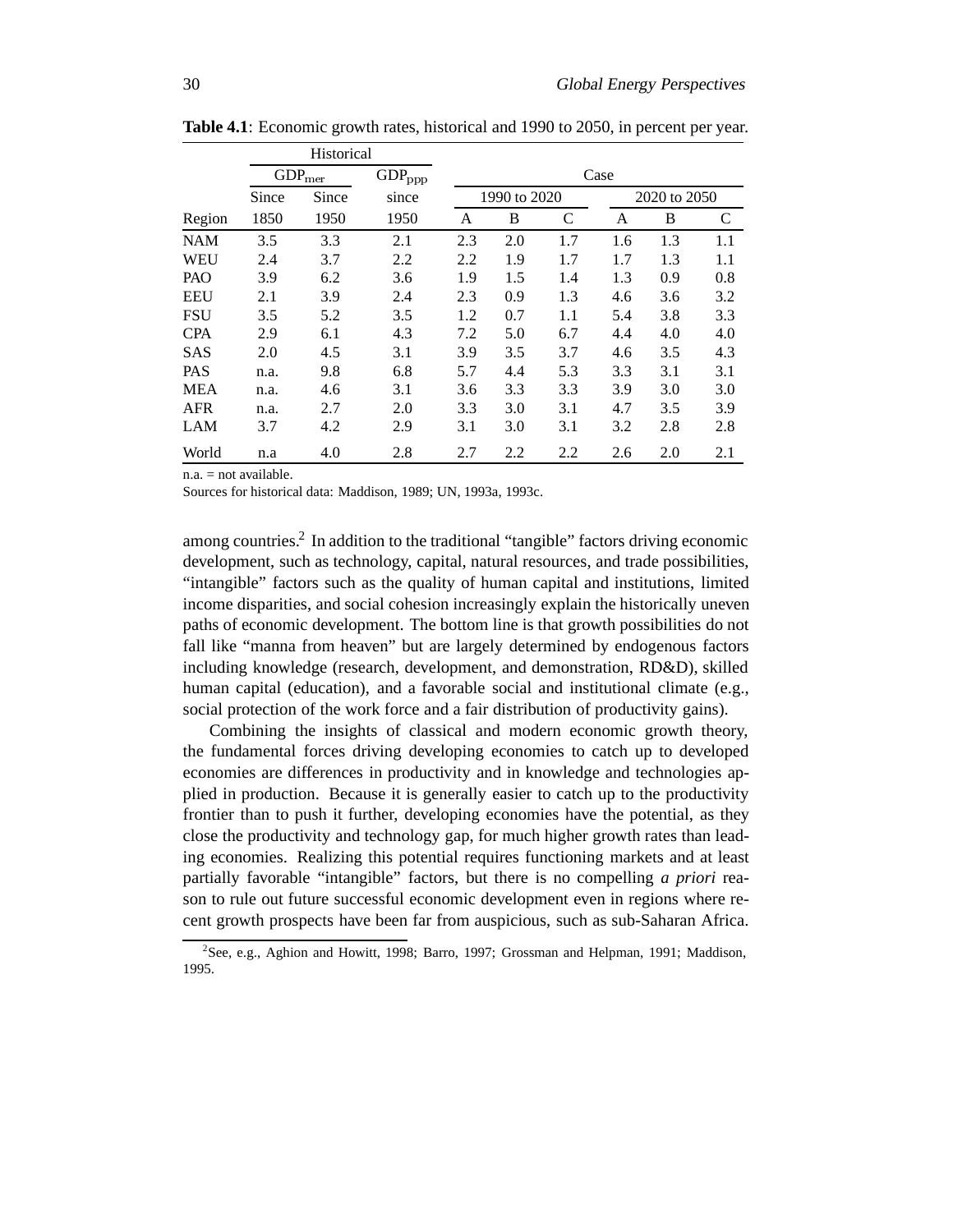The historical successes of much of Western Europe, Japan, and more recently the "Asian Tigers" all point in this direction. The potential for developing economies to catch up to economic leaders does not mean that success can be taken for granted, nor should one be surprised that overall progress is overlaid with short-term business cycle fluctuations and even financial crises. Rapid growth can aggravate small imperfections that can ultimately lead to crisis. However, the key lesson is the importance of maintaining a long-term perspective when facing short-term downturns and fluctuations: the developing world *can* catch up, although the gap to the most developed countries will not be entirely closed by 2100.

Successful cases of industrialization and catch-up all appear to be characterized by a similar dynamic pattern. After a particular development threshold is passed, economic growth accelerates, passes through a maximum, and then decreases once the industrial and infrastructure base of an economy is firmly established. Historical data support Rostow's (1980) thesis that "the poor get richer and the rich slow down." This conceptual model has been incorporated into the time path of economic development underlying the three cases (*Figure 4.3*).

Many alternatives have been proposed for the conditions that trigger the "takeoff" into economic development. Recent research (Lucas, 1988; Romer, 1986; UN, 1997; World Bank, 1997b) places less emphasis on physical endowments, such as land, minerals, and energy. More emphasis is given both to intangible factors – such as appropriate institutional arrangements, the market orientation of an economy, trade, and education – and to traditional explanatory variables – such as technology availability and transfer, savings rates, and other factors influencing labor productivity. These "intangible" social and institutional factors are, however, difficult to quantify for a scenario exercise and for the most part must be dealt with qualitatively. They are assumed to be generally favorable in Cases A and C, and somewhat less so in Case B.

With these cautions in mind, let us turn to the future economic growth patterns reflected in the three cases of this study. Common to all three are the following features:

- Within the time horizon of the scenarios, all countries and regions manage to successfully take off into a period of industrialization and accelerating economic development.
- In each case, GDP per capita follows the historical pattern of an initial accelerating growth, a peak, and then an eventual decline once the economy's industrial base becomes established. Growth rates for high-income economies (OECD) decline gradually in all three cases. Because of already high income levels, future OECD growth rates are below historical rates (see *Table 4.1*). Long-term growth rates of 2% per year or lower appear modest only at first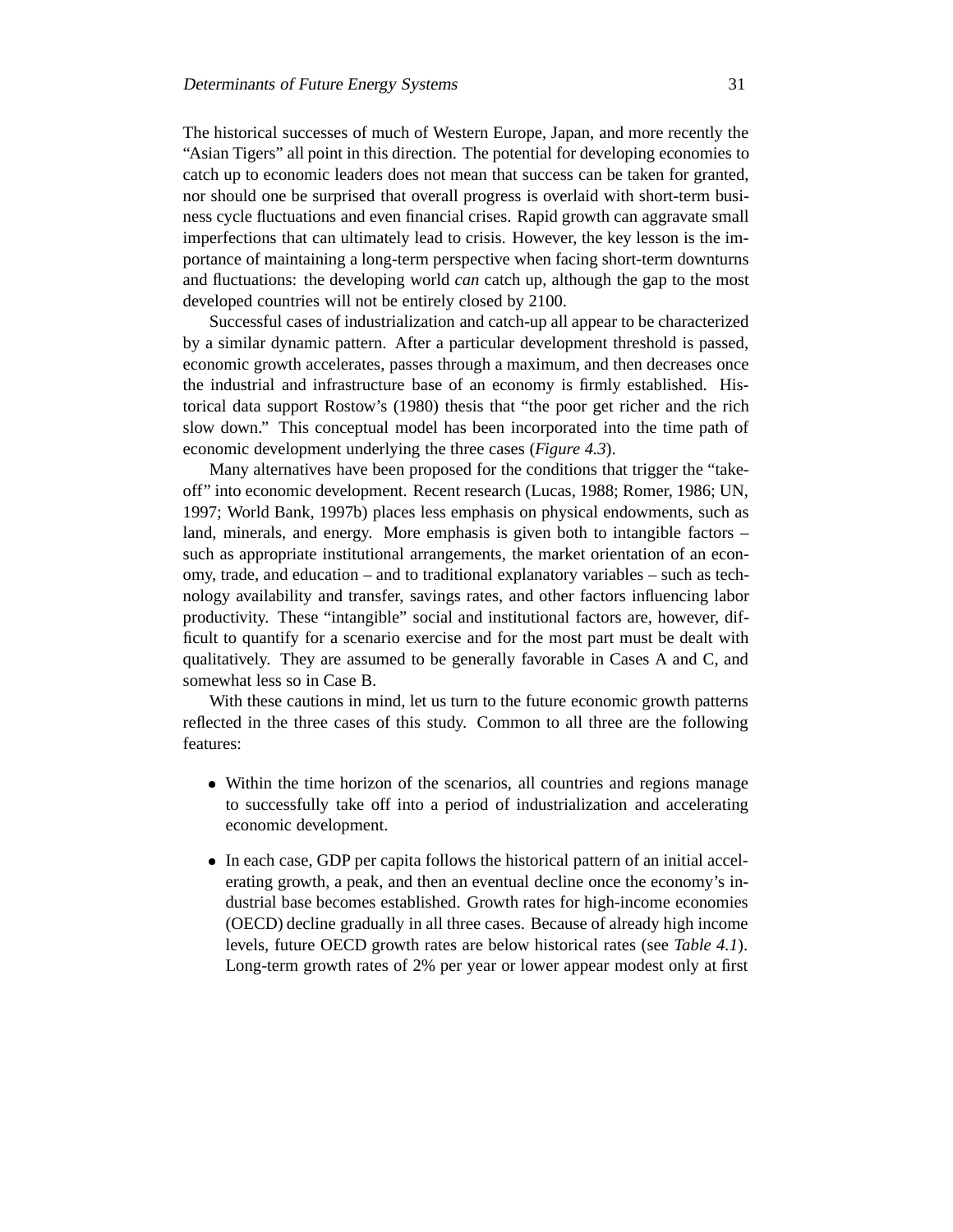

**Figure 4.3**: Economic growth rates, GDP in percent per year, versus degree of economic development, GDP per capita in US(1990)\$, illustrating "takeoff" into industrialization, peak, and declining economic growth rates of high-income economies. Historical data for selected countries (as a 10-year moving average) and range of economic growth rates assumed in the three cases are indicated for the three macroregions: DCs, REFs, and OECD countries.

glance. They have to be contrasted with resulting per capita income levels. For example, even in the conservative Case B, per capita income in PAO reaches US\$50,000 by the middle of the 21st century and US\$75,000 by the century's end.

- Where there are currently no signs of an economic takeoff, as is the case in AFR where GDP per capita is stagnating, peak economic growth is assumed to correspond to the period of maximum demographic transition (i.e., maximum decline in population growth rates).
- Short-term economic growth rates reflect data from 1991 to 1997, plus the latest World Bank (1997a) forecasts to 2006. For the economies in transition, particularly FSU, this leads to a pronounced decline during the early 1990s, as was anticipated in this study's scenarios when they were originally formulated five years ago.

Beyond these basic commonalities, the three sets of scenarios – Cases A, B, and C – diverge in terms of economic growth patterns.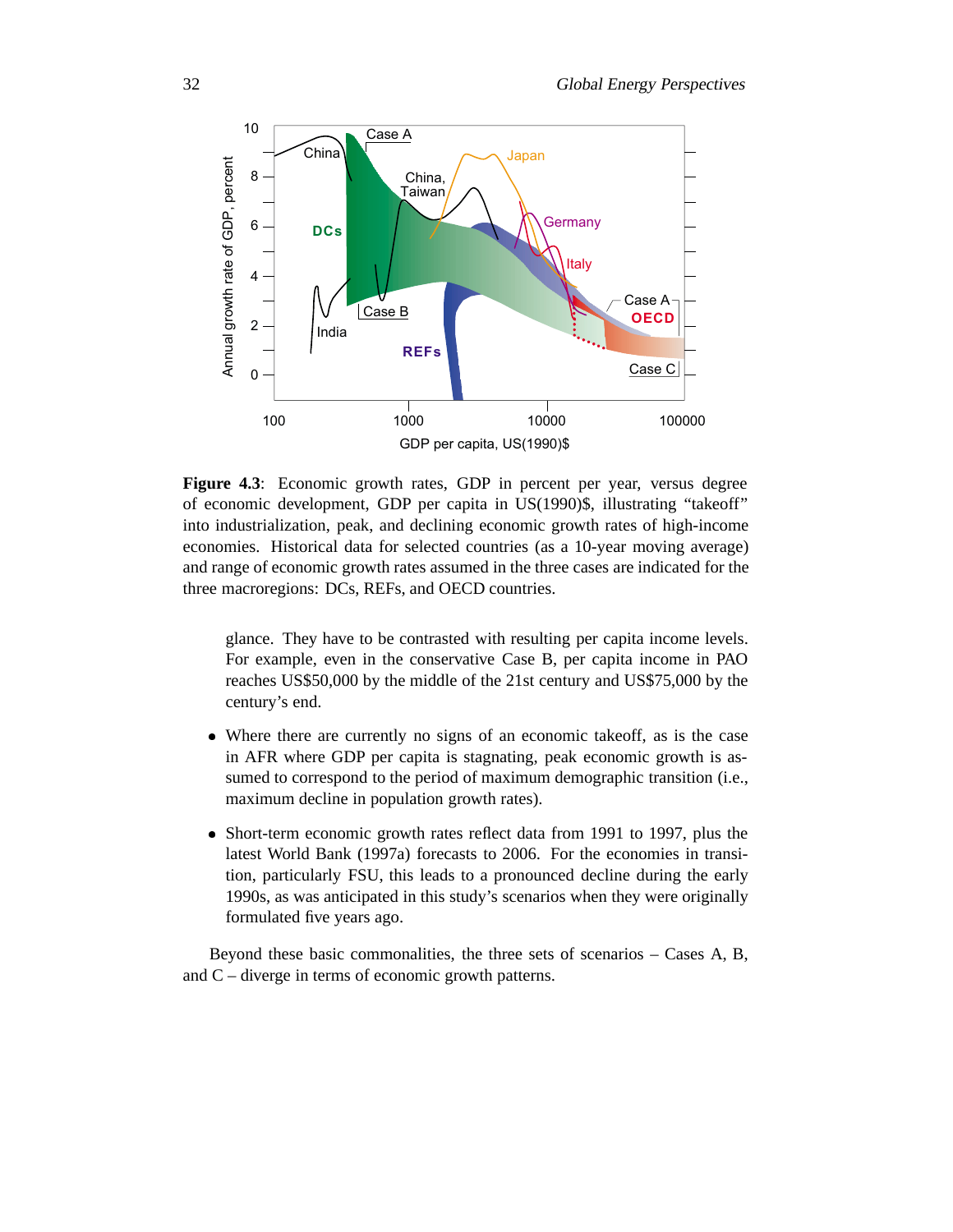In the three Case A scenarios, the timing and speed of economic restructuring and development follow the pattern of the most successful historical examples of industrialization. This is a future characterized by free trade and favorable geopolitics. GWP increases by an average of 2.6% per year to 2050 and by 2.2% per year thereafter. The result is a fivefold expansion by 2050 and a 15-fold expansion by 2100. By 2050, average GWP per capita is US\$10,000, and by 2100 it exceeds US\$25,000 per capita. Average family incomes are over US\$30,000 by 2050 and around US\$70,000 by the end of the 21st century, based on a decline in average family size to 3.2 persons in 2050 and 2.7 persons by 2100, as is characteristic of central population projections (MacKellar *et al.,* 1995). Thus, by any standards, Case A represents a wealthy world in which the current distinction between "developed" and "developing" countries will no longer be appropriate.

The single Case B scenario also reflects significant economic expansion but incorporates more cautious expectations about geopolitics and international trade. This is a more fragmented world than in Case A, resulting in more heterogeneous patterns of economic development. For example, economic development in CPA is rapid and impressive, while that in AFR and SAS remains painfully slow. GWP again expands significantly, to US\$75 trillion in 2050 and US\$200 trillion in 2100. But the pace is slower than in Case A (2.1% per year), and regional disparities are larger. Through 2020 the pace of economic growth (2.2% per year) is also slower than in the original Case B of *Energy for Tomorrow's World* (WEC, 1993). This reflects recent setbacks and slow economic restructuring in EEU, FSU, and many developing countries.

The two Case C scenarios contain strong normative policy elements that distinguish them from Cases A and B. They reflect aggressive efforts to advance international economic equity and environmental protection. They include massive direct resource transfers from North to South and stringent environmental taxes, or other levies and grants, that are paid principally by OECD countries and transferred to the developing world. Such transfers constitute a positive-sum game that fuels economic growth in the developing countries and leads to GWP which exceeds that in Case B but falls short of that in Case A. GWP in Case C reaches US\$75 trillion in 2050 (as in Case B) and US\$220 trillion in 2100 (compared with US\$200 trillion in Case B). A summary of the three cases is given in *Figure 4.4*.

It should be emphasized that in none of these cases can economic developments be taken for granted. All assume, to various degrees, numerous domestic and international policies that promote the free exchange of goods and technology, a favorable investment climate, and high levels of education and social protection for the work force. These are the necessary foundation for the formidable productivity increases of labor and capital needed to realize the high levels of economic growth reflected in all three cases. There is a risk that the energy sector could become a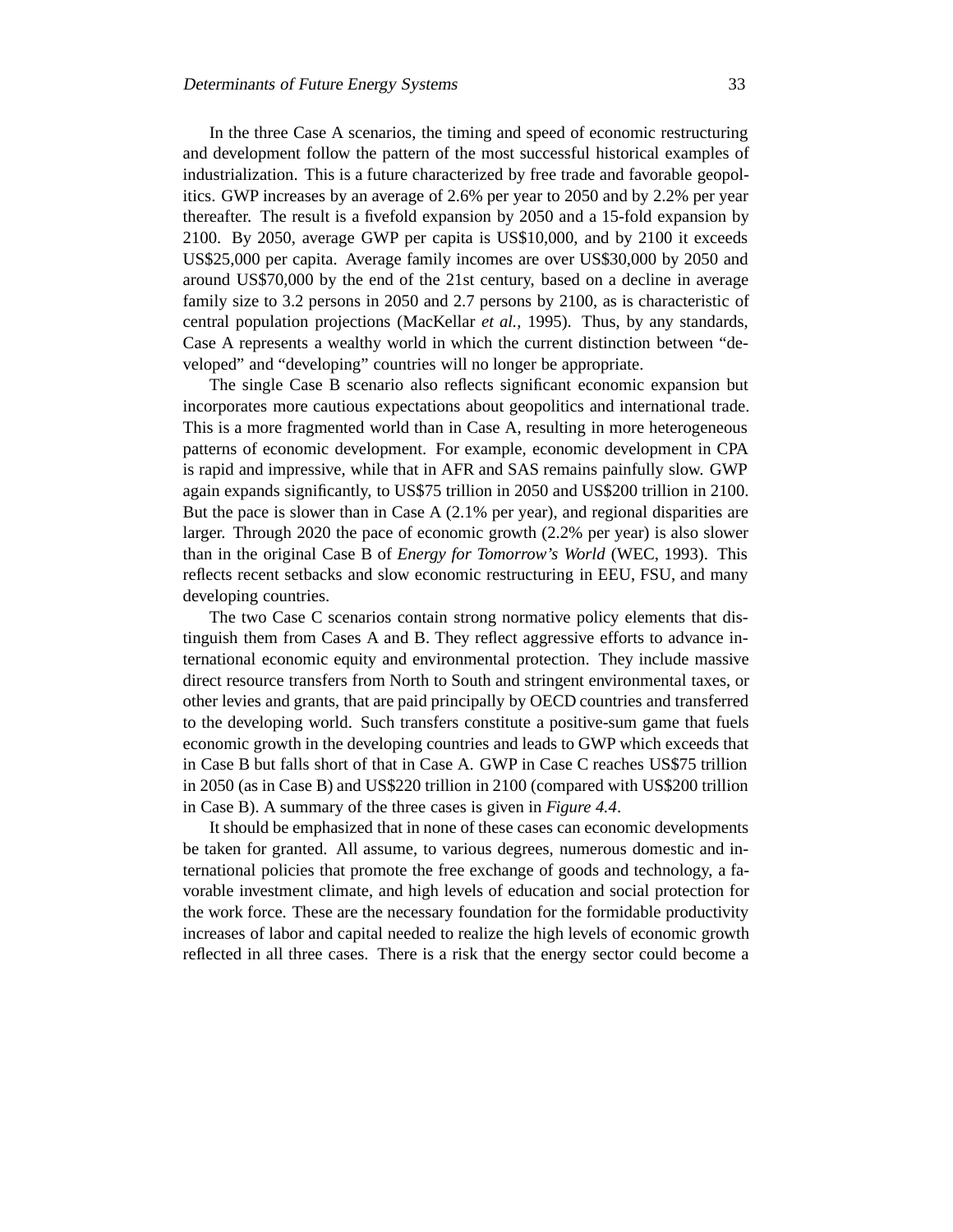

**Figure 4.4**: GDP per capita, in US(1990)\$1,000, in 1990 and for the three cases in 2020 and 2050, in  $GDP_{mer}$  and  $GDP_{ppp}$ .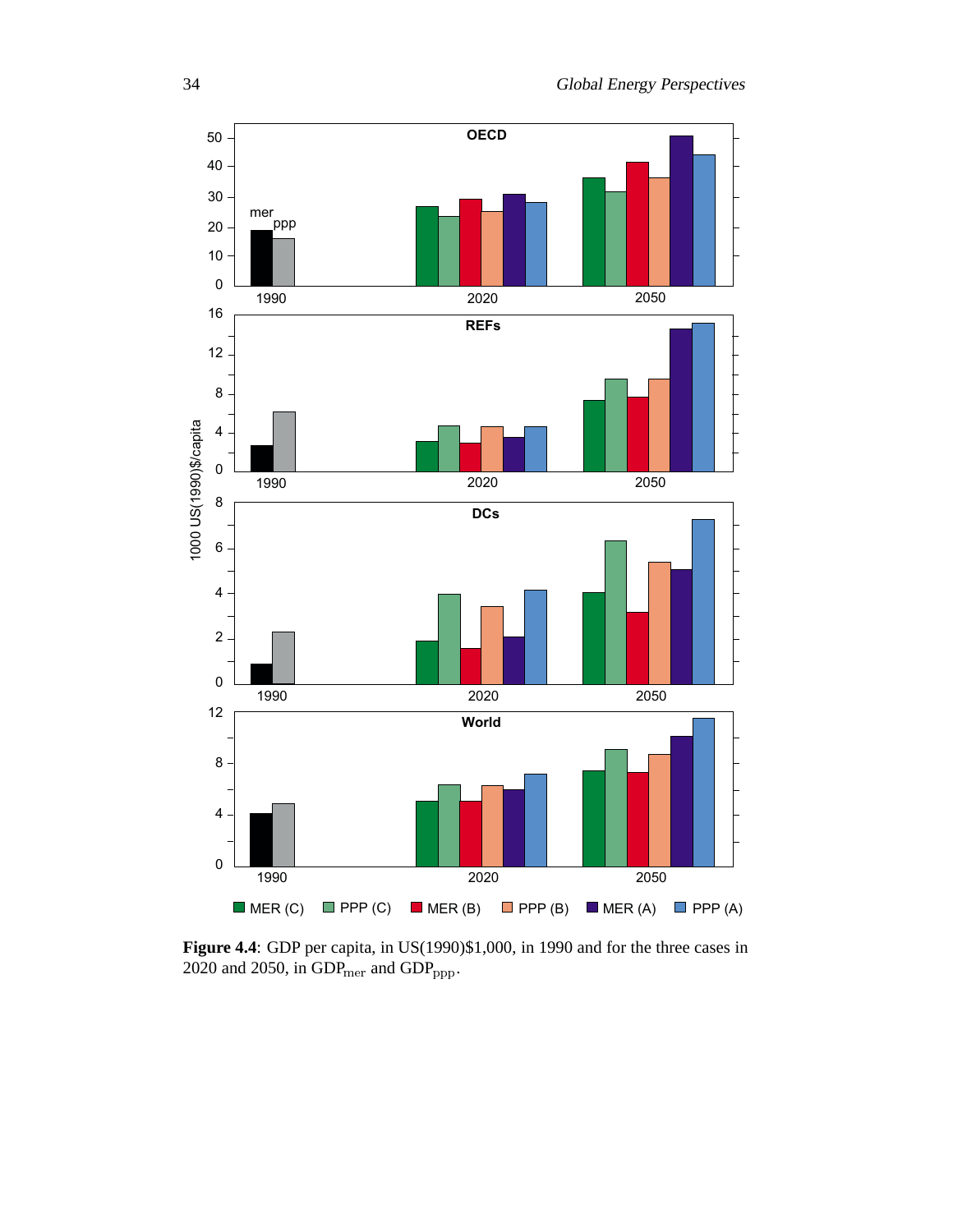bottleneck. It will have to compete for much-needed investment funds in a period of increasing competition where substantial funds are also needed for the health, communication, and transport infrastructures that rapidly growing economies require, for the industrial investments expanding economies need, and for the needs of rapidly growing urban areas and "megacities." The energy sector will also face greater competition for the policy attention it has traditionally enjoyed but will now have to share with a multitude of economic and development concerns. Without appropriate RD&D and investment efforts in the short to medium term, the energy sector also risks lagging behind overall productivity growth and becoming a possible long-term bottleneck for successful economic and social development.

# **4.3. Energy Intensity Improvements**

Chapter 3 describes regional differences in energy intensities and briefly mentions the historical development in currently industrialized countries of decreasing aggregate energy intensities over time. The causes of those decreases are many and complex. They include, first, technological improvements in individual energy enduse and conversion components – for example, a more efficient stove or a more efficient power plant. They also include structural shifts in energy systems, such as a shift from coal-fired electricity generation to gas-fired combined cycle plants. They include interfuel substitution at the level of energy end use, like the replacement of fuelwood with electricity or LPG (liquefied petroleum gas). They include economic shifts from more to less energy-intensive activities. They include changing patterns of energy end uses and, ultimately, changing lifestyles.

Not every change in every one of these categories represents a decrease in energy intensity. But taken together, the overall trends are persistent and pervasive. They are incorporated into all three cases presented in this report. In this section, we present the historical evolution of energy intensities that underlie all three cases and the future development of these trends for each case individually. We do not attempt a detailed dissection of all contributing factors to improvements in energy intensities. In the next section, we discuss technological change in general and how it is incorporated into the scenarios.

In all scenarios, economic development outpaces the increase in energy use, leading to substantial reductions in energy intensities (see *Box 4.1*). As individual technologies progress, as inefficient technologies are retired in favor of more efficient ones, and as the structure of the energy system and patterns of energy services change, the amount of primary energy needed per unit of GDP – the energy intensity – decreases. In some developing regions, the intensity of commercial energy can increase initially as traditional and less efficient energy forms are replaced by commercial energy, but the intensity of total energy decreases in these cases as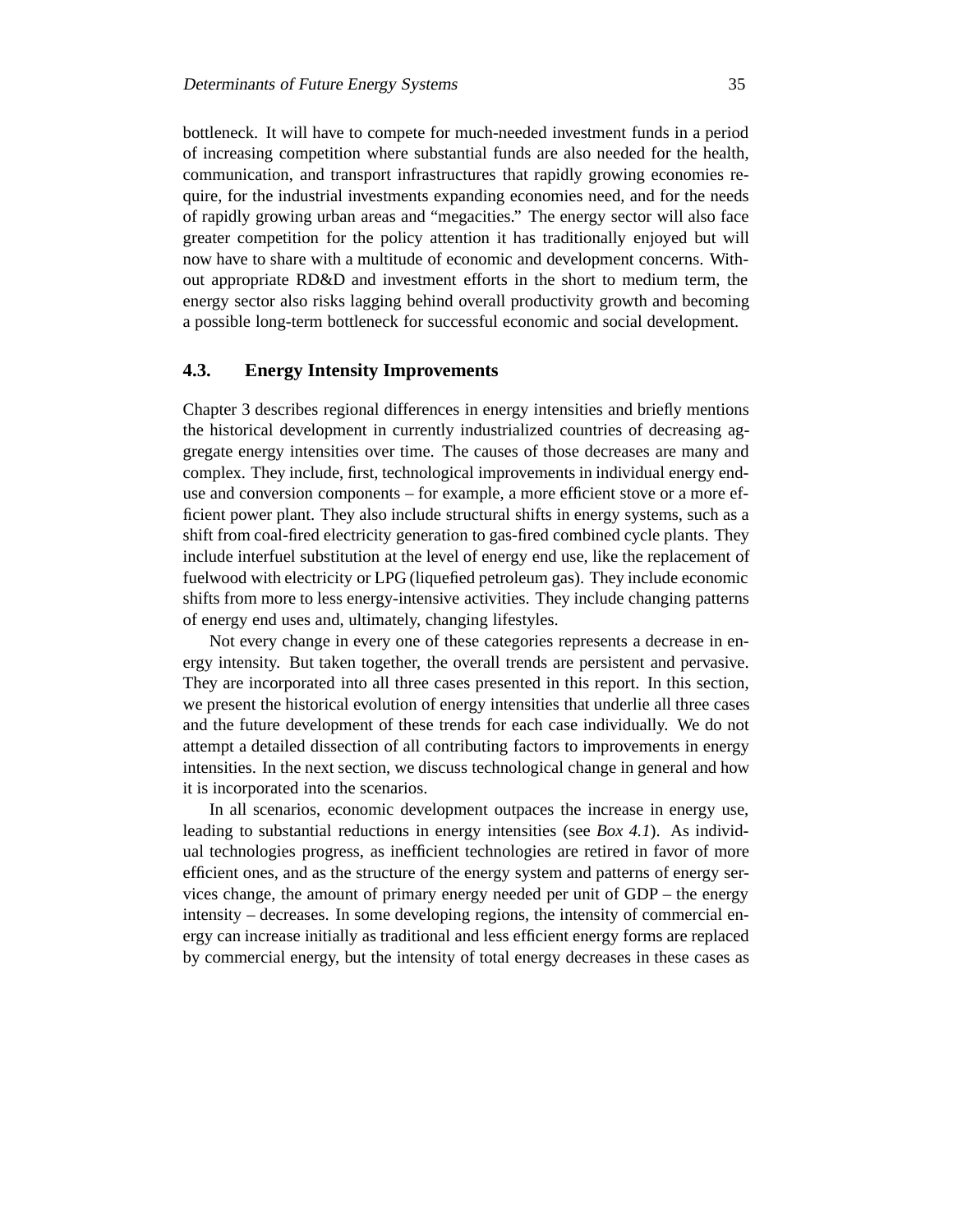#### **Box 4.1: Energy intensity improvements in Cases A, B, and C**

Energy intensity improves in all three cases as a result of economic development and improved technology. Improvement rates in Cases A and B are primarily a function of economic growth. The higher the per capita GDP growth, the higher the energy intensity improvement rate. Case C goes further to incorporate additional vigorous efficiency improvements through demand-side management and economic instruments, including substantial increases in energy prices and taxes. This is not to say that such measures might not turn out to be necessary in the other two cases. Energy intensity improvement rates for all three cases are summarized in *Table 4.2*.

**Table 4.2:** Three scenarios of energy intensity improvements, primary energy per  $GDP<sub>mer</sub>$ , in percent per year.

|             |              | Case         |              |  |  |  |
|-------------|--------------|--------------|--------------|--|--|--|
|             | A            | В            |              |  |  |  |
|             | 1990 to 2050 | 1990 to 2050 | 1990 to 2050 |  |  |  |
| <b>OECD</b> | $-1.1$       | $-1.1$       | $-1.9$       |  |  |  |
| <b>REFs</b> | $-2.0$       | $-1.7$       | $-2.2$       |  |  |  |
| DCs         | $-1.6$       | $-1.2$       | $-1.9$       |  |  |  |
| World       | $-1.0$       | $-0.8$       | $-1.4$       |  |  |  |

In comparing our energy intensity improvement rates with those of other studies and earlier WEC cases, important definitional and measurement issues have to be kept in mind. These measurement issues are illustrated for Case B for three of our 11 world regions – NAM, CPA, and SAS – giving energy intensity improvement rates (percent per year) to 2020 for total primary energy (TPE) and commercial primary energy (CPE) for  $GDP_{mer}$  and  $GDP_{pop}$ , respectively. For OECD regions, differences are insignificant.

**Table 4.3:** Energy intensity improvements, 1990 to 2020 (Case B), for three regions, in percent per year.

| Region     | TPE/GDP <sub>mer</sub> | $\text{TPE/GDP}_{\text{ppp}}$ | CPE/GDP <sub>mer</sub> | $\mathrm{CPE/GDP}_{\mathrm{ppp}}$ |
|------------|------------------------|-------------------------------|------------------------|-----------------------------------|
| <b>NAM</b> | $-1.2$                 | $-1.3$                        | $-1.2$                 | $-1.3$                            |
| <b>CPA</b> | $-2.2$                 | $-0.7$                        | $-1.6$                 | -0.1                              |
| SAS        | $-1.0$                 | $-0.3$                        |                        |                                   |

The dynamics of energy intensity improvements change drastically for developing regions as exemplified by CPA and SAS. (The generally higher energy intensity improvements for CPA are the result of the much higher short-term economic growth rates for CPA; higher GDP growth leading to faster turnover of capital stock yields faster energy intensity improvements in the scenarios.) Thus considering the evolution of the total primary energy use per  $GDP_{mer}$  yields a challenging pace of energy intensity improvements. Conversely, the intensity of commercial primary energy use per unit of  $GDP_{\text{pop}}$  remains roughly at 1990 levels (i.e., commercial energy consumption in Case B is projected to increase at the same rate as the  $GDP_{ppp}$  for CPA).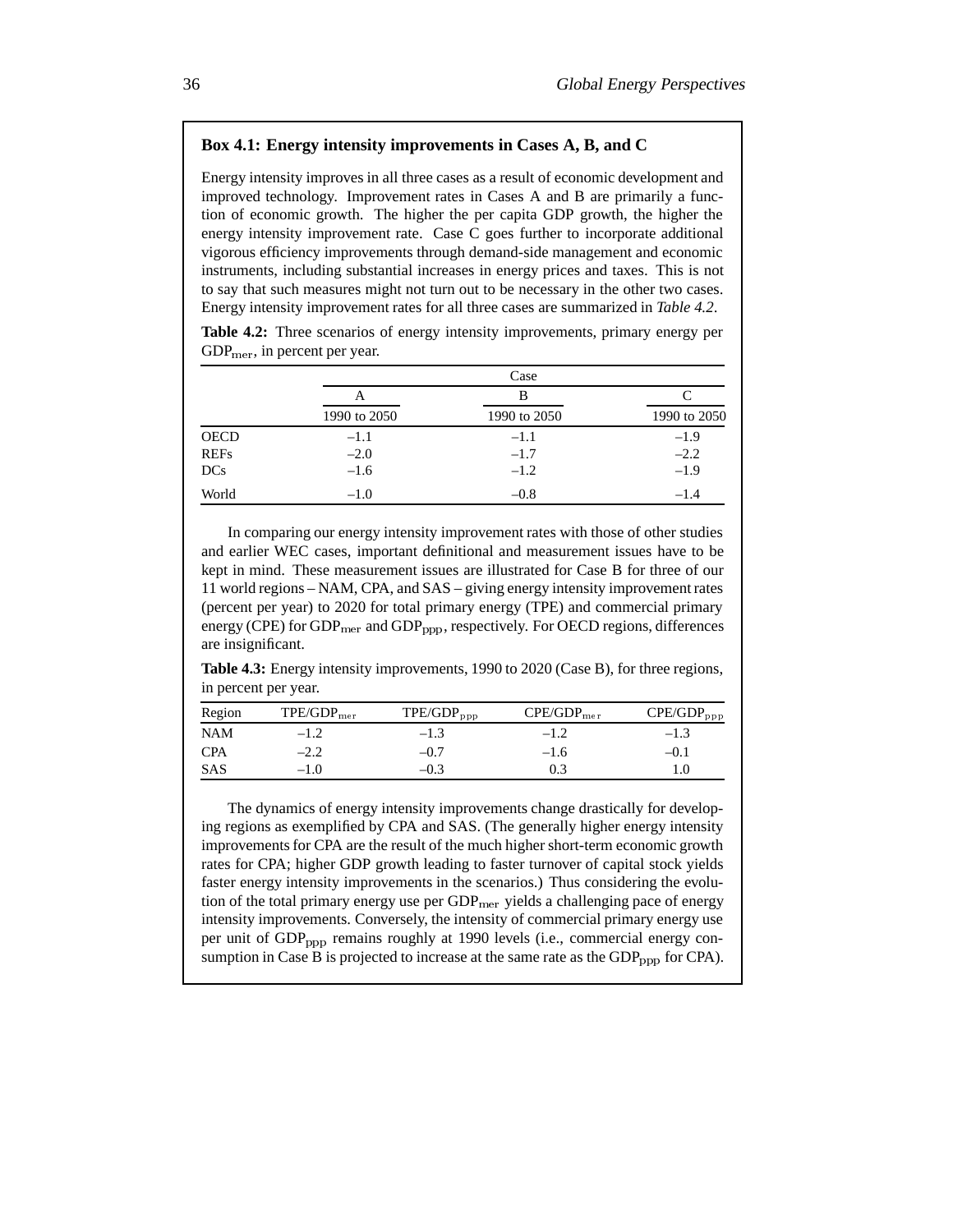well. With all other factors being equal, the faster the economic growth, the higher the turnover of capital and the greater the energy intensity improvements.

These long-term developments are reflected in the scenarios and are consistent with historical experience across a range of alternative development paths observed in different countries. *Figure 4.5* illustrates the range of historical energy intensity improvements for four representative countries and FSU. Energy intensities are measured both in terms of total energy divided by GDP and as commercial energy divided by GDP. *Commercial* energy intensities increase during the early phases of industrialization as traditional and less efficient energy forms are replaced by commercial energy. When this process is completed, commercial energy intensity peaks and proceeds to decline. This phenomenon is sometimes called the "hill of energy intensity." Reddy and Goldemberg (1990) and many others have observed that the successive peaks in the procession of countries achieving this transition are ever lower, indicating a possible catch-up effect and promising further energy intensity reductions in developing countries that have still to reach the peak. In the USA, for example, the peak of commercial energy intensity occurred during the 1910s and was higher than Japan's subsequent peak, which occurred in the 1970s.

*Figure 4.5* shows energy intensities for China and India measured both at market exchange rates and in terms of purchasing power parities. For both countries, energy intensities in terms of market exchange rates are very high, resembling the energy intensities of the now industrialized countries more that 100 years ago. The reason is that China's and India's GDPs are comparatively low when measured at official market exchange rates due to generally low prices in the two countries (see *Box 3.1*). Energy intensities in terms of GDP measured at purchasing power parities are generally much lower, indicating substantially higher energy effectiveness in these countries than would be calculated using official exchange rates. In terms of purchasing power parities, the peaks in commercial energy intensities may eventually prove to be lower than those experienced by the now industrialized countries.

The substantially lower energy intensity of GDP when expressed in terms of purchasing power parities ( $GDP_{pop}$ ) rather than at market exchange rates ( $GDP_{mer}$ ) should be contrasted with the generally much lower energy intensity improvement rates when GDP is expressed as  $GDP_{pop}$  rather than  $GDP_{mer}$ . The differences can indeed be substantial. In 1990 the reported energy intensity in China was about 2.3 kgoe per US(1990)\$ for  $GDP_{mer}$  with an average historical reduction rate of 2.8% per year since 1971, compared with about 0.4 kgoe per US(1990)\$ for  $GDP_{\text{ppp}}$  for the same year. Since 1971  $GDP_{\text{mer}}$  has grown by 7.5% per year whereas the estimated  $GDP_{\text{pop}}$  has grown by 4.3% per year, roughly the same rate as total primary energy use. Caution is therefore needed when interpreting the apparent rapid energy intensity improvements, measured at market exchange rates, that are reported for some countries. As countries develop and their domestic prices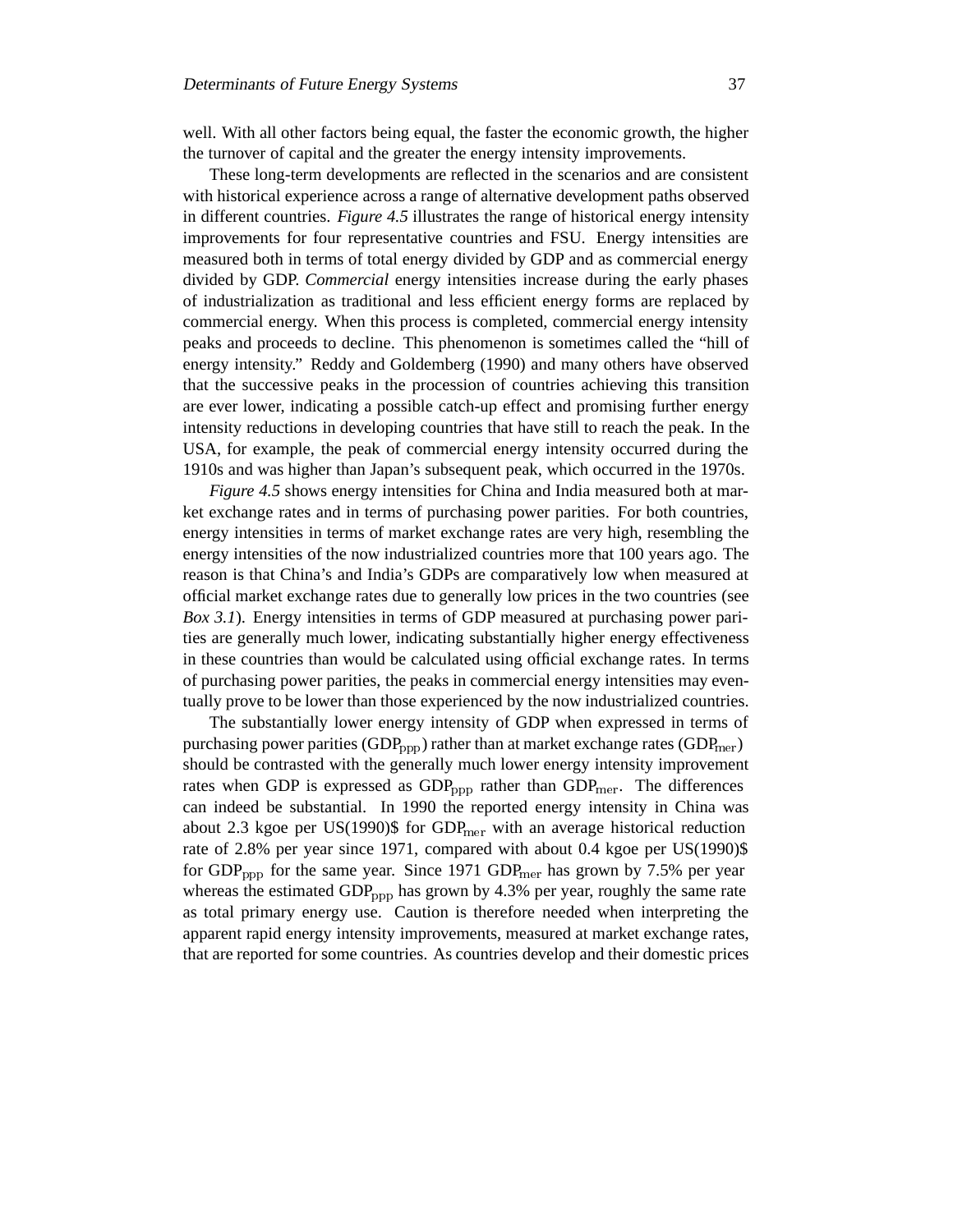

**Figure 4.5**: Primary energy intensity for four selected countries and FSU, total (solid lines) and commercial energy (dashed lines), in kgoe, per GDP, in US(1990)\$. Unless otherwise specified, GDP refers to  $GDP_{mer}$ . For China, India, and FSU intensities based on GDP<sub>ppp</sub> are also given. Data sources: Nakićenović, 1987; Martin, 1988; TERI, 1994.

converge toward international levels, the difference between the two GDP measures disappears. As would be expected, energy intensity improvement rates are lower in more developed world regions.

Adding traditional energy to commercial energy reflects total energy requirements and yields a better and more powerful measure of overall energy intensity. Total energy intensities generally decline for all four countries in *Figure 4.5*. There are exceptions, including periods of increasing energy intensity that can last for a decade or two. This was the case for the USA around 1900, India during the 1960s, and China during the 1970s. Today, energy intensities are (temporarily)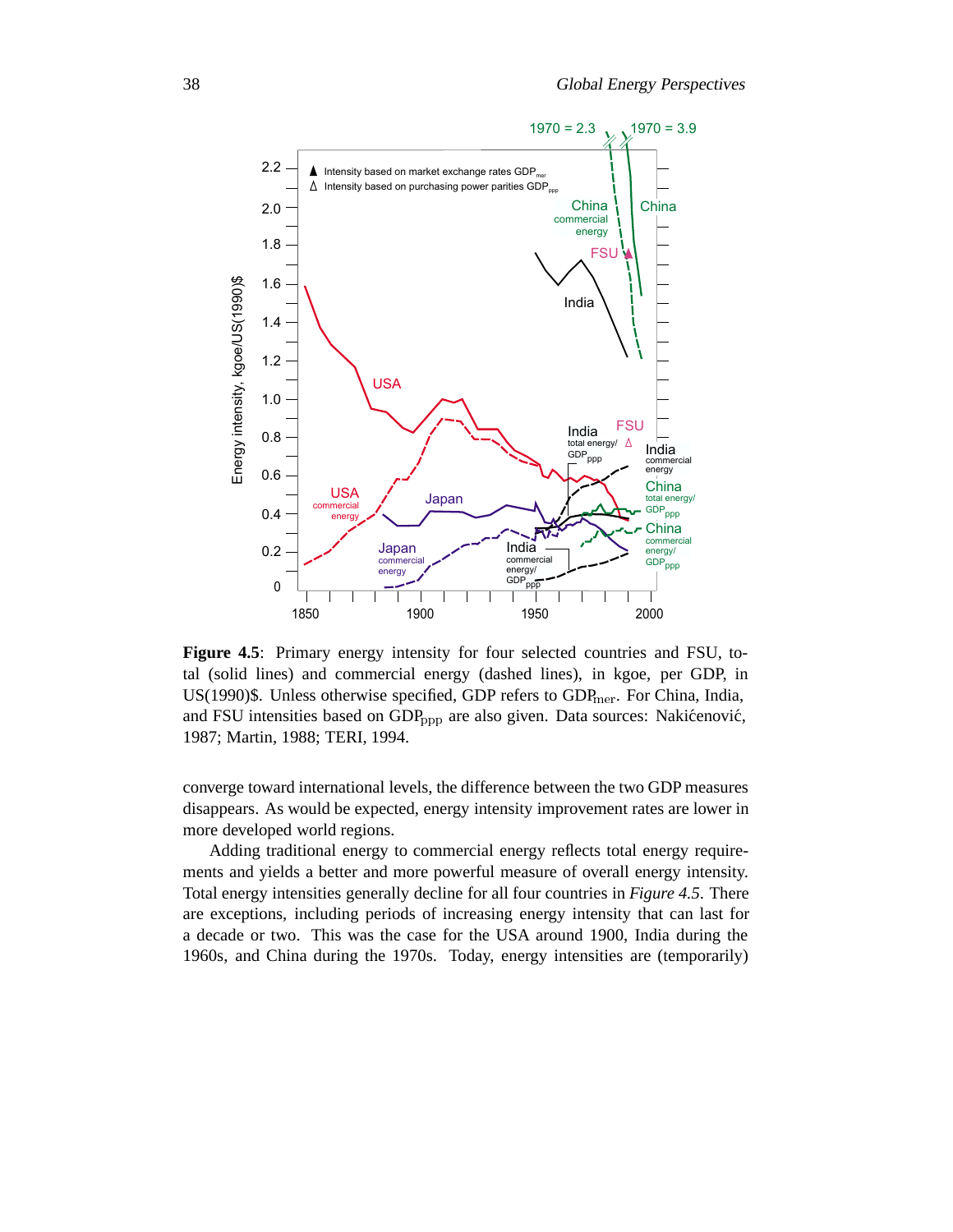

Figure 4.6: Primary energy intensities for six representative regions, including historical development from 1970 to 1996 and future ranges as reflected in the scenarios, primary energy divided by GDP in kgoe per US(1990)\$. Historical data are shown for China instead of CPA as they are not available for the rest of the region.

increasing in the economies in transition due to economic depression (*Figure 4.6*). In the long run, however, the development is toward lower energy intensities. Data for countries with long-term statistical records show improvements in total energy intensities by more than a factor of five since 1800, corresponding to an average decline of total energy intensities of about 1% per year (Nakićenović, 1987).

Energy intensity improvement can continue for a long time to come. The theoretical potential for energy efficiency and intensity improvements is very large; current energy systems are nowhere close to the maximum levels suggested by the second law of thermodynamics. Although the full realization of this potential is impossible, many estimates indicate that the improvement potential might be large indeed – an improvement by a factor of 10 or more could be possible in the very long run (see Ayres, 1989; Gilli *et al.*, 1990; Nakićenović *et al.*, 1993, 1996). Thus, reduction of energy intensity can be viewed as an endowment, much like other natural resources, that needs to be discovered and applied.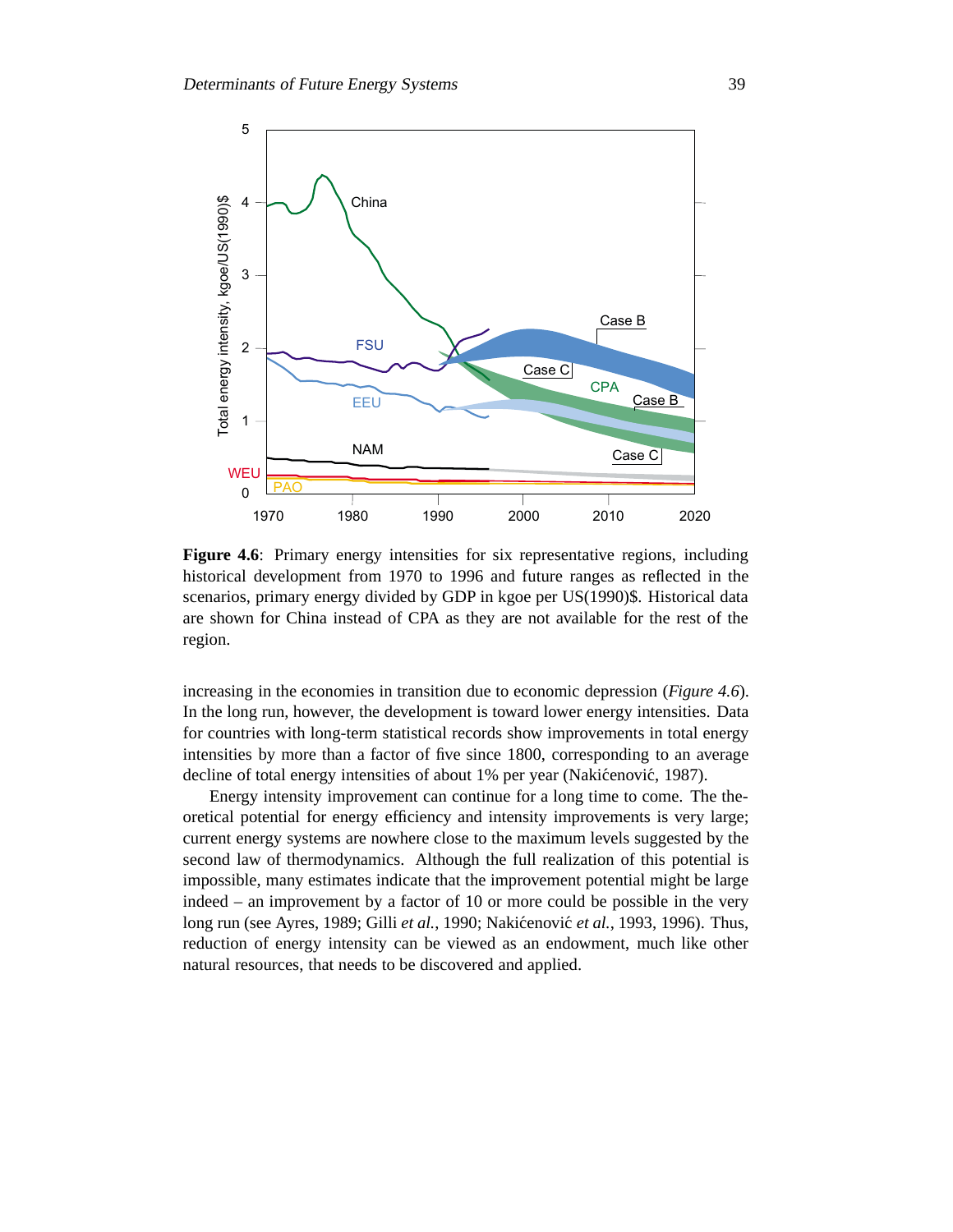In the six scenarios, improvements in individual technologies vary across a range derived from historical developments and current literature about future technological possibilities and structural change. Combined with the economic growth patterns of the three cases, the overall global average energy intensity reductions vary between about 0.8 and 1.4% per year. These figures bracket the historical rate of approximately 1% per year experienced by the more industrialized countries during the past hundred years. Cumulatively they lead to substantial energy intensity decreases across all scenarios. Energy intensity improvements are significantly higher in some regions, especially over shorter periods of time and when high economic growth rates result in fast turnover of the capital stock.

Because the six scenarios start with a base year of 1990 and were originally formulated five years ago, actual short-term trends in recent years can be compared with initial developments in the longer-term scenarios. *Figure 4.6* shows the range of the scenarios' energy intensity improvement rates for six regions compared with short-term historical trends. These range between vigorous improvements of up to 4% per year for  $CPA<sup>3</sup>$  and a (temporary) increase of energy intensities in the reforming economies of EEU and FSU. Overall, the scenario trajectories correctly anticipated short-term developments during the 1990s, especially for the reforming economies of Eurasia. All scenarios reflect a continuing process of successful economic reform and restructuring in all of Eurasia in the coming decades that leads to sustained investments in the energy sector and in economic development, and thus to long-term energy intensity improvements. The cases track particularly closely the recent developments in CPA, FSU, and EEU – the three regions with the most dynamic and heterogeneous changes in energy intensities.

*Figure 4.7* shows shorter-term historical data since 1970 for a number of the 11 regions in terms of energy intensities versus per capita GDP. These shorterterm developments are contrasted with the experience of the USA since 1800. In all cases, economic development is characterized by a reduction of energy intensities, with the energy intensities of today's DCs at levels generally comparable with those of the now industrialized countries when they had the same per capita GDP. Different countries can follow different development paths, however, and there are some persistent differences in energy intensities even at similar levels of per capita GDP. For example, PAO and WEU have consistently lower energy intensities than NAM even at the same level of development, and apparently similar differences are emerging between SAS and CPA. Energy intensities mirror economic and technological development, geography, natural resources, and lifestyles. But history also matters in the sense that the differences between "high" and "low"

<sup>&</sup>lt;sup>3</sup>The difference in 1990 energy intensities in *Figure 4.6* reflects the difference between China and the CPA region as a whole. Historical data are shown for China as they are not available for the rest of CPA.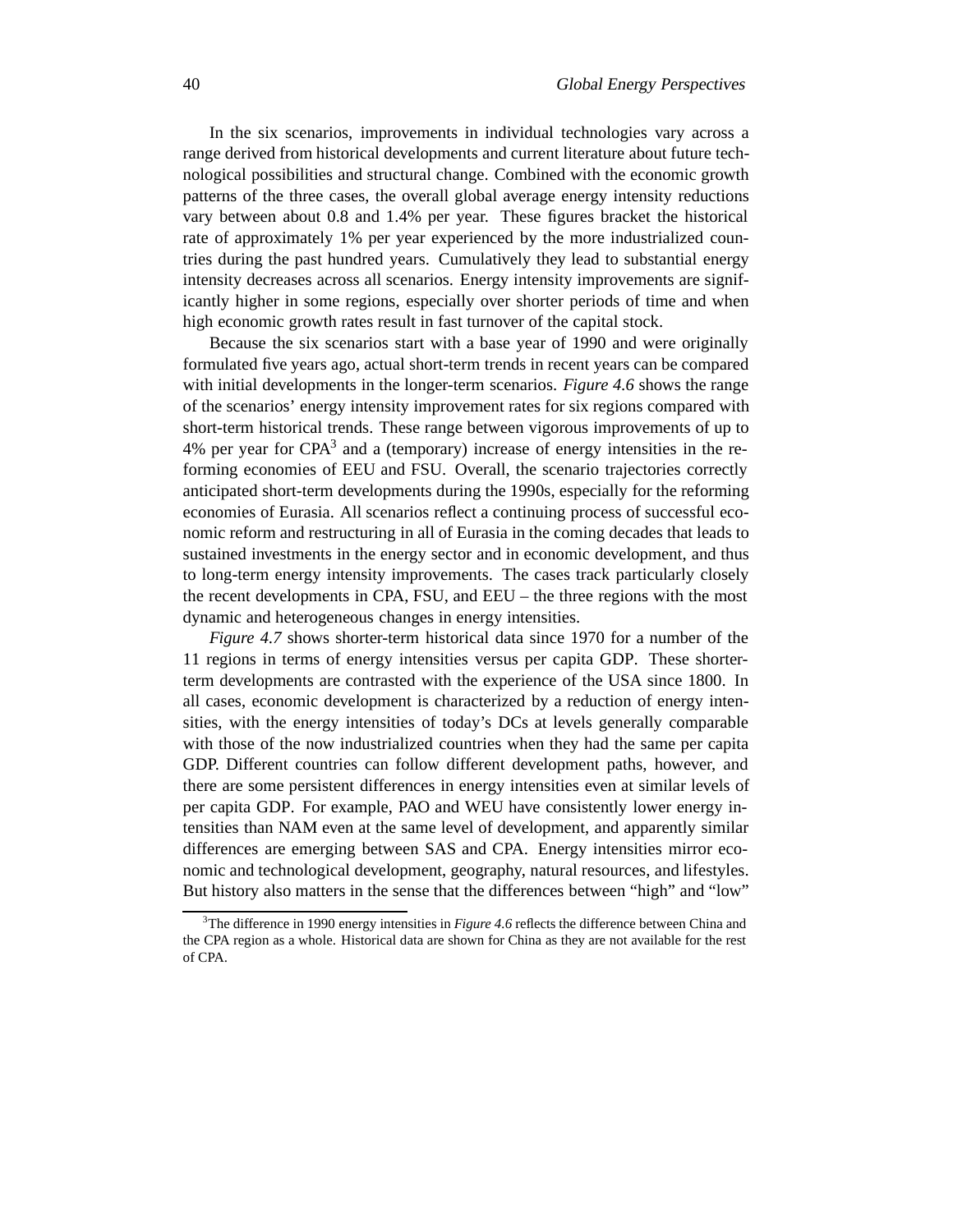

**Figure 4.7**: Energy intensities, in kgoe per US(1990)\$, as a function of degree of economic development, in  $GDP_{mer}$  per capita in US(1990)\$. Historical data (black) and Cases A, B, and C (color).

energy intensities persist for decades across different regions. The range of possibilities is reflected in *Figure 4.7* by the range between Cases A, B, and C. The energy intensity improvement paths are shown for the three macroregions as it was not possible to show the individual developments for all 11 regions in such a concise manner. Energy intensities diverge within a "cone" that starts with the 1990 energy intensity of each macroregion and widens to reflect the range of possible paths.

The conclusions that can be drawn from a full analysis of historical energy intensity changes and that are incorporated in the six scenarios for the various regions can be summarized as follows:

 Aggregate energy intensities, including noncommercial energy, generally improve over time, and this is true in all countries. A unit of GDP in the USA, for example, now requires less than one-fifth of the primary energy needed 200 years ago. This corresponds to an average annual decrease in energy intensity of roughly 1% per year. The process is not always smooth, as data from the USA and other countries illustrate. Periods of rapid improvements are interlaced with periods of stagnation. Energy intensities may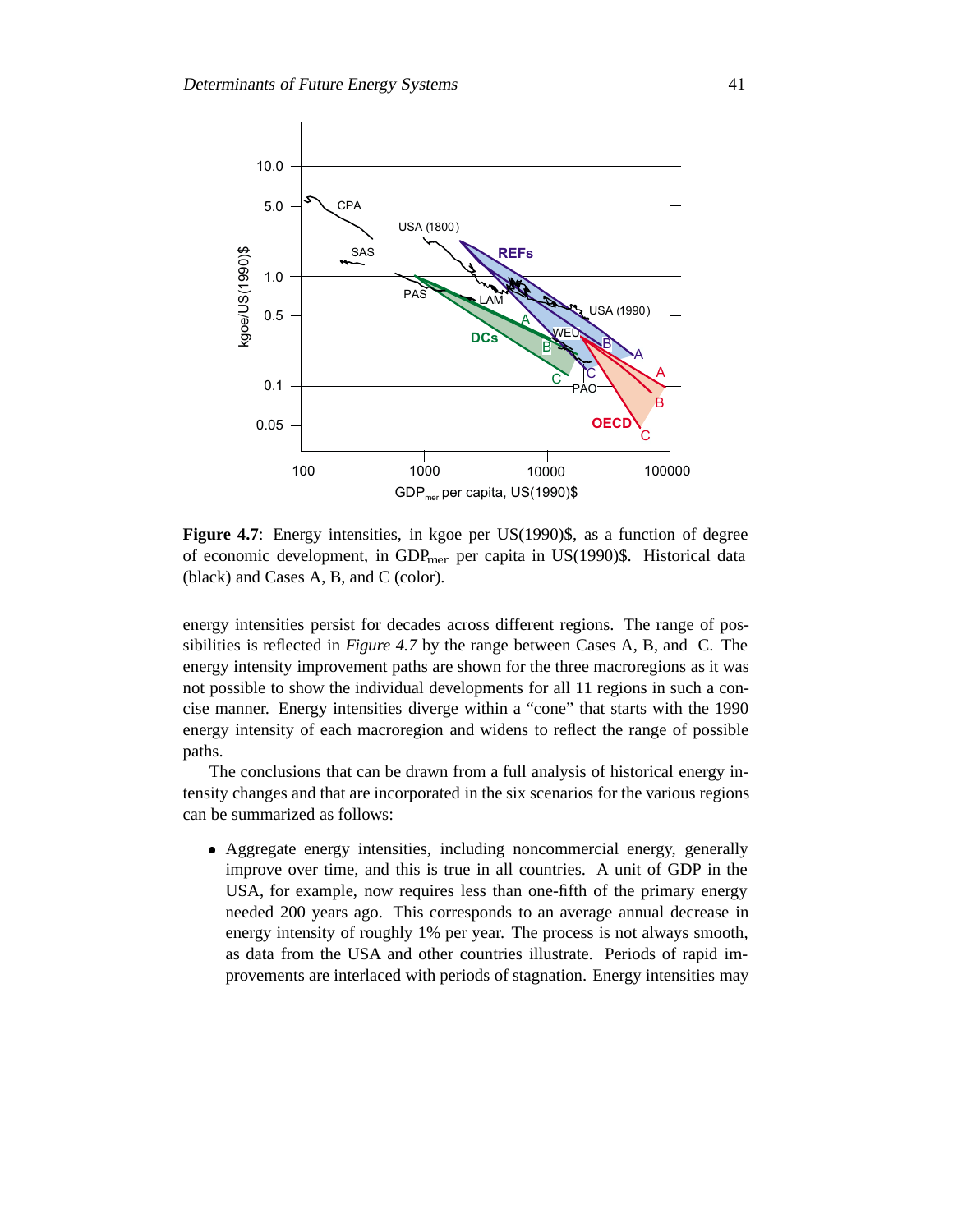even rise in the early takeoff stages of industrialization, when an energy- and materials-intensive industrial and infrastructure base needs to be developed.

- Whereas aggregate energy intensities generally improve over time, commercial energy intensities follow a different path. They first increase, reach a maximum, and then decrease. The initial increase is due to the substitution of commercial energy carriers for traditional energy forms and technologies. Once that process is largely complete, commercial energy intensities decrease in line with the pattern found for aggregate energy intensities. Because most statistics document only modern, commercial energy use, this "hill of energy intensity" has been frequently discussed. Its apparent existence in the case of commercial energy intensities, however, is overshadowed by the powerful result for the secular development of the aggregate, total energy intensities – there is a decisive, consistent long-term trend toward improved energy intensities across a wide array of national experiences and across different phases of development.
- History matters. While the trend is one of conditional convergence across countries, the patterns of energy intensity improvements in different countries reflect their different situations and development histories. Economic development is a cumulative process that, in different countries, incorporates different consumption lifestyles, different settlement patterns and transport requirements, different industrial structures, and different takeoff dates into industrialization. Thus the evolution of national energy intensities is *path dependent*. In *Figure 4.5*, for example, there is an evident distinction between the "high intensity" trajectory of the USA, and the "high efficiency" trajectory of Japan.
- Despite improvements, aggregate energy intensities for developing countries remain consistently higher (especially when GDP is measured at market exchange rates) than those in industrialized countries. However, the more important relationship is that between energy intensity and economic development, measured by either  $GDP<sub>mer</sub>$  or  $GDP<sub>ppp</sub>$  per capita. This is shown in *Figure 4.7.* Energy intensities in developing countries are similar to those of industrialized ones *at similar levels of economic development (GDP per capita).*

Given these conclusions, two "stylized facts" underlie the energy intensity trends of all three cases. First, energy intensity improvement rates are related to per capita GDP growth rates. The faster an economy grows in per capita terms, the faster its productivity growth, rate of capital turnover, and introduction of new technologies, and the faster energy intensities improve. Conversely, in cases of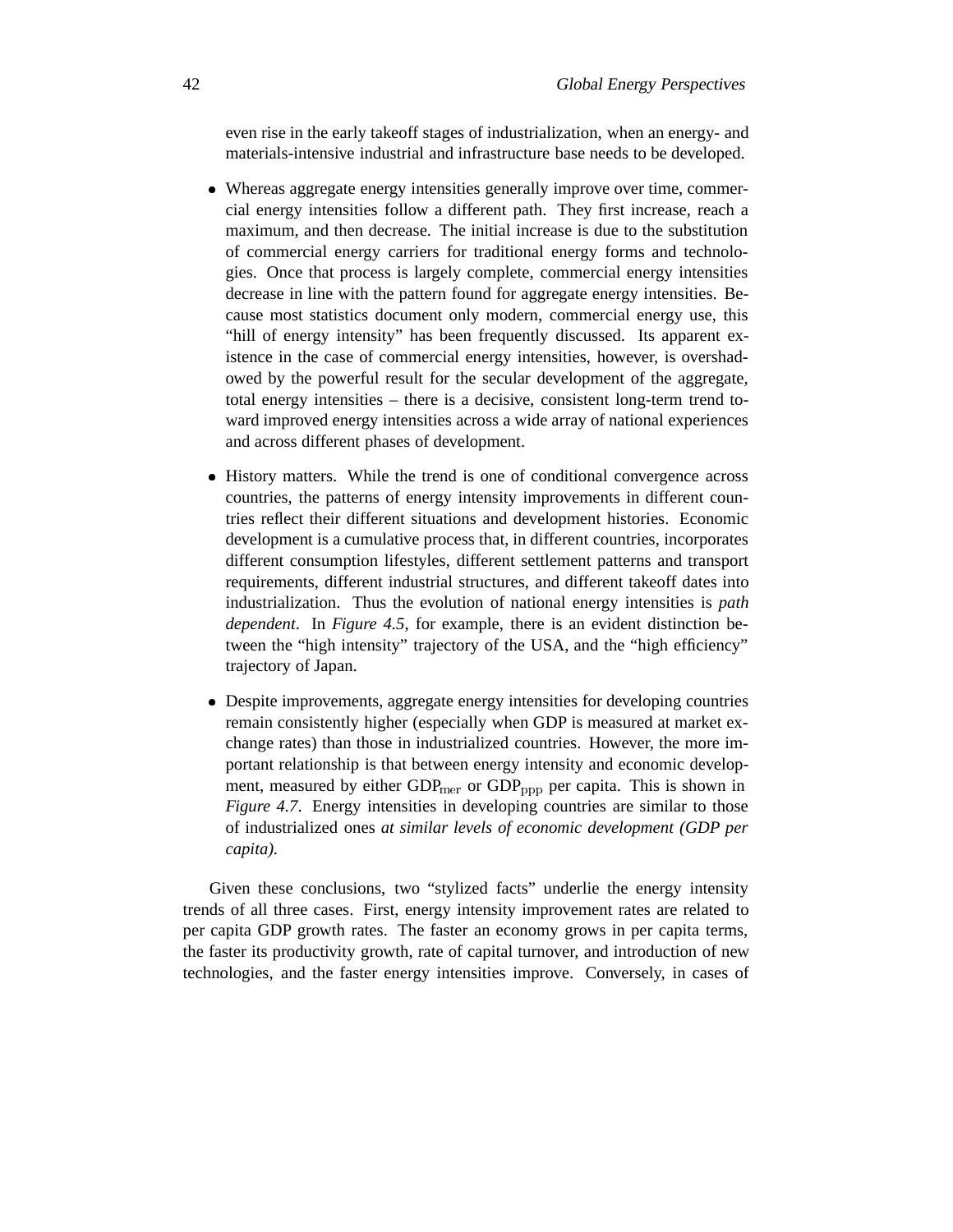negative per capita GDP change, such as the recent experiences in FSU, energy intensities deteriorate. Second, there is conditional convergence among regions over time. A region at a given level of per capita GDP is assumed to achieve at least similar energy intensities as did industrialized countries when they were at similar per capita GDP levels. For example, in Case A PAS reaches US\$10,000 per capita around 2040, with energy intensities that correspond to those of WEU in the early 1970s when its per capita income was at the same level.

The resulting energy intensity improvement rates for the world as a whole are 1% per year for Case A, 0.8% per year for Case B, and 1.4% per year for Case C. Such long-term improvements may appear conservative, particularly when compared with short-term energy intensity improvement rates. Part of the difference reflects the requirement in this longer-term analysis that these energy intensity improvements be sustained beyond 2020 to 2100. Another part is that the aggregate global figures mask the fact that for some regions energy intensity improvement rates are much higher than the global aggregates due to higher GDP growth rates. Energy intensity improvement rates for the three cases are illustrated in *Box 4.1* and the regional improvement rates for the three cases are presented in Chapter 7.

# **4.4. Technological Change**

Technological change is at the heart of the productivity increases and economic growth that have allowed increases in the standard of living. Increases in performance, including energy efficiency, and cost reductions (see *Figures 4.9, 4.10*, and *4.11*) have historically allowed economies not only to increase the quantity and quality of energy produced and delivered, but to do so with declining real costs. Technology is also crucial for easing the burden humanity imposes on the environment. We first discuss some general features of technological change and then describe how we have incorporated technological change into the scenarios.

Only recently have long-term energy models and scenarios begun to move beyond relatively simple representations of technological progress<sup>4</sup>. Five principal characteristics of the process can be identified:

- Innovation and experimentation with new technology in expectation of economic opportunities and profits;
- Innovation and experimentation as a hedging strategy against uncertainty of future developments;
- Continuous change and improvements through RD&D and actual "hands-on" experience ("learning by doing" and "learning by using");

<sup>&</sup>lt;sup>4</sup> For a comprehensive discussion see Grübler, 1998; for modeling applications see Messner *et al.*, 1996; Grübler and Messner, 1996; Messner, 1997.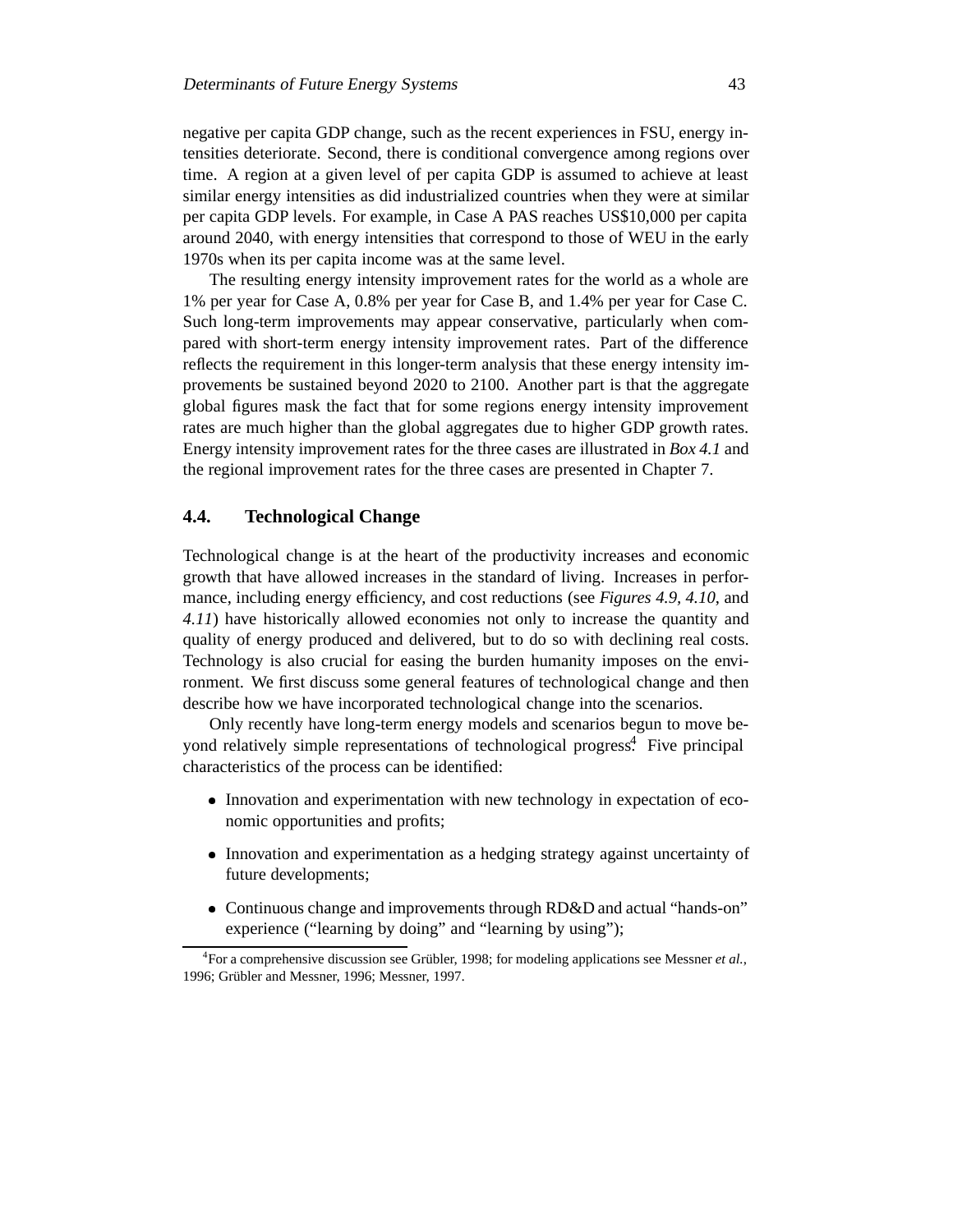- Diffusion and substitution, that is, the gradual adoption and spread of new technologies in time and space and their interaction with existing technologies;
- Impacts (social, economic, resource, and environmental) and their feedbacks on technological change.

Basic human curiosity, ingenuity, and uncertainty about the future lead individuals and institutions to explore technological frontiers, to invent, and to innovate – where by "innovation" we refer to the first practical application of an invention. The driving forces of invention and innovation also encompass uncertainty about future economic conditions (market opportunities), political and regulatory developments (constraints), natural resources, and the severity and irreversibility of environmental impacts. Following innovation, which often takes the form of development and demonstration projects in industrial laboratories, the useful services of a new technology are typically first employed in *niche markets*. These are specialty applications where a novel technology either performs a new task that cannot be accomplished otherwise or has substantial performance advantages over existing technologies even though it is most likely more expensive (see *Box 4.2*). For the gas turbines now used pervasively for power generation, the essential precursor was the jet engine introduced in military niche markets after World War II. Jet aircraft outperformed all propeller-driven planes in a niche where there was a premium on performance (speed) and cost hardly mattered.

The first commercialization in such niche markets allows suppliers and users to "learn by doing" and "learn by using," which leads to further improvements in performance and cost (see *Box 4.2*). Use in a wider array of markets, or *pervasive diffusion*, follows as the new technology replaces older competitors. For example, after military applications jet engines found their way into commercial aircraft, first the Comet in England and then the Boeing 707 in the USA – a step that dramatically changed long-range civil aviation. In parallel, the first stationary gas turbines were developed as derivatives of jet engine technology. They were expensive and could not match the performance of steam turbines in generating electricity, but found a niche market providing peak power. Development continued, highly efficient combined cycle designs were introduced, installed capacity expanded, and today gas turbine technology is the most efficient way to generate electricity as well as the cheapest when the transport infrastructures are in place. Close to four decades have passed between the first application of gas turbines in military niche markets and their perfection to a preferred technological option for power generation, that is, their pervasive diffusion. This diffusion has been helped along the way by changing market conditions which now favor technologies that emit little pollution and have low capital costs. At the same time, partly due to this diffusion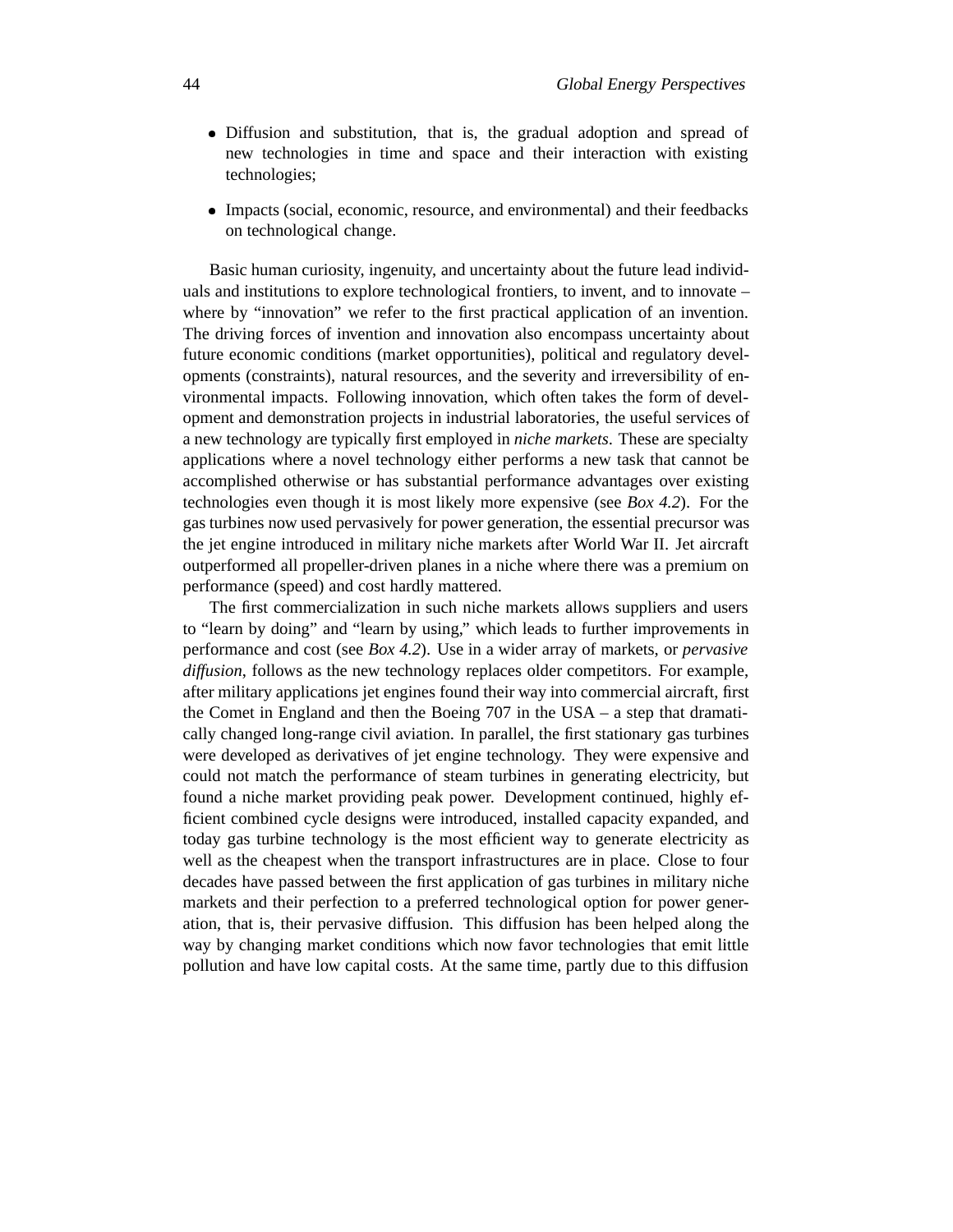of gas turbines, the deregulation and liberalization of markets have been promoted by the availability of a low capital-cost capacity. This emphasizes the importance of uncertainty – about market conditions and diffusion in this case – which both motivates experimentation in the first place and then combines with performance and cost improvements gained through experience to turn some innovations into business and social successes, but many more into historical curiosities.

The typical resulting pattern of a technology's market share over time is an Sshaped curve.<sup>5</sup> At the earliest stage of commercialization, growth in a technology's market share is slow as the technology is applied only in specialized niche markets and costs are high. Growth accelerates as early commercial investments lead to compounding cost reductions and standard-setting, which leads to imitation and adoption in a wider array of settings and thus to pervasive diffusion. As the potential market is saturated and a product matures, growth in market share declines to zero. With the arrival of better competitors, the market share of the senescent technology declines.

The evolution of technological systems is as important as the evolution of individual new technologies. As the use of an individual technology, such as the automobile, expands, its evolution becomes intertwined with the evolution of many other technologies and institutional and social developments. The evolution of automobiles both affects and is affected by what happens to a host of component suppliers and their technologies. It affects and is affected by the expansion of infrastructures such as road networks and the system for refining and distributing petroleum products in gas stations. And it affects and is affected by social and institutional developments, such as settlement patterns, business adaptations to changed transportation options, and training institutions for both drivers and mechanics.

As a new technology prompts adaptations among potential component suppliers and influences related infrastructural developments, it gains advantages that will make it more difficult for subsequent competitors to catch up. A particular technological configuration becomes "locked-in" and its future development becomes "path dependent" (Arthur, 1983 and 1989) as changes build on previous ones and radical change becomes ever more difficult to implement. The same is true institutionally. The more schools, businesses, and individuals that use Microsoft (and the QWERTY keyboard), the more likely it is that the next school, business, or individual will also choose Microsoft.

Lock-in effects have two implications. First, early investments and early applications are extremely important in determining which technologies – and energy resources – will be most important in the future. Second, learning and lock-in

<sup>&</sup>lt;sup>5</sup>See Schumpeter, 1939; Marchetti and Nakićenović, 1979; Freeman, 1983; Vasko et al., 1990; Nakićenović and Grübler, 1991; Grübler and Nakićenović, 1991; Grübler, 1996.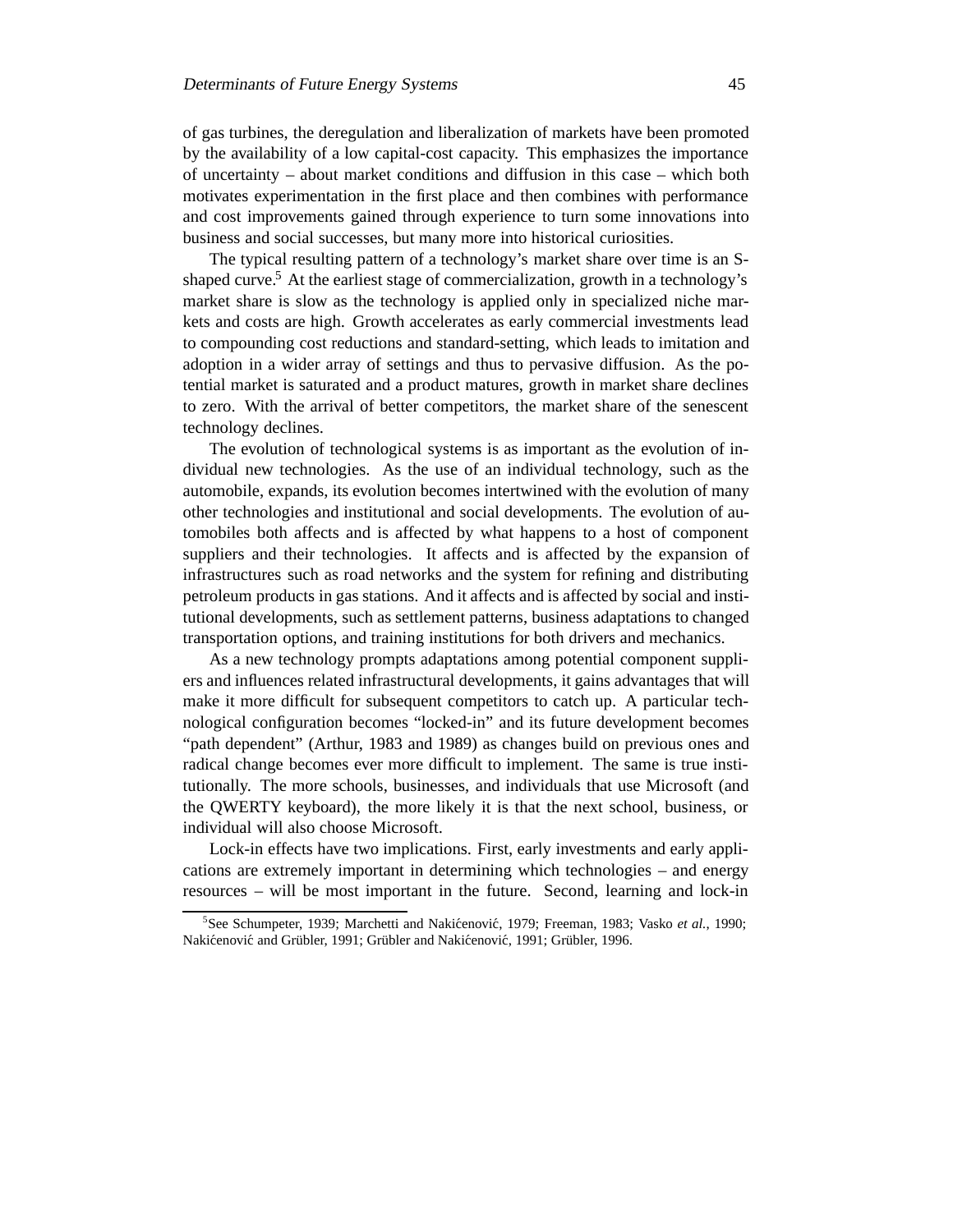#### **Box 4.2: Technological progress and learning curves**

Technology costs and performance – including energy efficiency in particular – improve with experience, and there is a pattern to such improvements common to most technologies. Initially, costs are high due to batch production modes requiring highly skilled labor. Performance optimization and cost minimization are rarely important, with the overriding objective being the demonstration of technical feasibility. When the technology seeks entry into a market niche, costs begin to matter, although the technology's ability to perform a task that cannot be accomplished in any other way is usually of central importance. Examples are fuel cells in space applications, photovoltaic systems for remote and unattended electricity generation, gas turbines for military aircraft propulsion, and drill bit steering technology.

Niche markets, however, are not sufficient to reach commercialization. Improvements need to be made in reliability, durability, efficiency (*Figure 4.9*), and, most important, cost (*Figure 4.10*). Any RD&D devoted to these objectives creates a *supply push*. Complementing the *supply push*, there must be a *demand pull* by which initial markets are sufficiently expanded to further reduce costs through economies of scale. The *demand pull* may well be policy driven. Technically feasible technologies that are not yet economically competitive might benefit from environmental or energy security policies that increase their competitors' costs. For example, other electricity generation options benefit from requirements for flue gas desulfurization in coal-fired plants, or from bans on electricity generation from natural gas that restrict combined cycle gas technology.

There are steep cost improvements during the RD&D phase. For example *Figure 4.11* shows a 20% reduction in investment costs per doubling of cumulative production in the case of gas turbines. These are followed by more modest improvements after commercialization – for gas turbines, some 10% per production doubling. Improvements continue for a while at a slower pace and then cease as the technology approaches the end of its life cycle.

This pattern of diminishing costs with increasing experience is the "learning" or "experience" curve (Argote and Epple, 1990). Its specific shape depends on the technology but is a persistent characteristic of *all* successful technologies. Modular and small-scale mass-produced products usually have steeper learning curves than do large complex technologies built in the field. This is shown in *Figure 4.11* for photovoltaics, windmills, and gas turbines, all of which display similar learning-curve effects. New technologies may also benefit from economies already achieved by older technologies. The existing transmission infrastructure, for example, can be readily used by new electricity generating technologies.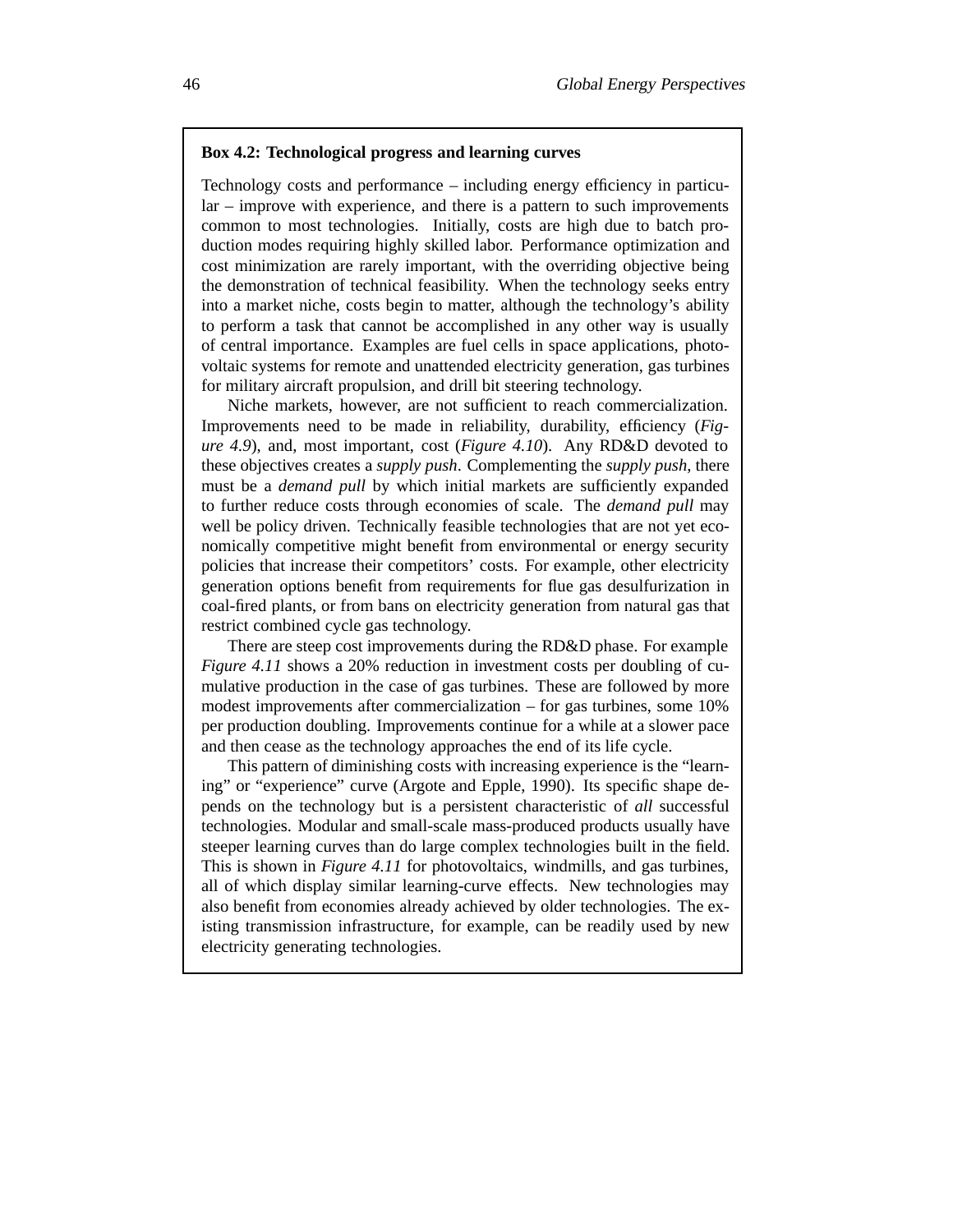make technology transfer more difficult. Successfully building and using computers, cars, and power plants depends as much on learning through hands-on experience as on design drawings and instruction manuals. And a technology that is tremendously productive when supported by complementary networks of suppliers, repairmen, training programs, and so forth, and by an infrastructure that has coevolved with the technology, will be much less effective in isolation.

Technological progress is central to all three sets of scenarios – Cases A, B, and  $C$  – and a principal conclusion of this study is that the long-term future (after 2020) will largely be determined by the technological choices made in the next few decades. In constructing the three cases, it was therefore necessary not to treat technology as static, but to incorporate anticipated future characteristics and improvements – such as performance, cost, and diffusion – of new energy technologies such as photovoltaics, hydrogen production, and fuel cells.

We took a novel approach in which we pooled all available technology data into a single data bank, from which medians and ranges could then be extracted. The data bank used for our analysis (see Messner and Strubegger, 1991; Messner and Nakićenović, 1992; Strubegger and Reitgruber, 1995) now includes some 1,600 technologies that together cover the whole energy system from primary energy extraction to end-use conversion. For example, representative investment costs for solar systems and nuclear reactors were derived from 45 and 34 independent estimates, respectively (*Figure 4.8*). Near-term technology costs assumed for the three cases were derived from the medians of the empirical cost distributions. Lower ranges defined the scope for the future cost reductions that occur at different rates in the three cases: optimistic in Cases A and C, and more cautious in Case B (see *Figures 4.10* and *6.1*).

Cases A, B, and C incorporate technological change through different learningcurve effects for various individual and generic technologies (see *Box 4.2*), reflecting different priorities for RD&D, socioeconomic development, and energy system requirements. Technology in our cases is not a free good but instead is the result of deliberate search, experimentation, and implementation, directed by both social and political policies as well as economic opportunities and profit expectations. Through technological change, upward cost pressures facing future energy systems can be mitigated. Measured either by overall energy systems or macroeconomic costs, technology improvements can yield large returns on investments. However, they are not free, requiring RD&D, entrepreneurship, and appropriate incentives and policies to progress from the initial design stage through early implementation in niche markets to full market potential and widespread diffusion.

Within each case, there are also differences between industrialized and developing regions for technologies that are manufactured domestically. For technologies that are internationally traded, costs are assumed to be uniform across regions.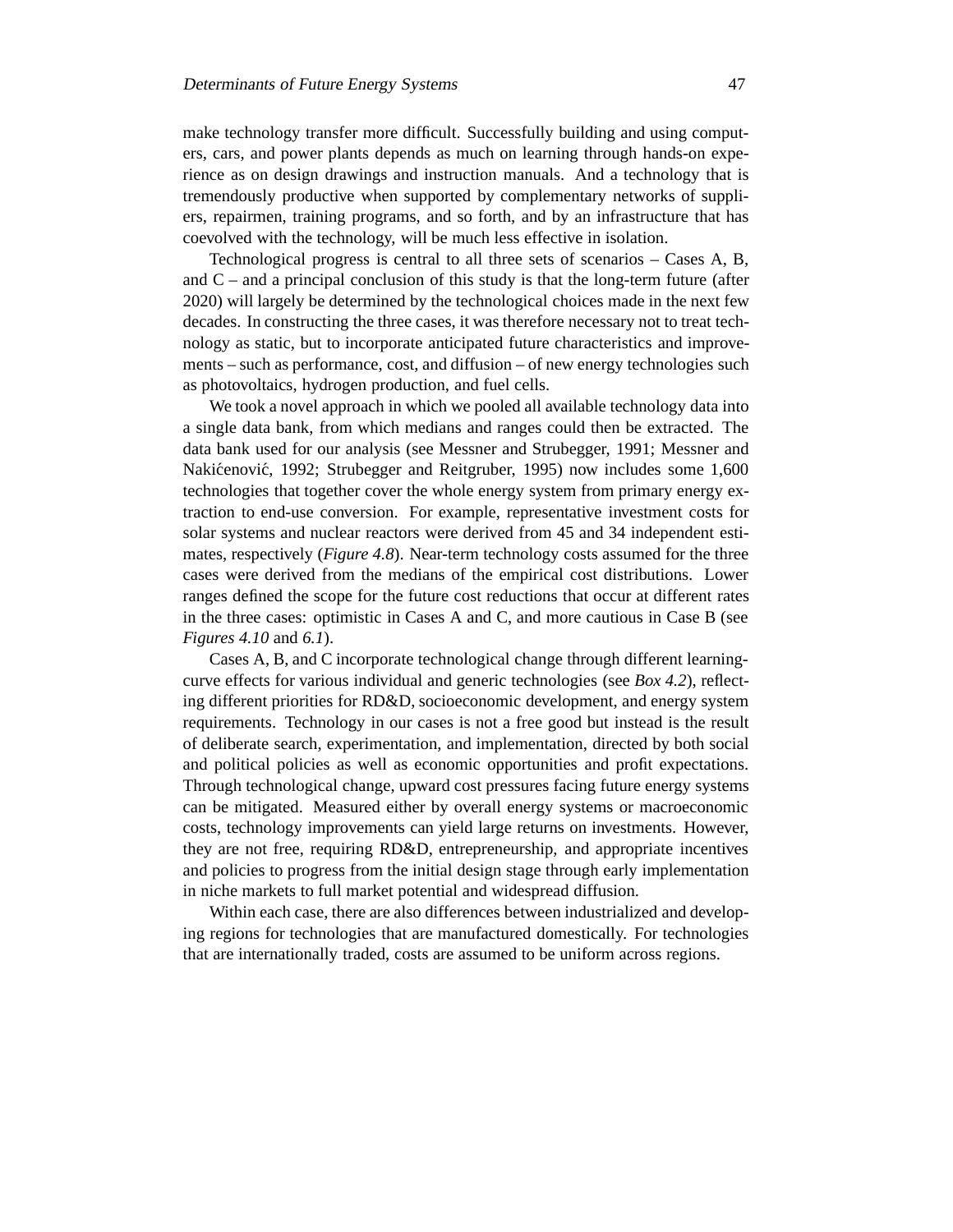

**Figure 4.8**: Range of investment cost distributions from the IIASA technology inventory for biomass, nuclear, and solar electricity generation used as input to assess costs of current and future energy systems, in US(1990)\$ per kW.



**Figure 4.9**: Technology improvements: The example of energy input for production of iron, ammonia, and electricity shown as an index with energy input at introduction equal to 1. Sources: adapted from USDOC, 1975 and consecutive volumes; Marchetti, 1978; Grübler, 1990.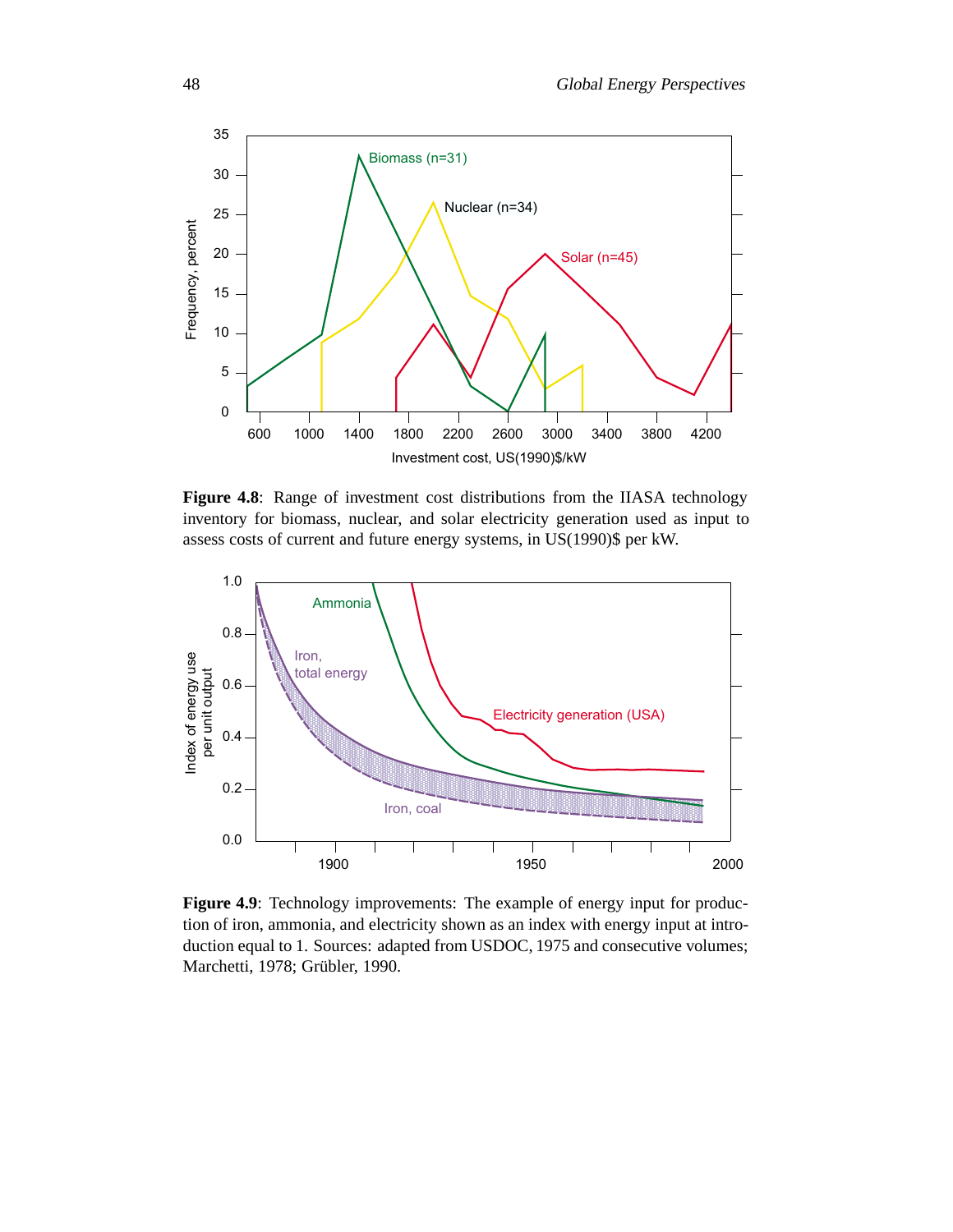

**Figure 4.10**: Technology cost improvements, in US(1990)\$ per kW. Past achievements for US gasoline refining (Fisher, 1974) and Brazilian ethanol/methanol (Goldemberg, 1994) and range for biomass, solar, and wind electricity generation assumed for the three cases.

In all cases, energy options that are not technically feasible today are excluded. Nuclear fusion, for example, is excluded, while hydrogen is included as an energy carrier because it can be produced with current technologies, although not yet at competitive costs. New and emerging technologies are kept as generic as possible. Stationary fuel cells, for example, are represented as one technology: we do not distinguish between solid oxide, molten carbonate, phosphoric acid, and solid polymer fuel cells. Similarly, advanced coal-fired electricity generation is considered a single technology, with no distinction being made between integrated gasification combined cycle and pressurized fluidized bed technology. For synfuels from coal or biomass, we assume methanol as an energy vector, although in some regions ethanol may be the fuel of choice.

In Case A, there are substantial learning-curve effects for all new, and currently marginal, energy production and conversion technologies. Thus there are considerable advances in hydrocarbon exploration and extraction, renewable and nuclear electricity generation, and hydrogen and biofuel production and conversion.

For Case B, the learning-curve effects are also substantial, especially for new and environmentally desirable technologies. However, they lag on average 30% behind those in Case A, which is consistent with the less concerted RD&D efforts in Case B.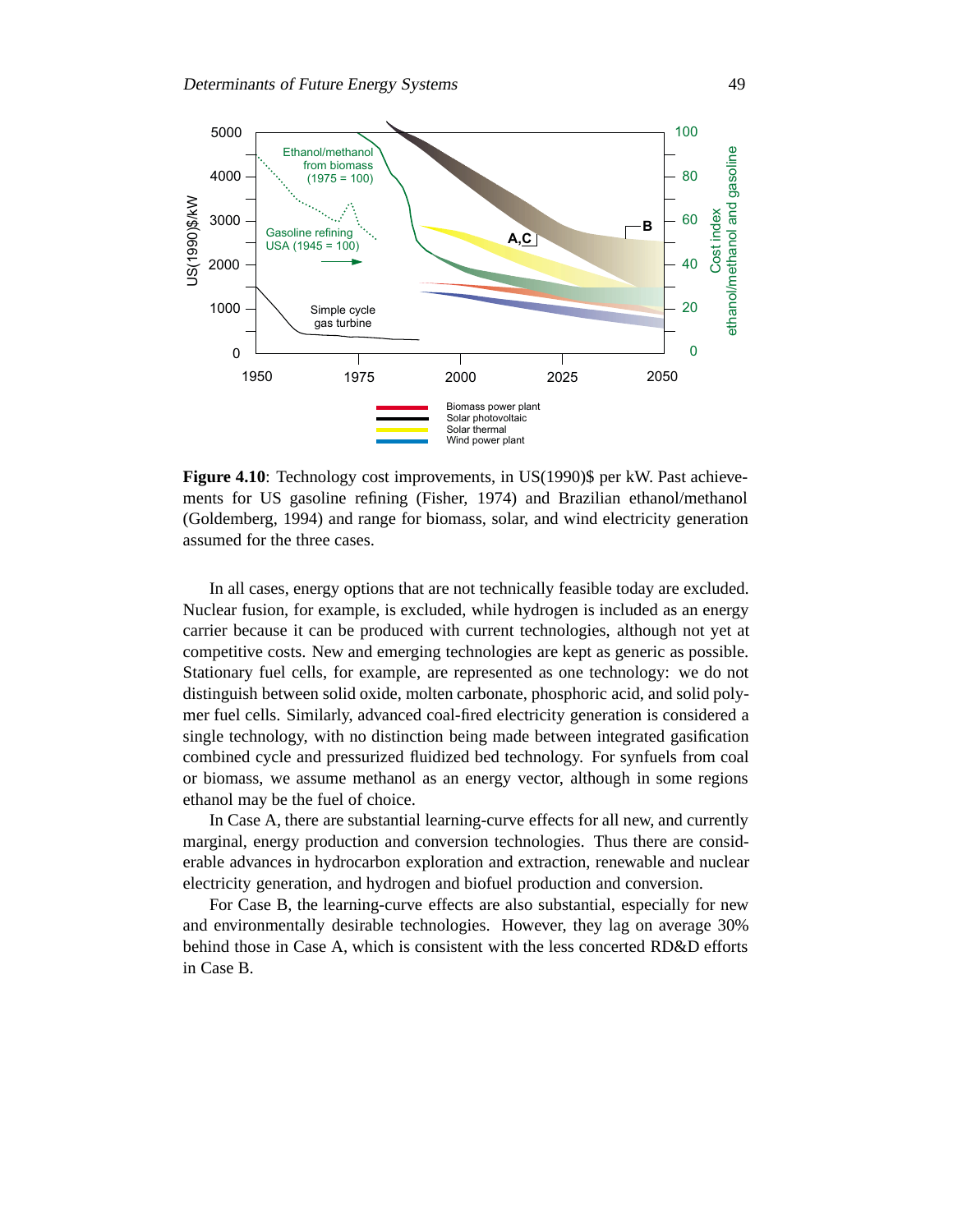

Figure 4.11: Technology learning curves: Cost improvements per unit installed capacity, in US(1990)\$ per kW, versus cumulative installed capacity, in MW, for photovoltaics, wind, and gas turbines. Sources: adapted from MacGregor *et al.*, 1991; Christiansson, 1995.

For Case C, learning-curve effects by design favor low-carbon fossil and renewable technologies. These technologies benefit from improvements equal to those in Case A. All other technologies develop as in Case B.

# **4.5. The Resource Base**

Energy resources have obvious implications for future energy system development. In presenting the estimates of this study, we use the terminology proposed by McKelvey (1972) and Fettweis (1979). Resources are classified according to a two-dimensional matrix. One axis represents decreasing geological certainty of occurrence. The other represents decreasing economic recoverability. For energy,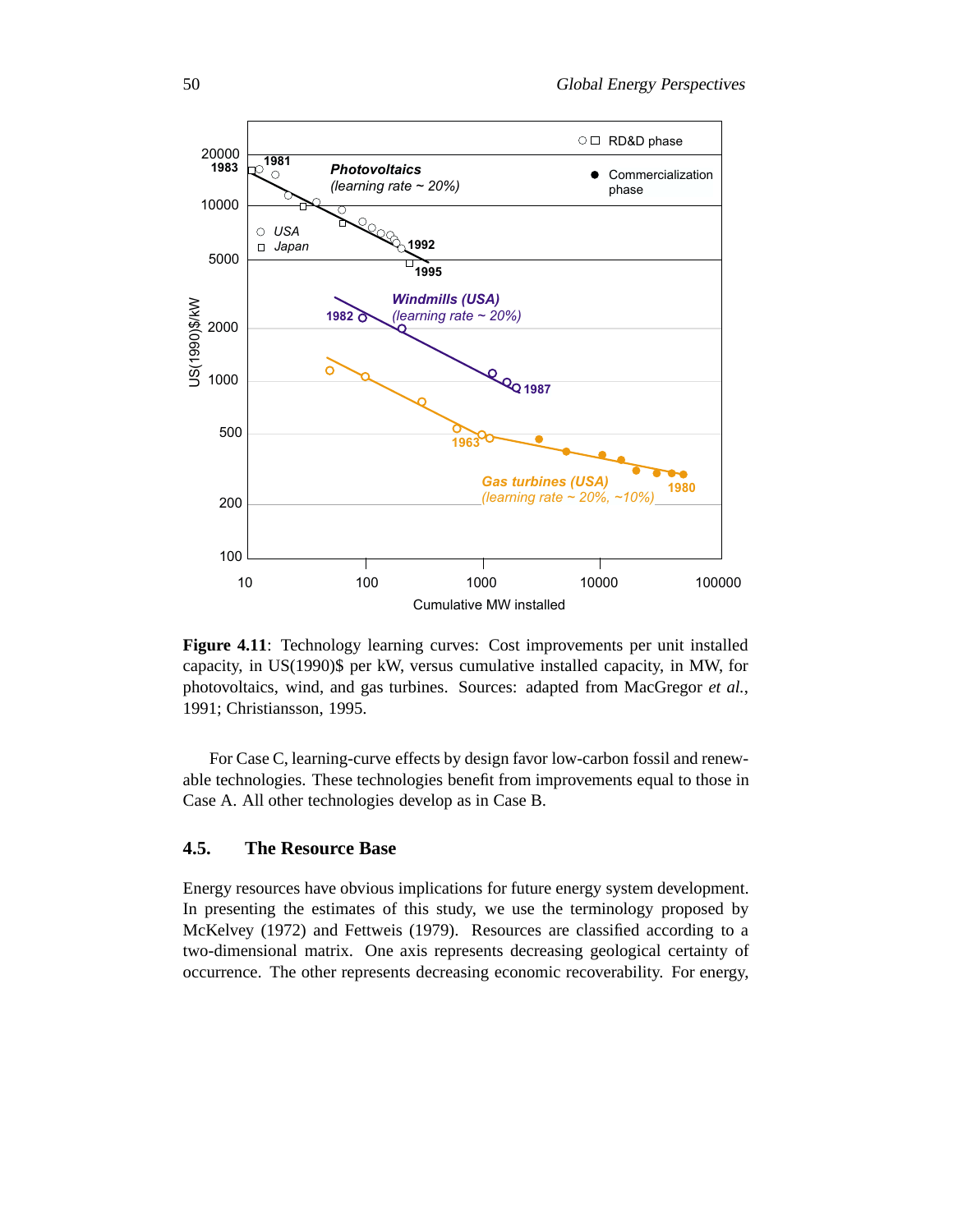the term "occurrence" covers all types and forms of hydrocarbon deposits, natural uranium, and thorium in the earth's crust.

*Identified* occurrences have the highest geological assurance, followed by inferred and speculative occurrences. *Reserves* are those occurrences that are known and are recoverable with present technologies at prevailing market conditions. *Resources* are occurrences that are distinct from reserves in that they have less certain geological assurance or lack present economic feasibility, or both. Changing market conditions, innovation, and advances in geosciences can transform resources into reserves. The *resource base* is the sum of reserves and resources. It includes all potentially recoverable coal, conventional oil and natural gas, unconventional oil resources (such as oil shale, tar sands, and heavy crude), and unconventional natural gas resources (such as gas in Devonian shale, tight sand formations, geopressured aquifers, and coal seams). Quantities that are not considered potentially recoverable are classified as "additional occurrences" and are excluded from the resource base of future, potentially recoverable resources. Occurrences include methane hydrates and natural uranium dissolved in seawater. Both are known to exist in enormous quantities, but there is great uncertainty about their extent and the eventual technology and economics of their recovery.

Typically, unconventional sources differ from conventional sources by one or more of the following characteristics:

- They occur in significantly lower concentrations.
- They require unusual or extreme technological prerequisites for their recovery.
- They need complex and capital-intensive conversion for modern-day use.
- They have significant environmental implications.

Given the large quantities of conventional oil and gas reserves and resources, the actual resource dimensions of unconventional oil and gas (not to mention additional occurrences) have received relatively little attention.

*Box 4.3* summarizes recent estimates of reserves and recoverable resources of oil, gas, and coal as reported by IIASA (Rogner, 1997), IPCC (Nakićenović et al., 1996), the US Geological Survey (Masters *et al*., 1994), and WEC (1992, 1993, 1998). We also give a summary of the global nonrenewable energy resource base and compare cumulative historical and 1990 consumption levels of fossil energy and natural uranium with estimates of reserves, resources, and additional occurrences. Driven by economics, technological and scientific advances, and policy decisions, this resource base has expanded over time, and reserves have been continuously replenished from resources and from new discoveries (see Masters *et al*.,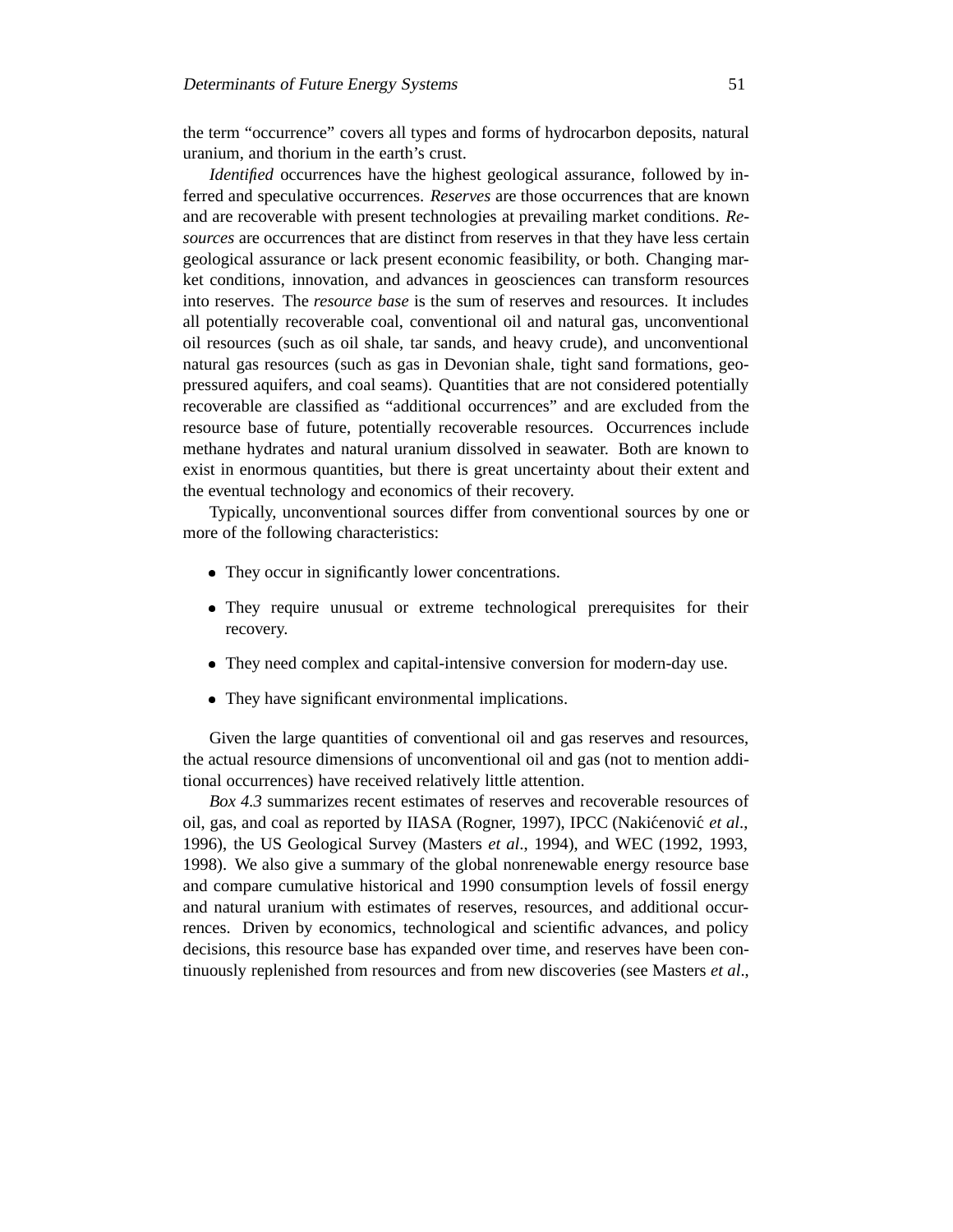#### **Box 4.3: Estimates of energy reserves, resources, and occurrences**

**Table 4.4:** Global fossil and nuclear energy reserves, resources, and occurrences, in Gtoe.

|                           | Consumption $a$ |      |                       |                        | Resource          | Additional  |
|---------------------------|-----------------|------|-----------------------|------------------------|-------------------|-------------|
|                           | 1850 to 1990    | 1990 | Reserves <sup>b</sup> | Resources <sup>c</sup> | base <sup>d</sup> | occurrences |
| Oil                       |                 |      |                       |                        |                   |             |
| Conventional              | 90              | 3.2  | 150                   | 145                    | 295               |             |
| Unconventional            |                 |      | 193                   | 332                    | 525               | 1,900       |
| Natural gas               |                 |      |                       |                        |                   |             |
| Conventional <sup>e</sup> | 41              | 1.7  | 141                   | 279                    | 420               |             |
| Unconventional            |                 |      | 192                   | 258                    | 450               | 400         |
| Hydrates <sup>f</sup>     |                 |      |                       |                        |                   | 18,700      |
| Coal <sup>g</sup>         | 125             | 2.2  | 606                   | 2,794                  | 3,400             | 3,000       |
| Total $^h$                | 256             | 7.0  | 1,282                 | 3,808                  | 5,090             | 24,000      |
| Uranium $i$               | 17              | 0.5  | 57                    | 203                    | 260               | 150         |
| in $FBRs^j$               |                 |      | 3.390                 | 12.150                 | 15.540            | 8,900       |

Note: – negligible amounts; blanks, data not available.

<sup>a</sup> Grübler and Nakićenović, 1992.

b Masters *et al*., 1994; IPCC, 1996b; OECD/NEA and IAEA, 1995; WEC, 1993.

c Resources to be discovered or developed to reserves. Masters *et al*., 1994 (upper range); IPCC, 1995; OECD/NEA and IAEA, 1995.

d Resource base is the sum of reserves and resources.

e Includes natural gas liquids.

 $<sup>f</sup>$ MacDonald, 1990; Kvenvolden, 1988, 1993.</sup>

g WEC, 1993.

h All totals have been rounded.

i OECD/NEA and IAEA, 1995.

 $J$ FBRs = fast breeder reactors.

Sources: Rogner, 1997; Nakićenović et al., 1996; Masters et al., 1994; Nakićenović et al., 1993; WEC, 1992; Grübler, 1991; MacDonald, 1990; Rogner, 1990; BP, 1995 and earlier volumes; BGR, 1989; Delahaye and Grenon, 1983.

**Table 4.5:** WEC estimates of reserves and ultimately recoverable resources, in Gtoe and 1,000 tons uranium (tU).

| Proved<br>reserves        | Ultimately<br>recoverable |  |  |  |  |  |
|---------------------------|---------------------------|--|--|--|--|--|
| 150                       | 200                       |  |  |  |  |  |
|                           | 511-595                   |  |  |  |  |  |
| 133                       | 220                       |  |  |  |  |  |
| 430                       | 3,400                     |  |  |  |  |  |
| 713                       | 4,331-4,415               |  |  |  |  |  |
| 3,400                     | 17,000                    |  |  |  |  |  |
| Sources: WEC, 1993, 1998. |                           |  |  |  |  |  |
|                           |                           |  |  |  |  |  |

**Table 4.6:** US Geological Survey estimates of reserves of conventional oil and gas, in Gtoe.

|                  | Future discoveries<br>Identified with probability of |     |     |     |  |
|------------------|------------------------------------------------------|-----|-----|-----|--|
|                  | reserves                                             | 95% | 50% | 5%  |  |
| Conventional oil | 150                                                  | 36  | 74  | 145 |  |
| Conventional gas | 129                                                  | 68  | 126 | 265 |  |
| $NGL^a$          | 12                                                   |     | 14  |     |  |
| Total            | 291                                                  | 104 | 214 | 410 |  |

Source: Masters *et al.*, 1994.  ${}^a$  NGL = Natural gas liquids.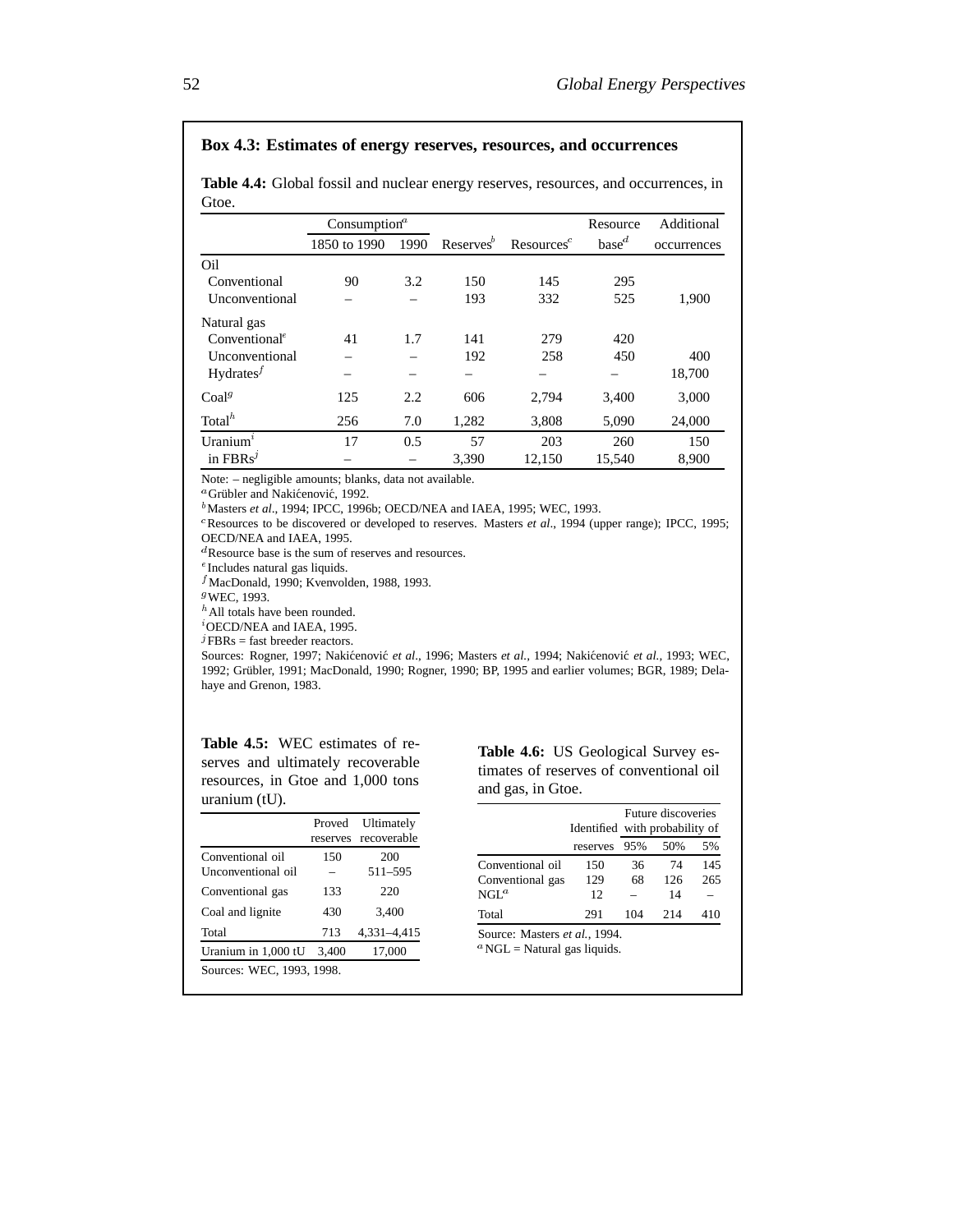1991, 1994). *Figure 4.12* shows the history of oil and gas reserves, for example, and increases in reserve-to-production ratios in the past four decades. Reserve additions have shifted to inherently more challenging and potentially costlier frontier locations, with technological progress outbalancing potentially diminishing returns. However, with reserve-to-production ratios above 40 years, there is little economic incentive for private sector industries to explore and vigorously develop more reserves.

We expect the resource base to continue to expand in the future. But no one can anticipate how market conditions, knowledge, exploration methods, and production technologies will continue to change. Furthermore, we cannot continue to express complex concepts such as the resource base by simple measures or single numbers. The inherent difficulty is well expressed by Adelman (1992), who describes energy resource assessment as an effort "in estimating the potentially economic portion of an unknown total."

In this study, the "resource base" column in *Table 4.4* in *Box 4.3* is taken as the availability range of nonrenewable energy sources. The "reserves" column represents the fraction of the resource base that is recoverable today, that is, can be produced with current technology under present market conditions. The resource base in turn includes those resource quantities that, with technical progress, could become economically attractive within the study horizon and that could become potentially available over the long term (i.e., beyond 2020). Because of the uncertainty about the ultimate potential of the fossil resource base, its availability is varied across the cases, and the scenarios vary from conservative (Case C), or cautious (Case B and Scenario A2), to optimistic (Scenarios A1 and A3). The "additional occurrences" listed in the far right column are not included in any of the three cases or their scenarios. They do indicate, however, that if resource exhaustion were the only criterion, the world would be unlikely to run out of nonrenewable energy sources any time before the 22nd century.

The fossil reserves as listed in *Table 4.4* amount to 1,300 Gtoe, and the fossil resource base (including reserves) is estimated at approximately 5,000 Gtoe. That is certainly sufficient for more than 100 years, even in the high-energy Case A scenarios. Thus, while the next 100 years may bring temporary and structural energy shortages, there is no expectation that we will be limited by absolute resource constraints. However, the consumption of such large quantities of fossil energy represents a considerable technological and investment challenge and would translate into cumulative carbon emissions corresponding to six to seven times the current atmospheric carbon content of about  $760$   $GtC$  (or  $CO<sub>2</sub>$  concentration of  $358$  parts per million by volume, ppmv). Therefore, concerns about economic recoverability and the environment are more likely to cause a future shift to other sources of energy than are absolute resource constraints.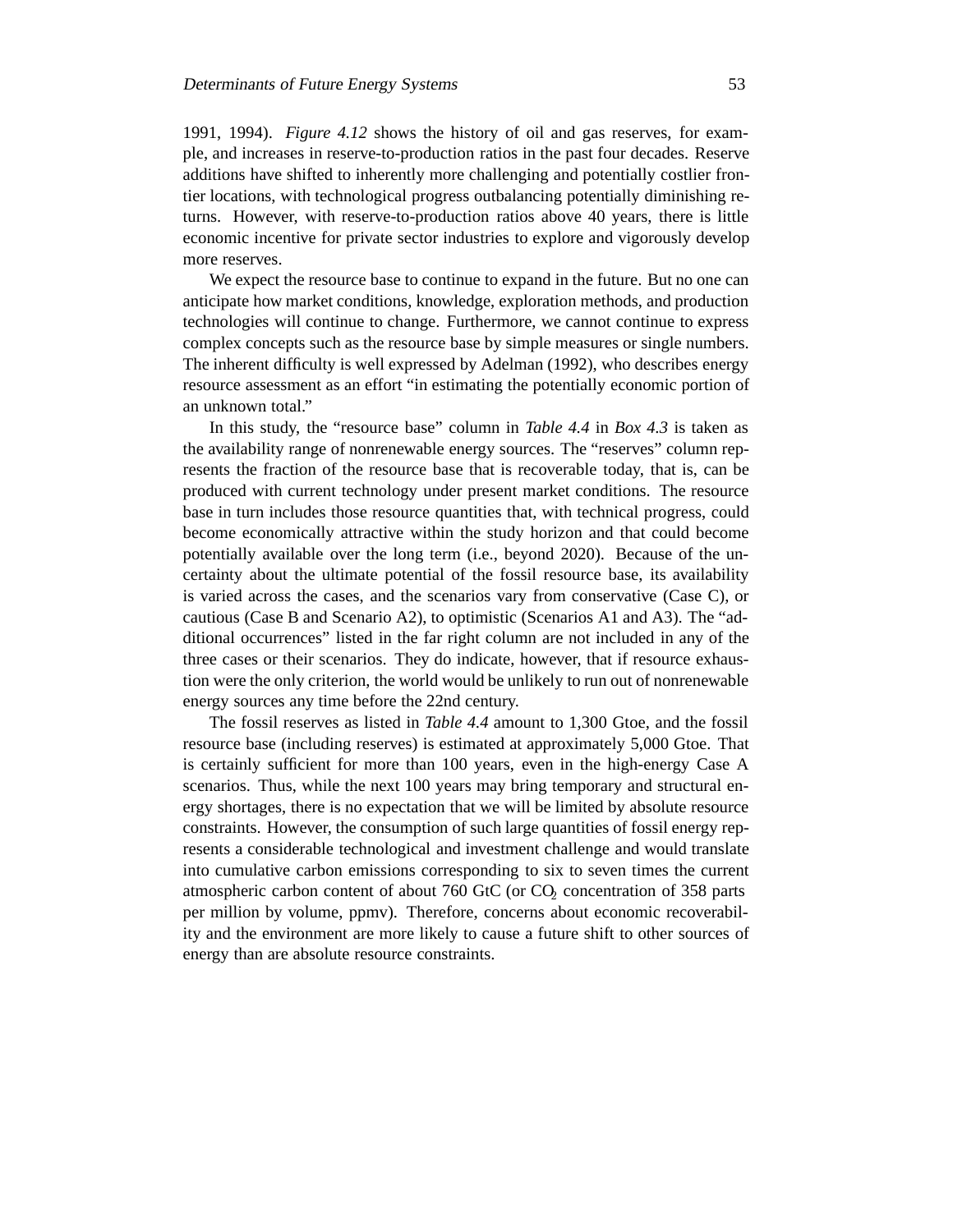

**Figure 4.12**: Technically and economically recoverable reserves and cumulative production of (*top*) conventional oil and (*bottom*) natural gas, in Gtoe. The increase in the reserve base despite growing production (i.e., the continuous replenishment of reserves from resources) is reflected in the stable or increasing reserveto-production ratios shown in the figure.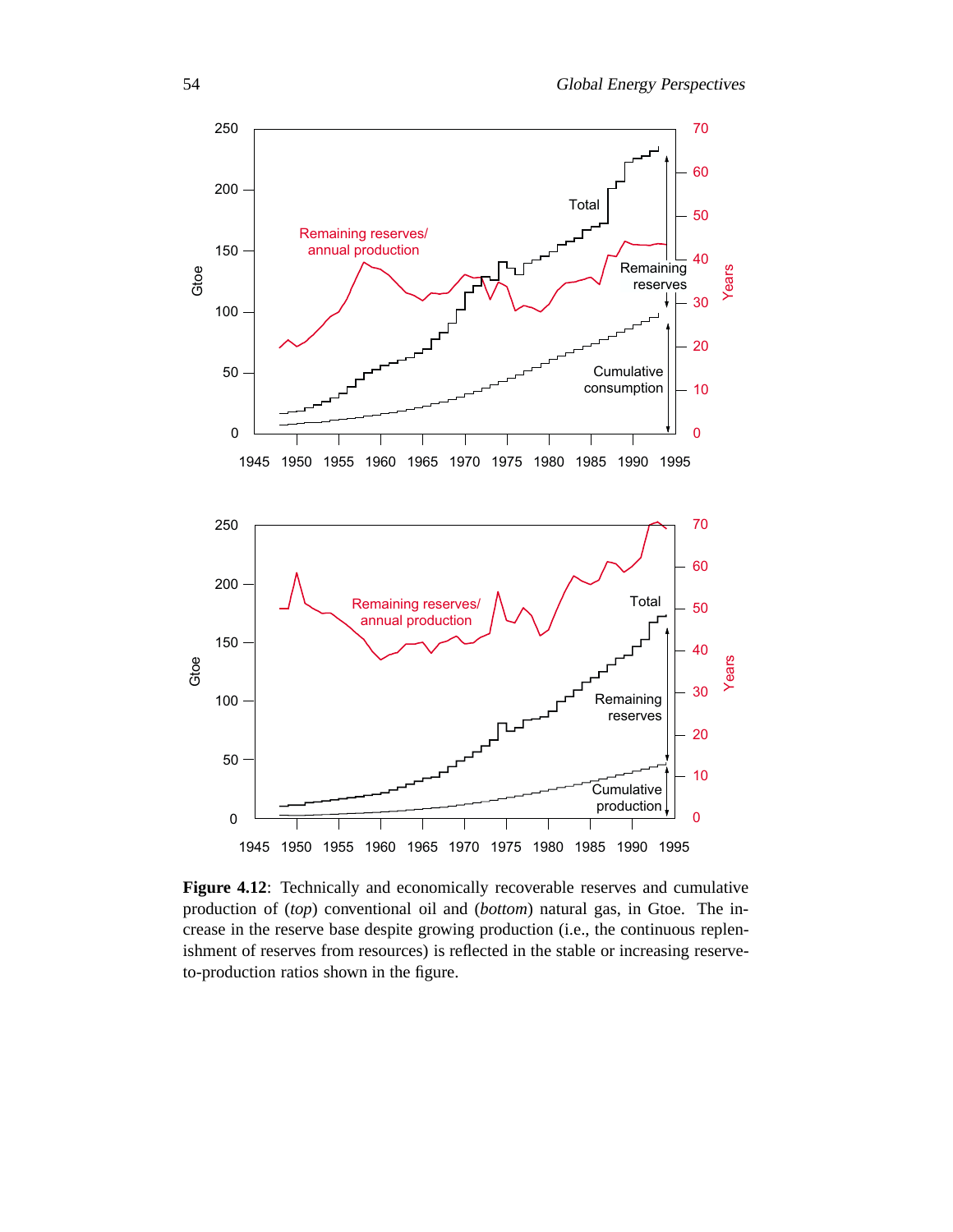*Box 4.3* also includes figures for uranium. As shown at the bottom of *Table 4.4*, the energy effectiveness of uranium depends greatly on the conversion technology used, but the resources are potentially extremely large. Nuclear energy's future will depend on, among other things, how current controversies concerning safety, waste disposal, and proliferation are resolved. The successful development of new technologies that resolve these issues is likely to play a much more important role in the future of nuclear power than will resource constraints.

The resource situation for renewable energies is quite different from that of fossil energy or uranium. Rather than being a (finite, albeit large) stock variable, the resources of renewables are characterized by huge – yet dispersed and diffuse – annual flows of energy available in the environment. With few exceptions (like some hydropower sites), renewable resources offer *energy densities* orders of magnitude lower than those of deposits of fossil fuels in the form of coal mines or oil fields. As an extreme illustration, the peak power requirement in Manhattan is of the order of 1.5 kW per  $m^2$ , with an average of 0.2 kW or 1,750 kilowatt hours (kWh) per  $m<sup>2</sup>$  per year (Bowman, 1995), which is up to 10 times larger than the mean direct solar radiation onto New York City (0.15 kW per m<sup>2</sup>; WEC, 1994). Not unlike fossil energy sources, therefore, "new" renewables also require elaborate systems of energy conversion, transport, and distribution to "bridge" spatially separated areas of energy supply and demand. The limitations of renewables are therefore not constraints imposed by the magnitude of the energy flows available in the environment, which are indeed gigantic, but rather how these diffuse flows can be harnessed and converted to fuels required to provide energy services.

Renewable resources are characterized by three major advantages. First, they can provide energy services on an indefinite basis given that their use does not fundamentally disturb natural energy flows. Second, they can do so without major alterations of global geochemical cycles, being either carbon free (solar or hydropower) or carbon neutral (sustainable use of biomass). Finally, they can provide energy for numerous generations to come, and – at least in principle – for any level of future energy demand, as the natural energy flows are indeed large by any standards. The earth intercepts about 130,000 Gtoe of solar energy annually compared with 9 Gtoe total global energy consumption in 1990. *Figure 4.13* provides a schematic illustration of annual global energy flows without anthropogenic disturbances.

Clearly, only a fraction of these flows could be practically used for energy purposes. This in itself is not a problem, as all conceivable human energy needs could be provided for by diverting only a small fraction of the solar influx to energy use. Renewable potentials are limited by numerous factors such as mismatch between power densities and locations of energy supply and demand, possible landuse conflicts, adverse local environmental impacts, capital costs, or infrastructure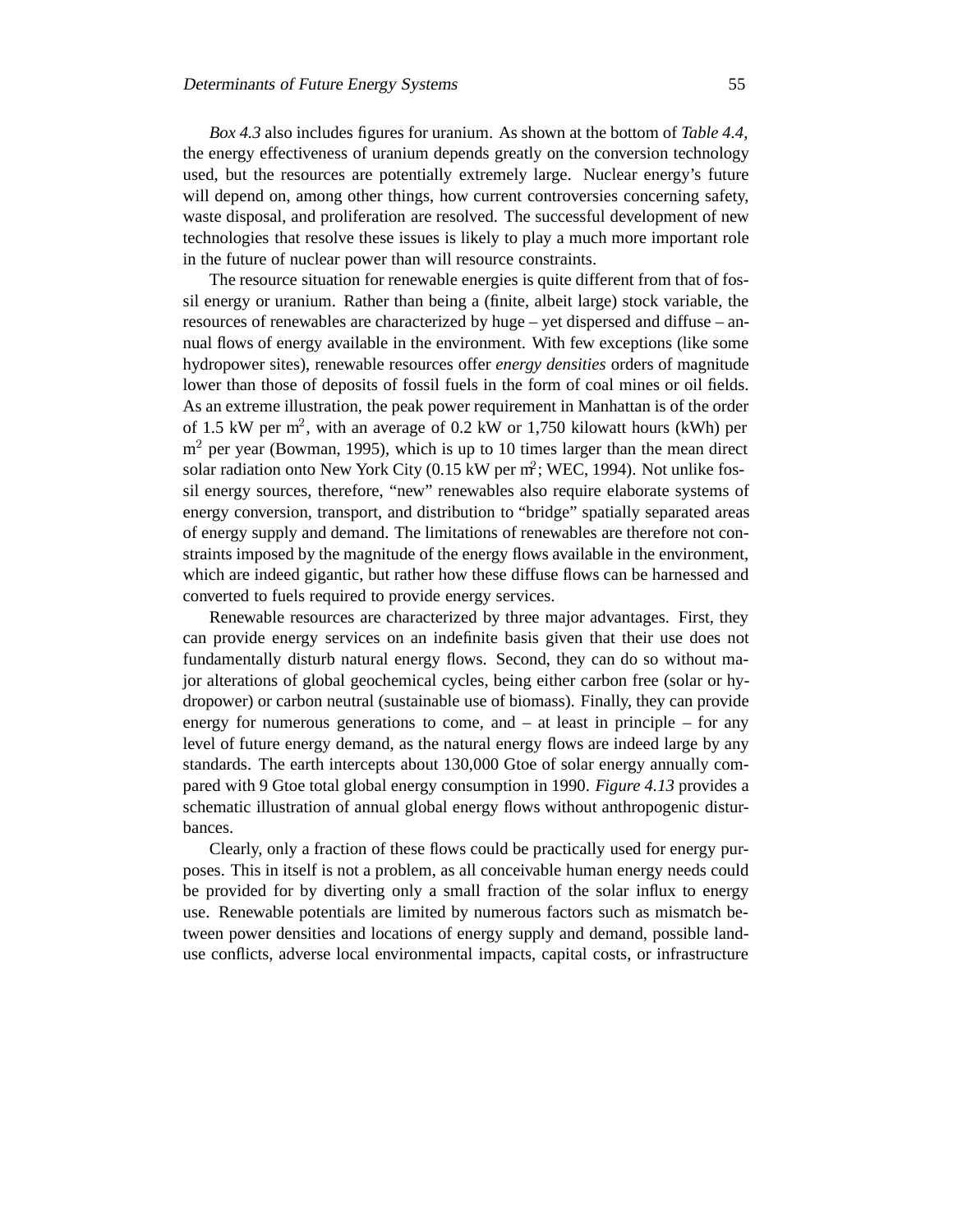

**Figure 4.13**: Renewable energy flows, in Gtoe. Source: Sørensen, 1979.

requirements. The renewable potentials that could be realized with current technologies and economics can be compared with fossil energy reserves, while the maximum technical potentials that could be developed under favorable future technological and economic conditions can be compared with the concept of the fossil "resource base."

The IPCC in its Second Assessment Report identifies global renewable potentials by the 2020s in the range of 3.2 to 5.6 Gtoe per year and the long-term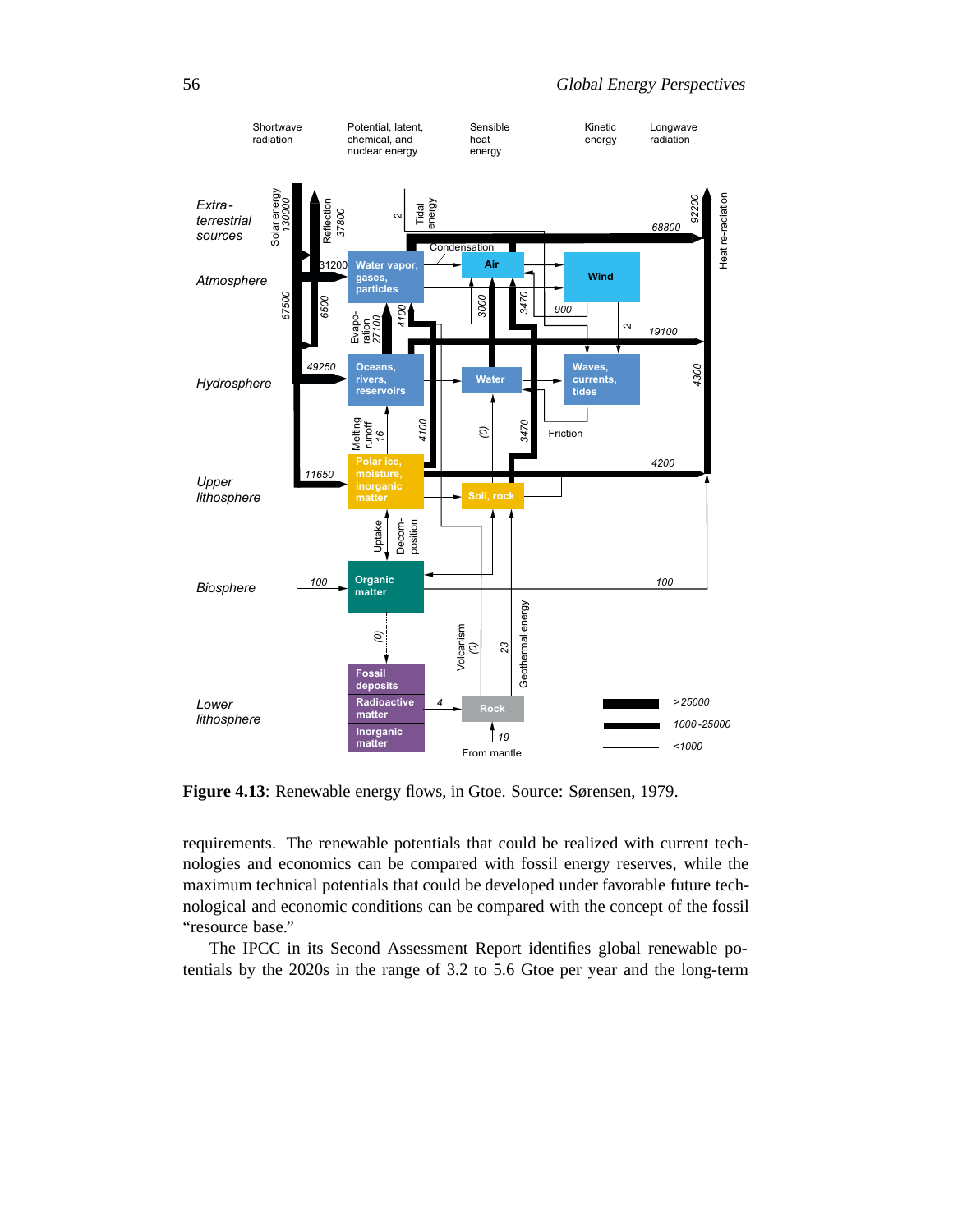technical potentials beyond 2020 at up to 100 Gtoe per year (Nakićenović *et al.*, 1996). Other estimates include the WEC *New Renewable Energy Resources* (WEC, 1994) report, which gives a range of renewable energy potentials reaching 3.3 Gtoe per year by 2020, and *Energy for Tomorrow's World* (WEC, 1993), which identifies renewable energy potentials (in the Epilogue) of up to 13 Gtoe by the year 2100, of which 10 Gtoe could be supplied by "new" renewables. These so-called new renewables do not include the traditional renewable sources – such as large hydropower – or the traditional uses of fuelwood and agricultural wastes.

Thus, renewable energy sources have the promise of meeting most human energy needs in the long term, but their actual contribution is likely to be much more modest in the shorter term. There is obviously a wide range of uncertainty on the possible timing and extent of the diffusion of renewables. Only with major, effective, and internationally coordinated policy support could developments be accelerated and significant inroads into total primary energy supply be made in the next two to three decades. Conversely, over more distant time horizons, the potentials for renewables increase significantly. Technology improvements can ultimately bring the cost of renewable energies down to competitive levels, whereas the cost of traditional (fossil) energies is likely to increase in the long term due to both the exhaustion of their technology improvement potentials and the eventual shift to lower-grade and higher-cost resources.

# **4.6. Environment**

Concerns about the environmental impacts of energy production and consumption are not new. Complaints about air pollution from burning "sea coal" date back to the 13th century in England. With the advent of industrialization and its resulting concentration of energy consumption in urban and industrial areas air and water pollution began to exceed the assimilative capacities of local environments on a large scale and became major issues. For developing countries, air pollution from industrialization has now joined traditional indoor air pollution as a major challenge. At the same time, environmental concerns in the industrialized countries have shifted more toward very long-term and global issues, most prominently climate change.

The type and extent of pollution are closely related to the degree of economic development and industrialization, as is illustrated in *Figure 4.14*. To some extent, economic development enables societies to successfully address environmental problems of both poverty (such as inadequate sanitation or indoor air pollution from traditional biomass use) and industrialization (such as sulfur emissions). But economic development and affluence can also generate new environmental problems, such as waste disposal and possible global warming.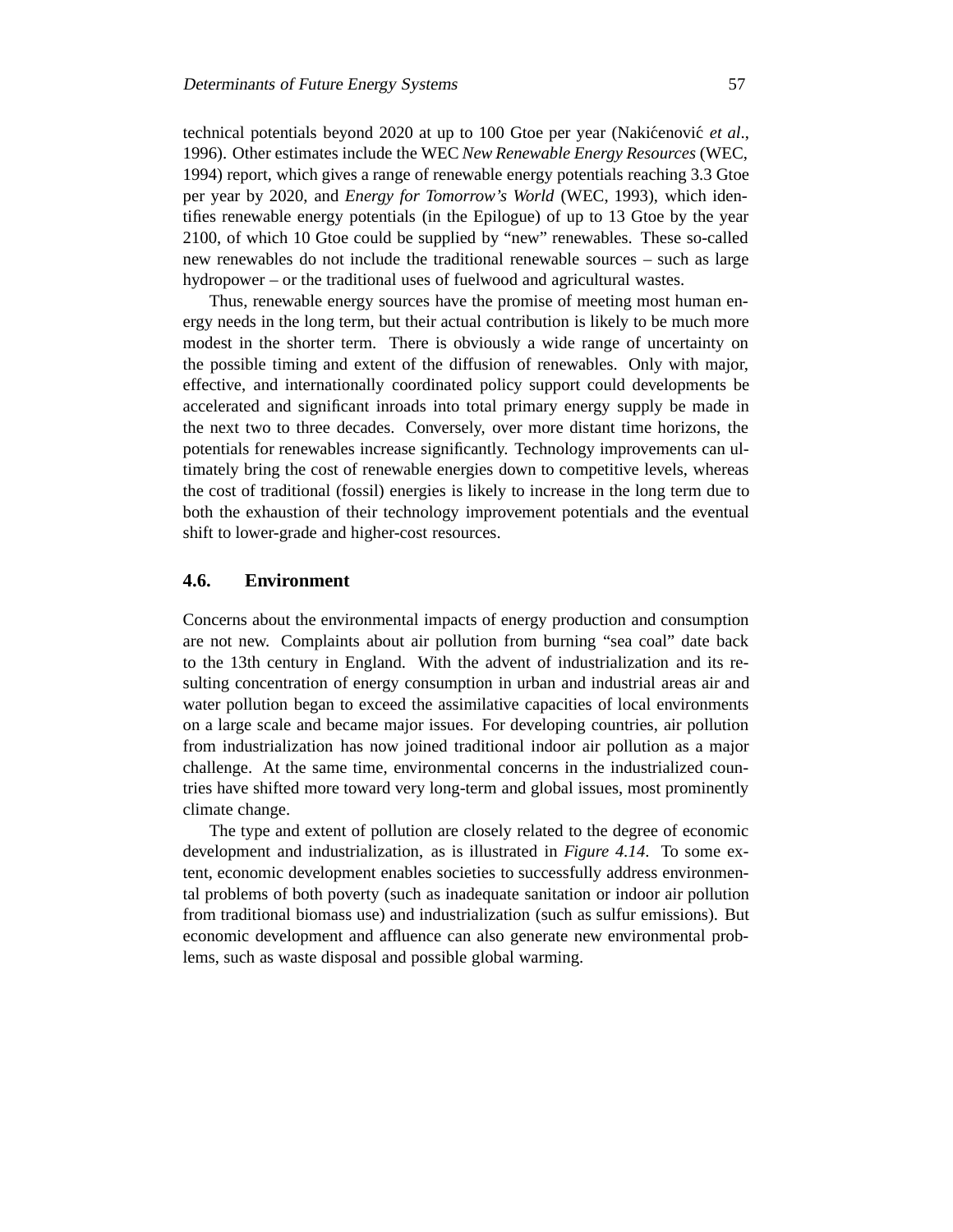

Figure 4.14: A typology of environmental problems as they evolve with economic development. Source: adapted from World Bank, 1992.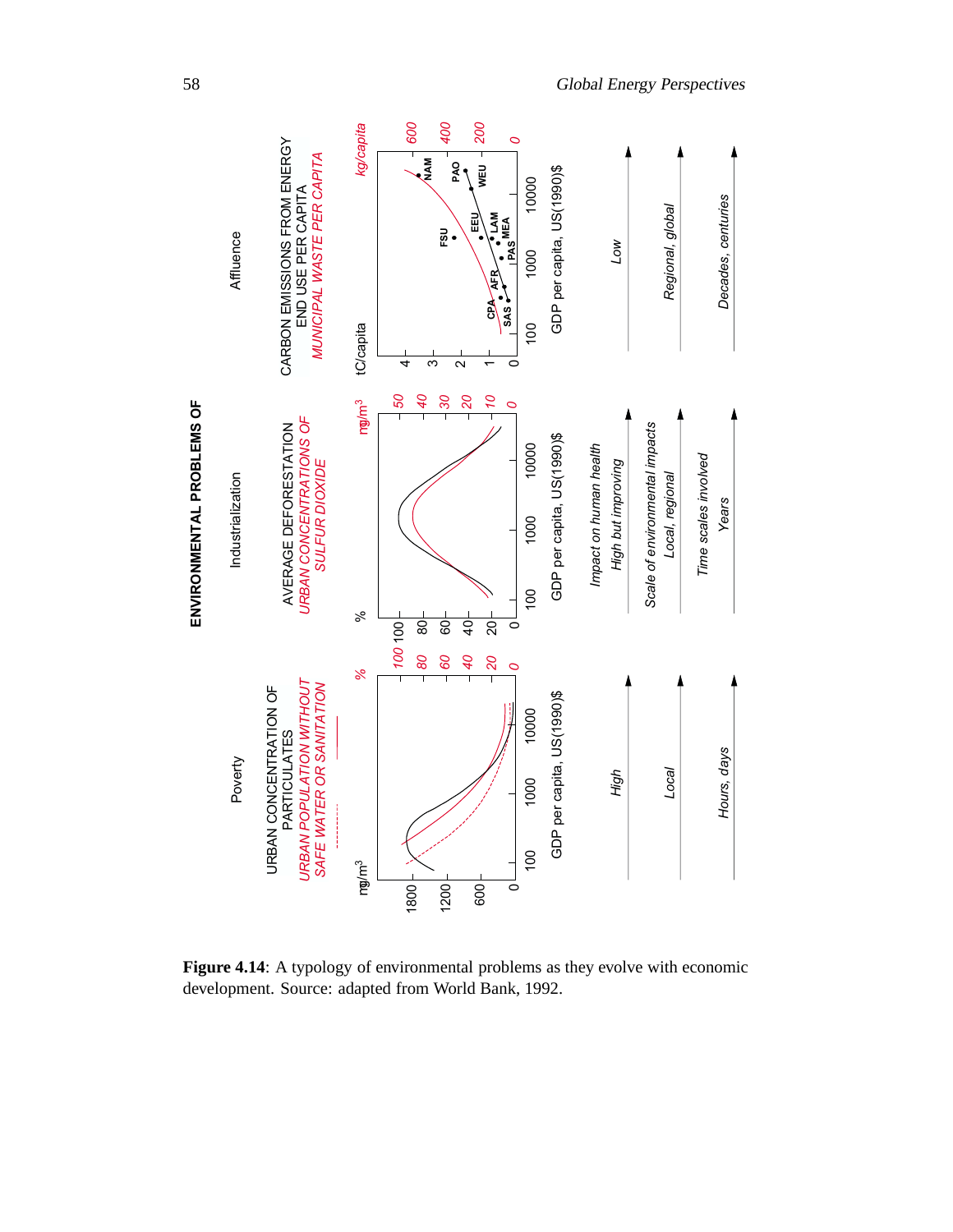

Figure 4.15: Energy strategies to address environmental problems of poverty, industrialization, and affluence. Improvements in energy efficiency and structural change in energy systems toward cleaner energy carriers ("decarbonization") are important generic long-term strategies to tackle environmental problems.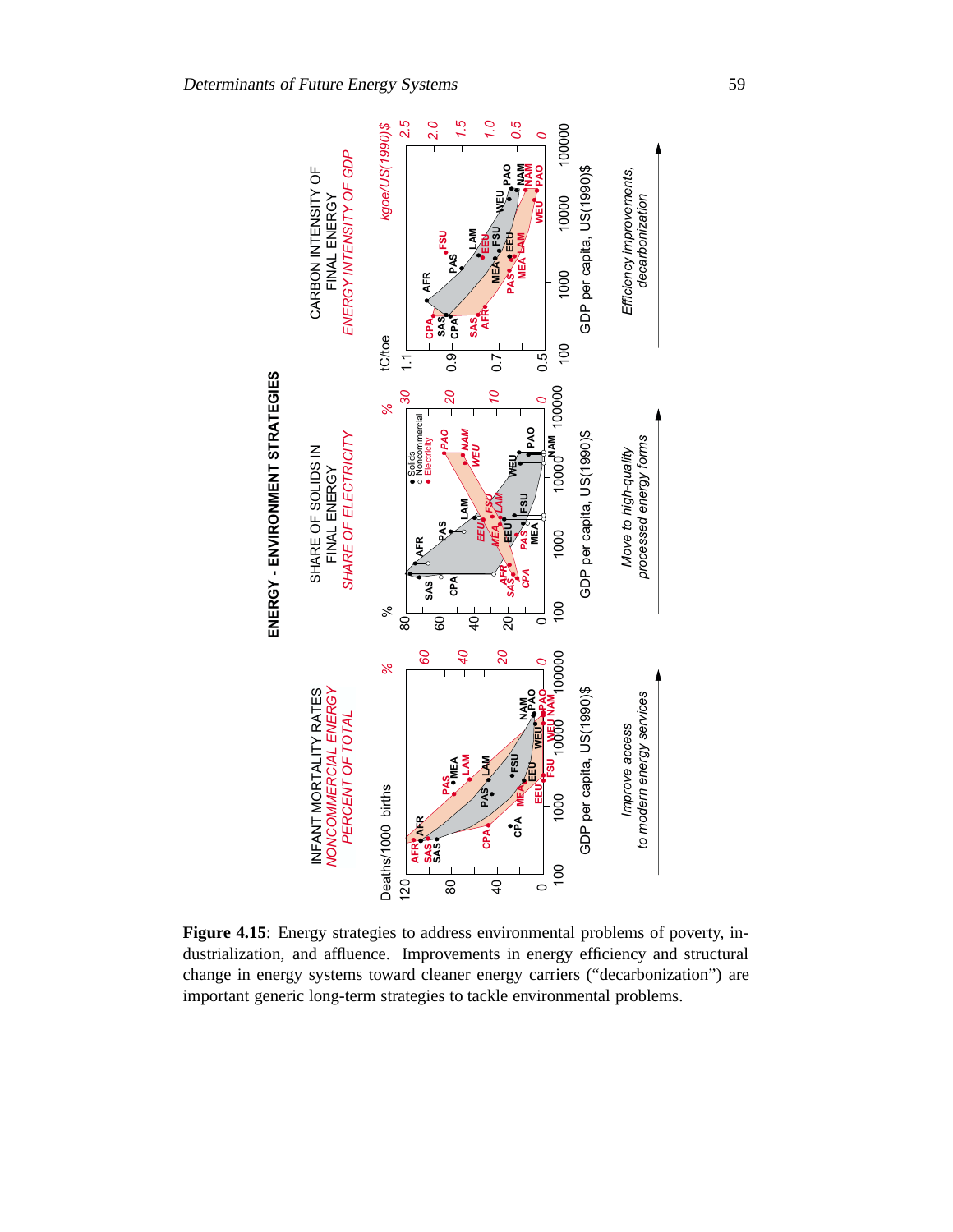Local impacts, including indoor air pollution, have been and continue to be a major environmental concern related to energy use. Indoor and outdoor air quality were important in Victorian London and are equally important for many megacities of the developing world today. The cause is basically the same now as then: emission-intensive fuels, such as coal and wood, burned in inefficient open fireplaces and cookstoves. In industrialized countries, these problems have been successfully resolved in three ways: first, by the use of more efficient end-use devices (e.g., central-heating systems and fuel-efficient stoves); second, by more complete combustion within these devices; and third, by the shift to clean (often grid-dependent) fuels such as electricity and gas (see *Figure 4.15*). Compared with the historical reductions in environmental impacts through these sorts of changes in efficiencies and fuels, "end-of-pipe" environmental solutions applied to large point sources are recent phenomena.

Despite major reductions in local air pollution problems in the industrialized world, these problems remain acute in the developing world. More than one billion people in developing world cities are exposed to unacceptably high ambient concentrations of suspended particulate matter and sulfur dioxide  $(SQ)$ , significantly exceeding World Health Organization (WHO) guidelines (World Bank, 1992). The situation with transport-related air pollution is also dramatic in many cities of the developing world. It is estimated that people in the poorest countries are exposed to air pollution levels orders of magnitude higher than those in the industrialized countries, despite the fact that the latter are using orders of magnitude more energy. Due to cooking on open wood fireplaces, indoor air pollution in poor rural areas is more than 20 times higher than in industrialized countries (Smith, 1993). Particulate concentrations in urban areas of the developing world can be more than five times those in OECD cities (WHO, 1992). That more time is spent outdoors because of the climate and inadequate housing conditions only serves to compound the problem. Consequently, pollution exposure both indoors and in urban areas can be up to a factor of 20 higher in developing countries than in industrialized ones (Smith, 1993).

Local environmental problems should thus have first priority. As in the past, the most effective solutions will be those that are most comprehensive, relying on a mix of efficiency improvements, cleaner fuels, and "end-of-pipe" control technologies. Both efficiency improvements and the shift to cleaner fuels will yield triple dividends: lower resource use, lower overall energy system costs, and lower emissions. Past structural changes in the energy system have moved in exactly these directions, although not yet quickly enough to offset the vast expansion of human activities. This is illustrated in *Figure 4.16* where the carbon intensity of primary energy over time is taken as an indicator of other pollutants. (Sulfur and, in many cases,  $NO<sub>x</sub>$  emissions are generally higher for high-carbon fuels such as